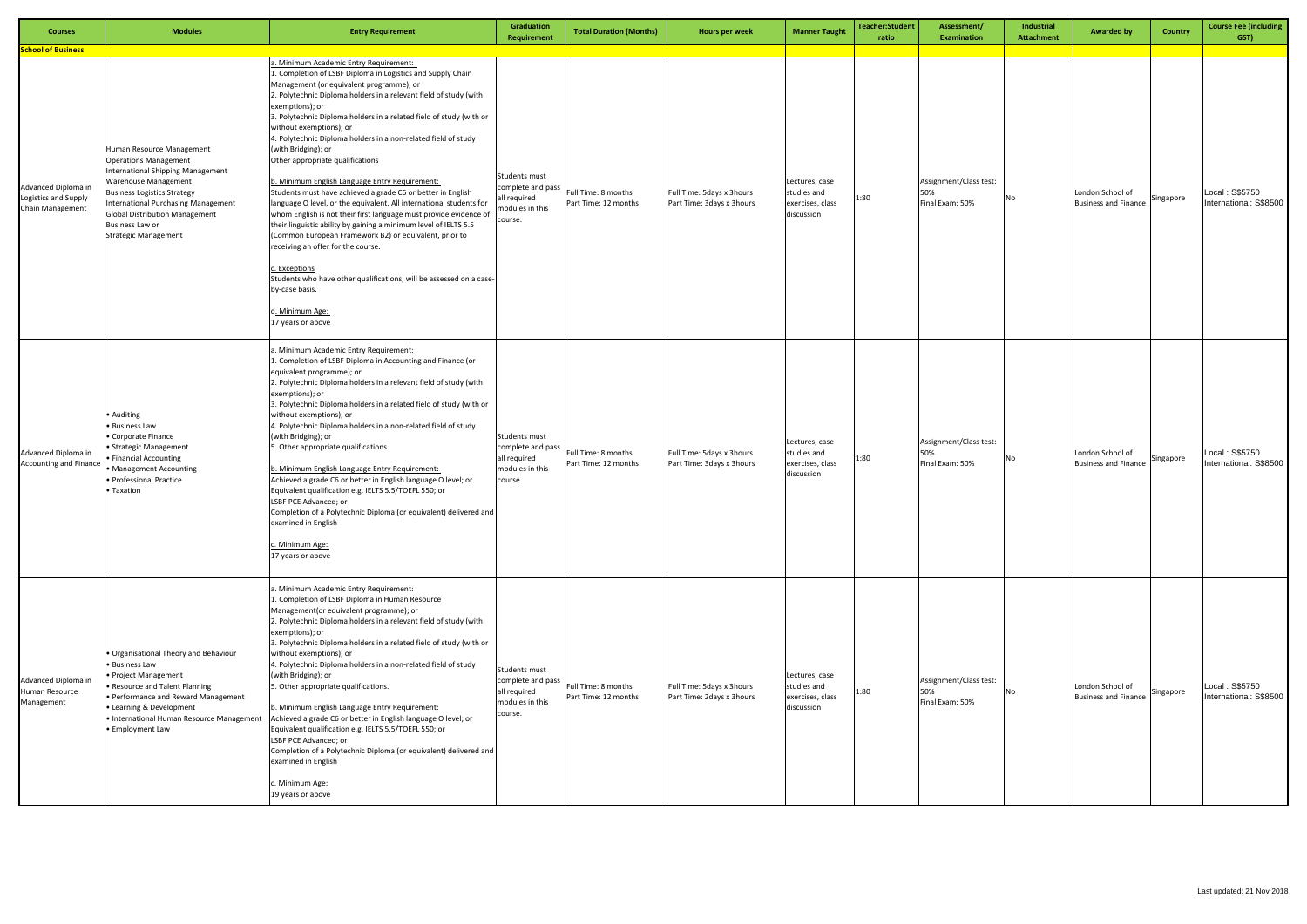| <b>Courses</b>                                           | <b>Modules</b>                                                                                                                                                                                                                                     | <b>Entry Requirement</b>                                                                                                                                                                                                                                                                                                                                                                                                                                                                                                                                                                                                                                                                                                                                                                                                                                                   | Graduation<br>Requirement                                                        | <b>Total Duration (Months)</b>              | Hours per week                                         | <b>Manner Taught</b>                                            | <b>Teacher:Student</b><br>ratio | Assessment/<br><b>Examination</b>                | Industrial<br><b>Attachment</b> | <b>Awarded by</b>                               | <b>Country</b> | <b>Course Fee (including</b><br>GST)     |
|----------------------------------------------------------|----------------------------------------------------------------------------------------------------------------------------------------------------------------------------------------------------------------------------------------------------|----------------------------------------------------------------------------------------------------------------------------------------------------------------------------------------------------------------------------------------------------------------------------------------------------------------------------------------------------------------------------------------------------------------------------------------------------------------------------------------------------------------------------------------------------------------------------------------------------------------------------------------------------------------------------------------------------------------------------------------------------------------------------------------------------------------------------------------------------------------------------|----------------------------------------------------------------------------------|---------------------------------------------|--------------------------------------------------------|-----------------------------------------------------------------|---------------------------------|--------------------------------------------------|---------------------------------|-------------------------------------------------|----------------|------------------------------------------|
| Advanced Diploma in<br>Sales and Marketing<br>Management | • Marketing and Brand Management<br>• Consumer Behaviour and Sales Psychology<br>· Digital and Social Media Marketing<br>• Retail Management<br>• Business Law<br><b>Strategic Management</b><br>· Project Management<br>• International Marketing | a. Minimum Academic Entry Requirement:<br>1. Completion of LSBF Diploma in Sales and Marketing<br>Management (or equivalent programme); or<br>2. Polytechnic Diploma holders in a relevant field of study (with<br>exemptions); or<br>3. Polytechnic Diploma holders in a related field of study (with or<br>without exemptions); or<br>4. Polytechnic Diploma holders in a non-related field of study<br>(with Bridging); or<br>5. Other appropriate qualifications.<br>b. Minimum English Language Entry Requirement:<br>Achieved a grade C6 or better in English language O level; or<br>Equivalent qualification e.g. IELTS 5.5/TOEFL 550; or<br>LSBF PCE Advanced; or<br>Completion of a Polytechnic Diploma (or equivalent) delivered and<br>examined in English<br>c. Minimum Age:<br>19 years or above                                                             | Students must<br>complete and pass<br>all required<br>modules in this<br>course. | Full Time: 8 months<br>Part Time: 12 months | Full Time: 5days x 3hours<br>Part Time: 3days x 3hours | Lectures, case<br>studies and<br>exercises, class<br>discussion | 1:80                            | Assignment/Class test:<br>50%<br>Final Exam: 50% | No                              | London School of<br><b>Business and Finance</b> | Singapore      | Local: S\$5750<br>International: S\$8500 |
| Advanced Diploma in<br><b>Business Studies</b>           | • Human Resource Management<br>· Operations Management<br>• Financial and Management Accounting<br>· Organisational Theory and Behaviour<br>• Business Law<br>• Strategic Management<br>· Project Management<br>• International Marketing          | a. Minimum Academic Entry Requirement:<br>1. Completion of LSBF Diploma in Business Studies (or equivalent<br>programme); or<br>2. Polytechnic Diploma holders in a relevant field of study (with<br>exemptions); or<br>3. Polytechnic Diploma holders in a related field of study (with or<br>without exemptions); or<br>4. Polytechnic Diploma holders in a non-related field of study<br>(with Bridging); or<br>5. Other appropriate qualifications.<br>b. Minimum English Language Entry Requirement:<br>Achieved a grade C6 or better in English language O level; or<br>Equivalent qualification e.g. IELTS 5.5/TOEFL 550; or<br>LSBF PCE Advanced; or<br>Completion of a Polytechnic Diploma (or equivalent) delivered and<br>examined in English<br>c. Minimum Age:<br>17 years or above                                                                           | Students must<br>complete and pass<br>all required<br>modules in this<br>course. | Full Time: 8 months<br>Part Time: 12 months | Full Time: 5days x 3hours<br>Part Time: 3days x 3hours | Lectures, case<br>studies and<br>exercises, class<br>discussion | 1:80                            | Assignment/Class test:<br>50%<br>Final Exam: 50% | No                              | London School of<br><b>Business and Finance</b> | Singapore      | Local: S\$5750<br>International: S\$8500 |
| Certificate in Business<br><b>Studies</b>                | Introduction to Accounting<br>Introduction to Management<br>Introduction to Mathematics and Statistics<br><b>Communication Skills</b>                                                                                                              | a. Minimum Academic Entry Requirement:<br>1. Singapore GCE O, N Levels or NITEC or<br>2. Completion of equivalent middle high school qualification (Year<br>$10-11$ ) or<br>3. Pass in appropriate Foundation / Certificate programme; or<br>4. Minimum age of 21 assessed on a case-by-case basis<br>b. Minimum English Language Entry Requirement:<br>GCE 'O' level D7 or<br>PCE-Upper Intermediate grade LSBF English language certificate,<br>or the equivalent.<br>All international students for whom English is not their first<br>language must provide evidence of their linguistic ability by<br>gaining a minimum level of IELTS 5.0/TOEFL 500 or equivalent,<br>prior to receiving an offer for the course.<br>c. Exceptions<br>Students, who have other qualifications, will be assessed on a case-<br>by-case basis.<br>d. Minimum Age:<br>17 years or above | Students must<br>complete and pass<br>all required<br>modules in this<br>course. | Full Time: 4 Months<br>Part Time: 6 Months  | Full Time: 5days x 3hours<br>Part Time: 2days x 3hours | Lectures, case<br>studies and<br>exercises, class<br>discussion | 1:40                            | Assignment/Class test:<br>Final Exam: 50%        | No                              | London School of<br><b>Business and Finance</b> | Singapore      |                                          |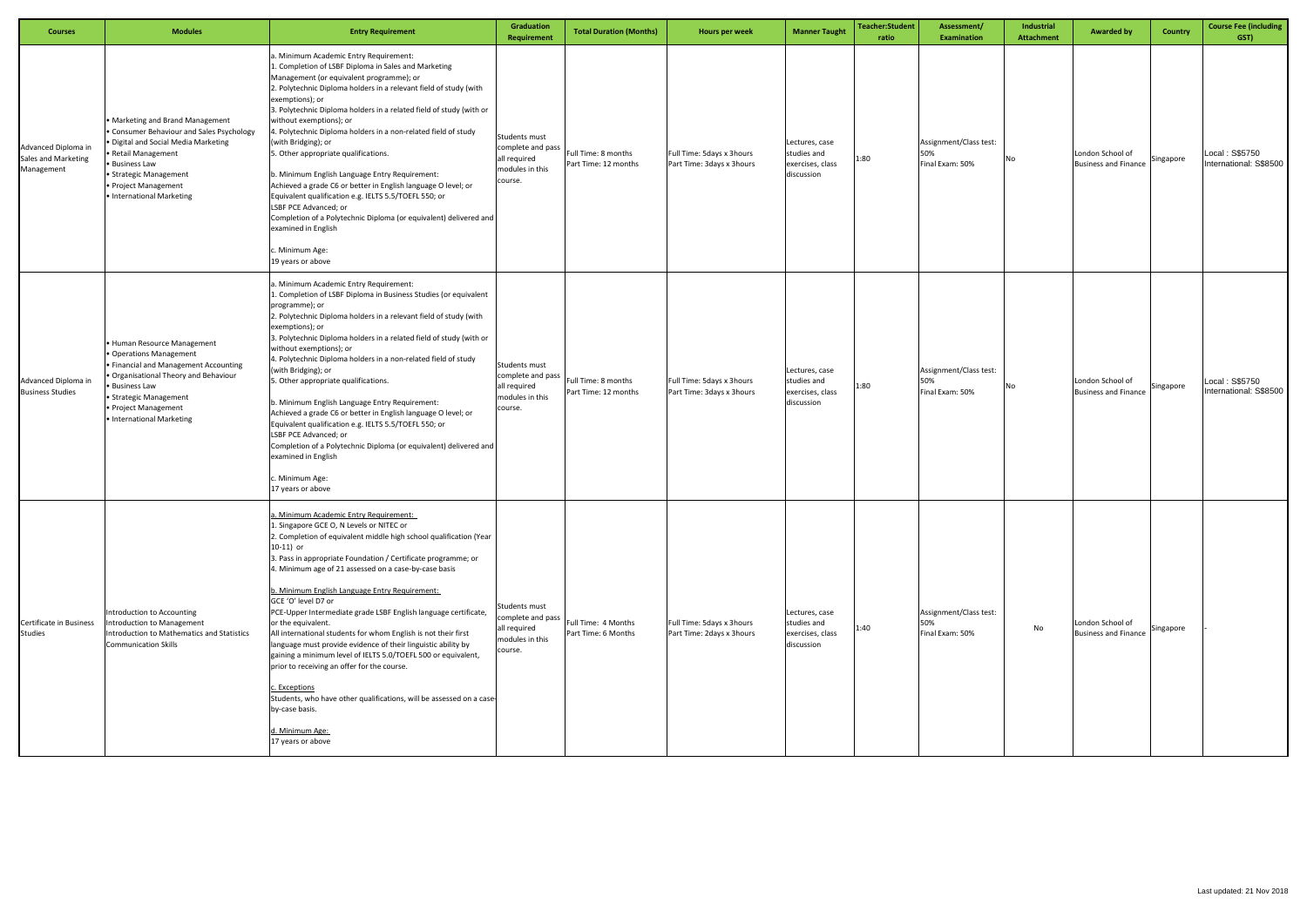| <b>Courses</b>                               | <b>Modules</b>                                                                                                                                                                                                                                                                                                                                                                                                                                                                                                               | <b>Entry Requirement</b>                                                                                                                                                                                                                                                                                                                                                                                                                                                                                                                                                                                                                                                                                                                                                                                                                                                                                                                                                                                                         | Graduation<br><b>Requirement</b>                                                 | <b>Total Duration (Months)</b>              | Hours per week                                         | <b>Manner Taught</b>                                                                             | Teacher:Student<br>ratio | Assessment/<br><b>Examination</b>                | Industrial<br><b>Attachment</b> | <b>Awarded by</b><br><b>Country</b>                          | <b>Course Fee (including</b><br>GST)     |
|----------------------------------------------|------------------------------------------------------------------------------------------------------------------------------------------------------------------------------------------------------------------------------------------------------------------------------------------------------------------------------------------------------------------------------------------------------------------------------------------------------------------------------------------------------------------------------|----------------------------------------------------------------------------------------------------------------------------------------------------------------------------------------------------------------------------------------------------------------------------------------------------------------------------------------------------------------------------------------------------------------------------------------------------------------------------------------------------------------------------------------------------------------------------------------------------------------------------------------------------------------------------------------------------------------------------------------------------------------------------------------------------------------------------------------------------------------------------------------------------------------------------------------------------------------------------------------------------------------------------------|----------------------------------------------------------------------------------|---------------------------------------------|--------------------------------------------------------|--------------------------------------------------------------------------------------------------|--------------------------|--------------------------------------------------|---------------------------------|--------------------------------------------------------------|------------------------------------------|
| Diploma in Business<br><b>Studies</b>        | Principles of Management<br>Quantitative Methods<br>Principles of Accounting<br>Principles of Economics<br><b>Business Communications</b><br>Principles of Information Systems<br>International Business Management<br>Principles of Marketing                                                                                                                                                                                                                                                                               | 1. Minimum Academic Entry Requirement:<br>1. Two passes in GCE A Level Examinations; or<br>2. Higher NITEC; or<br>3. Completion of equivalent High School qualification (12 years);<br>4. Pass in appropriate Foundation / Certificate programme; or<br>5. Other similar qualifications; or<br>5. Mature Entry Route (MER) Minimum age of 21 plus work<br>experience (2 years min) will be assessed on a case-by-case basis<br>b. Minimum English Language Entry Requirement:<br>Achieved a grade C6 or better in English language O level; or<br>Equivalent qualification e.g. IELTS 5.5/TOEFL 550; or<br>LSBF PCE Advanced.<br>All international students for whom English is not their first<br>language must provide evidence of their linguistic ability by<br>gaining a minimum level of IELTS 5.5 or equivalent, prior to<br>receiving an offer for the course.<br>. Exceptions<br>Students, who have other qualifications, will be assessed on a case-<br>by-case basis.<br><u> J. Minimum Age:</u><br>17 years or above | Students must<br>complete and pass<br>all required<br>modules in this<br>course. | Full Time: 8 months<br>Part Time: 12 months | Full Time: 5days x 3hours<br>Part Time: 3days x 3hours | Lectures, Case<br>study, Group work<br>project and<br>presentations,<br><b>Computer Exercise</b> | 1:80                     | Assignment/Class test:<br>50%<br>Final Exam: 50% | No                              | London School of<br>Singapore<br><b>Business and Finance</b> | Local: S\$4980<br>International: S\$7500 |
| Higher Diploma in<br><b>Business Studies</b> | <b>Principles of Management</b><br>Quantitative Methods<br>Principles of Accounting<br>Principles of Economics<br><b>Business Communications</b><br>Principles of Information Systems<br>International Business Management<br><b>Principles of Marketing</b><br>Human Resource Management<br><b>Operations Management</b><br>Financial and Management Accounting<br>Organisational Theory and Behaviour<br><b>Business Law</b><br><b>Project Management</b><br><b>International Marketing</b><br><b>Strategic Management</b> | . Minimum Academic Entry Requirement:<br>1. Two passes in GCE A Level Examinations; or<br>2. Higher NITEC; or<br>3. Completion of equivalent High School qualification (12 years);<br>4. Pass in appropriate Foundation / Certificate programme; or<br>5. Other similar qualifications; or<br>6. Mature Entry Route (MER) Minimum age of 21 plus work<br>experience (2 years min) will be assessed on a case-by-case basis<br>b. Minimum English Language Entry Requirement:<br>Achieved a grade C6 or better in English language O level; or<br>Equivalent qualification e.g. IELTS 5.5/TOEFL 550; or<br>LSBF PCE Advanced.<br>All international students for whom English is not their first<br>language must provide evidence of their linguistic ability by<br>gaining a minimum level of IELTS 5.5 or equivalent, prior to<br>receiving an offer for the course.<br>. Advanced Standing<br>Students will be assessed on a case-by-case basis.<br>d. Minimum Age:<br>17 years or above                                       | Students must<br>complete and pass<br>all required<br>modules in this<br>course. | Full Time: 18 months                        | Full Time: 5days x 3hours                              | Lectures, Case<br>study, Group work<br>project and<br>presentations,<br><b>Computer Exercise</b> | 1:80                     | Assignment/Class test:<br>50%<br>Final Exam: 50% | No                              | London School of<br>Singapore<br><b>Business and Finance</b> | Local: \$10730<br>International: \$15200 |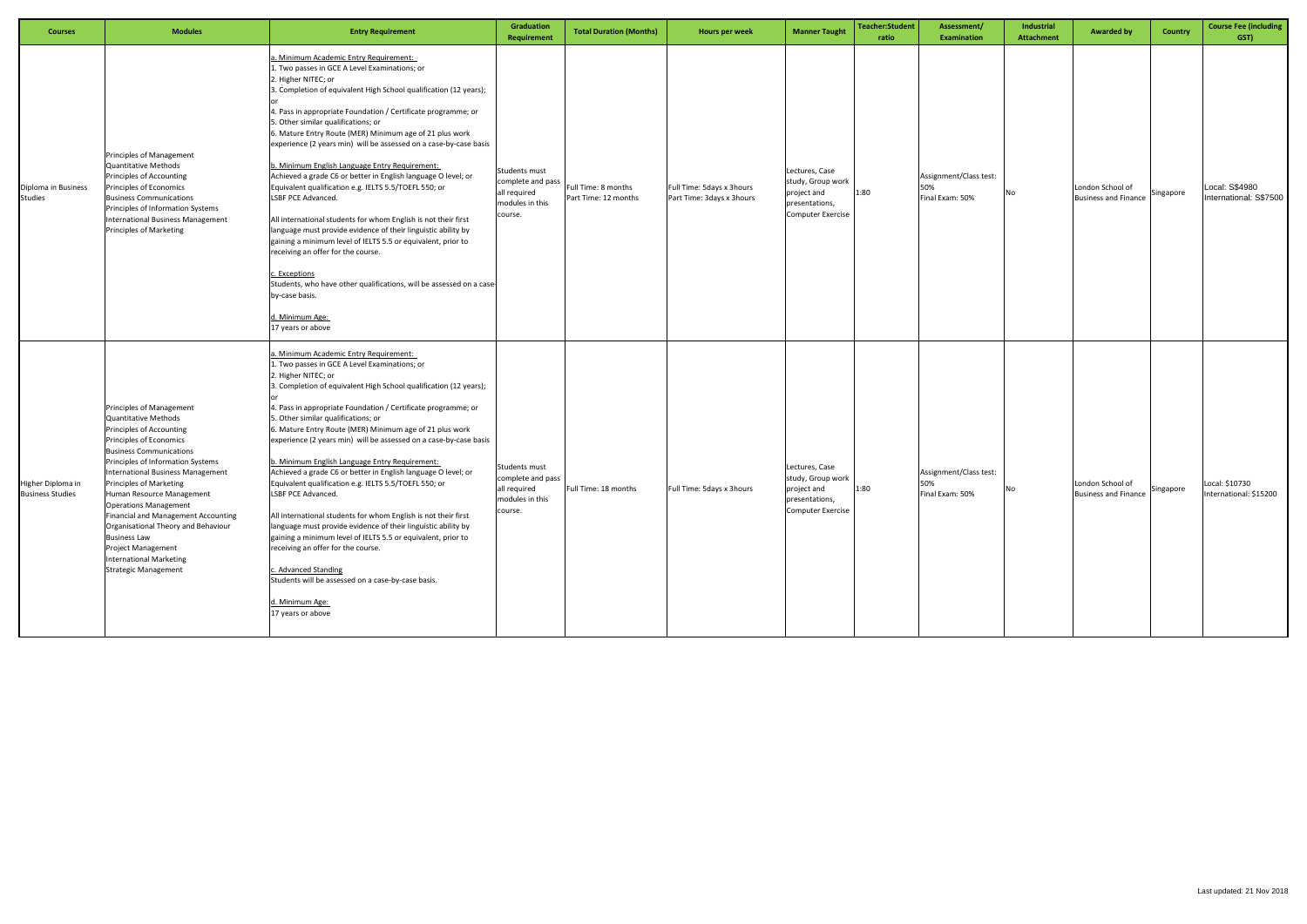| <b>Courses</b>                                      | <b>Modules</b>                                                                                                                                                                                                                                                                                     | <b>Entry Requirement</b>                                                                                                                                                                                                                                                                                                                                                                                                                                                                                                                                                                                                                                                                                                                                                                                                                                                                                                                                                                                                        | <b>Graduation</b><br><b>Requirement</b>                                                                                                                                                                                                                                                                                                    | <b>Total Duration (Months)</b>              | Hours per week                                         | <b>Manner Taught</b>                                                                      | Teacher:Student<br>ratio | Assessment/<br><b>Examination</b>                | Industrial<br><b>Attachment</b> | <b>Awarded by</b>                               | Country   | <b>Course Fee (including</b><br>GST)     |
|-----------------------------------------------------|----------------------------------------------------------------------------------------------------------------------------------------------------------------------------------------------------------------------------------------------------------------------------------------------------|---------------------------------------------------------------------------------------------------------------------------------------------------------------------------------------------------------------------------------------------------------------------------------------------------------------------------------------------------------------------------------------------------------------------------------------------------------------------------------------------------------------------------------------------------------------------------------------------------------------------------------------------------------------------------------------------------------------------------------------------------------------------------------------------------------------------------------------------------------------------------------------------------------------------------------------------------------------------------------------------------------------------------------|--------------------------------------------------------------------------------------------------------------------------------------------------------------------------------------------------------------------------------------------------------------------------------------------------------------------------------------------|---------------------------------------------|--------------------------------------------------------|-------------------------------------------------------------------------------------------|--------------------------|--------------------------------------------------|---------------------------------|-------------------------------------------------|-----------|------------------------------------------|
| Diploma in Accounting<br>and Finance                | Principles of Accounting & Finance<br><b>Cost Accounting</b><br>International Business Management<br>Principles of Banking and Finance<br>Principles of Economics<br>Principles of Information Systems<br>Principles of Management<br><b>Quantitative Methods</b>                                  | . Minimum Academic Entry Requirement:<br>1. Two passes in GCE A Level Examinations; or<br>2. Higher NITEC; or<br>3. Completion of equivalent High School qualification (12 years);<br>4. Pass in appropriate Foundation / Certificate programme; or<br>5. Other similar qualifications; or<br>6. Mature Entry Route (MER) Minimum age of 21 plus work<br>experience (2 years min) will be assessed on a case-by-case basis<br>b. Minimum English Language Entry Requirement:<br>Achieved a grade C6 or better in English language O level; or<br>Equivalent qualification e.g. IELTS 5.5/TOEFL 550; or<br>LSBF PCE Advanced.<br>All international students for whom English is not their first<br>language must provide evidence of their linguistic ability by<br>gaining a minimum level of IELTS 5.5 or equivalent, prior to<br>receiving an offer for the course.<br>. Exceptions<br>Students, who have other qualifications, will be assessed on a case-Finance.<br>by-case basis.<br>d. Minimum Age:<br>17 years or above | Students must<br>complete and pass<br>all required<br>modules in this<br>course.<br>Students who are<br>for any reason<br>unable to complete<br>the Diploma and<br>who have<br>successfully passed<br>a minimum of 4<br>modules are<br>eligible for an Exist<br>Award of a<br>Certificate in<br>Accounting &                               | Full Time: 8 months<br>Part Time: 12 months | Full Time: 5days x 3hours<br>Part Time: 3days x 3hours | Lectures, case<br>studies and<br>exercises, class<br>discussion                           | 1:80                     | Assignment/Class test:<br>50%<br>Final Exam: 50% | No                              | London School of<br><b>Business and Finance</b> | Singapore | Local: S\$4980<br>International: S\$7500 |
| Finance                                             | Principles of Accounting & Finance<br><b>Business Communications</b><br><b>Marketing Financial Services</b><br>Diploma in Banking and Principles of Banking and Finance<br>Principles of Economics<br>Principles of Information Systems<br>Principles of Management<br><b>Quantitative Methods</b> | a. Minimum Academic Entry Requirement:<br>Two passes in GCE A Level Examinations; or<br>2. Completion of equivalent High School qualification (12 years);<br>3. Pass in appropriate Foundation / Certificate programme; or<br>4. Other similar qualifications; or<br>b. Work Experience<br>1. Mature Entry Route (MER) Minimum age of 21 plus work<br>experience (2 years min) will be assessed on a case-by-case basis<br>c. Minimum English Language Entry Requirement:<br>Achieved a grade C6 or better in English language O level; or<br>Equivalent qualification e.g. IELTS 5.5/TOEFL 550; or<br>LSBF PCE Advanced.<br>All international students for whom English is not their first<br>language must provide evidence of their linguistic ability by<br>gaining a minimum level of IELTS 5.5 or equivalent, prior to<br>receiving an offer for the course.<br>d. Minimum Age:<br>18 years or above                                                                                                                      | Students must<br>complete and pass<br>all required<br>modules in this<br>course.<br>Students who are<br>for any reason<br>unable to complete<br>the Diploma and<br>who have<br>successfully passed<br>a minimum of 4<br>modules are<br>eligible for an Exit<br>Award of a<br>Certificate in<br>Banking & Finance.                          | Full Time: 8 months<br>Part Time: 12 months | Full Time: 5days x 3hours<br>Part Time: 2days x 3hours | Lectures, case<br>studies and<br>exercises, class<br>discussion                           | 1:80                     | Assignment/Class test:<br>Final Exam: 50%        | No                              | London School of<br><b>Business and Finance</b> | Singapore | Local: S\$4980<br>International: S\$7500 |
| Diploma in Hospitality<br>and Tourism<br>Management | Principles of Management<br><b>Quantitative Methods</b><br>Principles of Accounting<br>Principles of Economics<br>Introduction to Hospitality and Tourism<br>Front Office Operations<br><b>Customer Service</b><br>Food and Beverage Operations                                                    | Minimum Academic Entry Requirement:<br>Two passes in GCE A Level Examinations; or<br>Completion of equivalent High School qualification (12 years); or<br>Pass in appropriate Foundation / Certificate programme; or<br>Other similar qualifications; or<br><b>Working Experience</b><br>Mature Entry Route (MER) Minimum age of 21 plus work<br>experience (2 years min) will be assessed on a case-by-case basis<br>Minimum English Language Entry Requirement:<br>Achieved a grade C6 or better in English language O level; or<br>Equivalent qualification e.g. IELTS 5.5/TOEFL 550; or<br>LSBF PCE Advanced.                                                                                                                                                                                                                                                                                                                                                                                                               | Students must<br>complete and pass<br>all required<br>modules in this<br>course.<br>Students who are<br>for any reason<br>unable to complete<br>the Diploma and<br>who have<br>successfully passed<br>a minimum of 4<br>modules are<br>eligible for an Exist<br>Award of a:<br>Certificate in<br>Hospitality and<br>Tourism<br>Management. | Part Time: 12 months                        | Part Time: 2days x 3hours                              | Lectures, Case<br>study, Group work<br>project and<br>presentations,<br>Computer Exercise | 1:80                     | Assignment/Class test:<br>Final Exam: 50%        | No                              | London School of<br><b>Business and Finance</b> | Singapore | Local: S\$4980                           |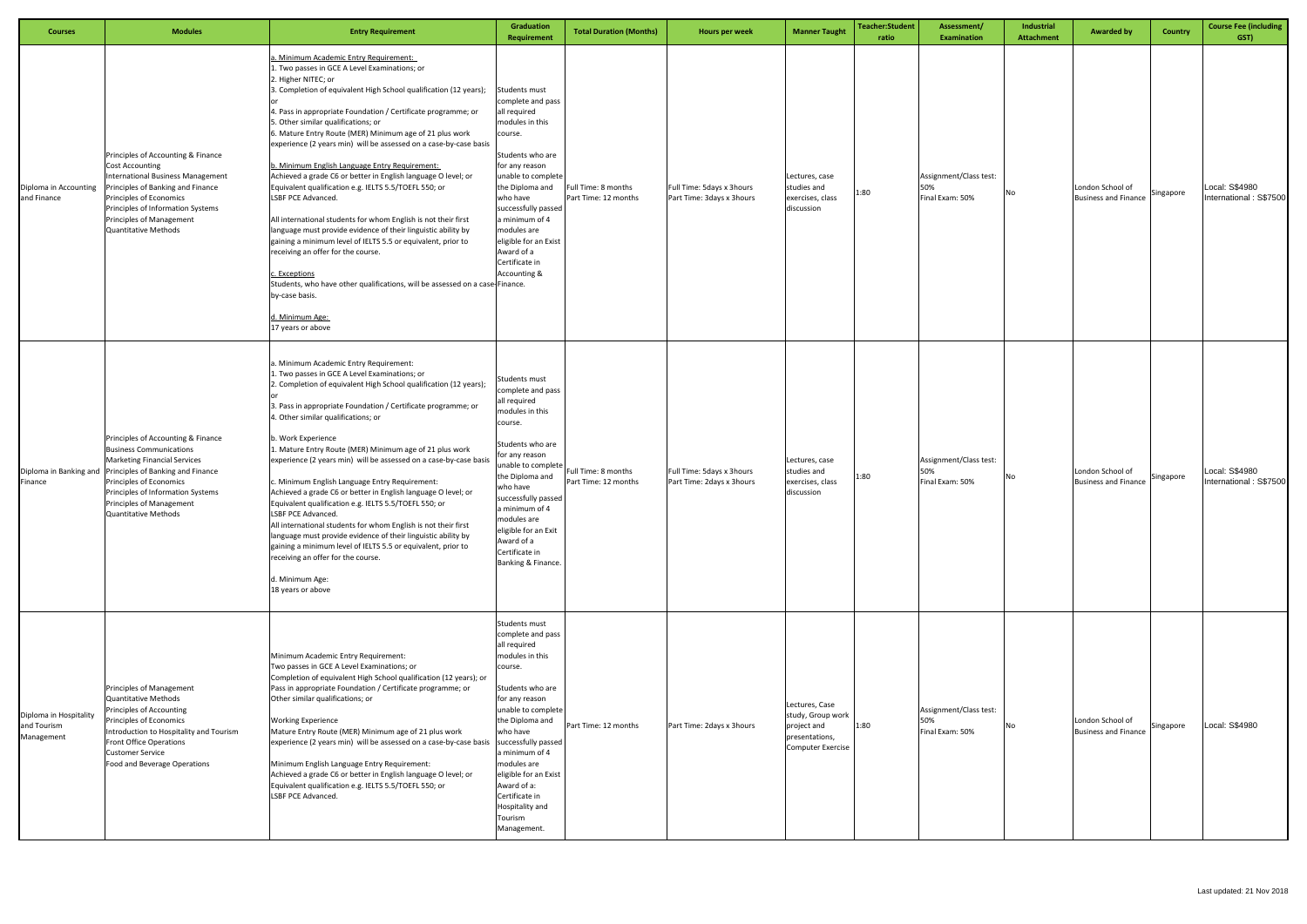| <b>Courses</b>                                       | <b>Modules</b>                                                                                                                                                                                                                                                       | <b>Entry Requirement</b>                                                                                                                                                                                                                                                                                                                                                                                                                                                                                                                                                                                                                                                                                                                                                                                                                                                                                                                                                                                                                                                 | <b>Graduation</b><br><b>Requirement</b>                                                                                                                                                                                                                                                                                                      | <b>Total Duration (Months)</b>                                 | Hours per week                                         | <b>Manner Taught</b>                                                                             | Teacher:Student<br>ratio | Assessment/<br><b>Examination</b>                | Industrial<br><b>Attachment</b> | <b>Awarded by</b>                               | Country   | <b>Course Fee (including</b><br>GST)     |
|------------------------------------------------------|----------------------------------------------------------------------------------------------------------------------------------------------------------------------------------------------------------------------------------------------------------------------|--------------------------------------------------------------------------------------------------------------------------------------------------------------------------------------------------------------------------------------------------------------------------------------------------------------------------------------------------------------------------------------------------------------------------------------------------------------------------------------------------------------------------------------------------------------------------------------------------------------------------------------------------------------------------------------------------------------------------------------------------------------------------------------------------------------------------------------------------------------------------------------------------------------------------------------------------------------------------------------------------------------------------------------------------------------------------|----------------------------------------------------------------------------------------------------------------------------------------------------------------------------------------------------------------------------------------------------------------------------------------------------------------------------------------------|----------------------------------------------------------------|--------------------------------------------------------|--------------------------------------------------------------------------------------------------|--------------------------|--------------------------------------------------|---------------------------------|-------------------------------------------------|-----------|------------------------------------------|
| Diploma in Human<br><b>Resource Management</b>       | <b>Principles of Management</b><br>Quantitative Methods<br>Principles of Accounting<br>Principles of Economics<br><b>Business Communications</b><br>Principles of Information Systems<br>Human Resource Management<br>Principles of Marketing                        | a. Minimum Academic Entry Requirement:<br>1. Two passes in GCE A Level Examinations; or<br>2. Completion of equivalent High School qualification (12 years);<br>3. Pass in appropriate Foundation / Certificate programme; or<br>4. Other similar qualifications; or<br>b. Work Experience<br>2. Mature Entry Route (MER) Minimum age of 21 plus work<br>experience (2 years min) will be assessed on a case-by-case basis<br>c. Minimum English Language Entry Requirement:<br>Achieved a grade C6 or better in English language O level; or<br>Equivalent qualification e.g. IELTS 5.5/TOEFL 550; or LSBF PCE<br>Advanced.                                                                                                                                                                                                                                                                                                                                                                                                                                             | Students must<br>complete and pass<br>all required<br>modules in this<br>course.<br>Students who are<br>for any reason<br>the Diploma and<br>who have<br>successfully passed<br>a minimum of 4<br>modules are<br>eligible for an Exist<br>Award of a<br>Certificate in<br>Business.                                                          | unable to complete Full Time: 8 months<br>Part Time: 12 months | Full Time: 5days x 3hours<br>Part Time: 2days x 3hours | Lectures, Case<br>study, Group work<br>project and<br>presentations,<br><b>Computer Exercise</b> | 1:80                     | Assignment/Class test:<br>50%<br>Final Exam: 50% | No                              | London School of<br><b>Business and Finance</b> | Singapore | Local: S\$4980<br>International: S\$7500 |
| Diploma in Law                                       | · Introduction, Legal Writing and Research<br>• Company and Commercial Law<br>• Contract Law<br>• Tort Law<br>· Dispute Resolution<br>• Family Law<br>· Intellectual Property Law<br>· Employment Law                                                                | a. Minimum Academic Entry Requirement:<br>1. Two passes in GCE A Level Examinations; or<br>2. Completion of equivalent High School qualification (12 years);<br>3. Pass in appropriate Foundation / Certificate programme; or<br>4. Other similar qualifications; or<br>5. Mature Entry Route (MER) Minimum age of 21 plus work<br>experience (2 years min) will be assessed on a case-by-case basis<br>b. Minimum English Language Entry Requirement:<br>Achieved a grade C6 or better in English language O level; or<br>Equivalent qualification e.g. IELTS 5.5/TOEFL 550; or<br>LSBF PCE Advanced.<br>All international students for whom English is not their first<br>language must provide evidence of their linguistic ability by<br>gaining a minimum level of IELTS 5.5 or equivalent, prior to<br>receiving an offer for the course.<br>c. Minimum Age:<br>18 years or above<br>d. Work Experience<br>A minimum of 1 years work experience in a legal position would<br>be an advantage.                                                                      | Students must<br>complete and pass<br>all required<br>modules in this<br>course.<br>Students who are<br>for any reason<br>the Diploma and<br>who have<br>successfully passed<br>a minimum of 4<br>modules are<br>eligible for an Exit<br>Award of a<br>Certificate in Law.                                                                   | unable to complete Full Time: 8 months<br>Part Time: 12 months | Full Time: 5days x 3hours<br>Part Time: 2days x 3hours | Lectures, case<br>studies and<br>exercises, class<br>discussion                                  | 1:40                     | Assignment/Class test:<br>40%<br>Final Exam: 60% | No                              | London School of<br><b>Business and Finance</b> | Singapore | Local: \$4980<br>International: \$7500   |
| Diploma in Logistics &<br>Supply Chain<br>Management | Quantitative Methods<br>Principles of Accounting<br>Principles of Economics<br>Introduction to Logistics<br>Principles of Management<br>Principles of Marketing<br>Supply Chain Management<br>Principles of Information Systems or<br><b>Business Communications</b> | a. Minimum Age:<br>17 years or above<br>b. Minimum Academic Entry Requirement:<br>1. Two passes in GCE A Level Examinations; or<br>2. Higher NITEC; or<br>3. Completion of equivalent High School qualification (12 years);<br>4. Pass in appropriate Foundation / Certificate programme; or<br>5. Other similar qualifications; or<br>6. Mature Entry Route (MER) Minimum age of 21 plus work<br>experience (2 years min) will be assessed on a case-by-case basis<br>c. Minimum English Language Entry Requirement:<br>Achieved a grade C6 or better in English language O level; or<br>Equivalent qualification e.g. IELTS 5.5/TOEFL 550; or<br>LSBF PCE Advanced.<br>All international students for whom English is not their first<br>language must provide evidence of their linguistic ability by<br>gaining a minimum level of IELTS 5.5 or equivalent, prior to<br>receiving an offer for the course.<br>d. Exceptions<br>Students, who have other qualifications, will be assessed on a case-<br>to-case basis, subject to the approval of the Academic Board. | Students must<br>complete and pass<br>all required<br>modules in this<br>course.<br>Students who are<br>for any reason<br>unable to complete<br>the Diploma and<br>who have<br>successfully passed<br>a minimum of 4<br>modules are<br>eligible for an Exist<br>Award of a<br>Certificate in<br>Logistics and<br>Supply Chain<br>Management. | Full Time: 8 months<br>Part Time: 12 months                    | Full Time: 5days x 3hours<br>Part Time: 3days x 3hours | Lectures, Case<br>study, Group work<br>project and<br>presentations,<br><b>Computer Exercise</b> | 1:80                     | Assignment/Class test:<br>50%<br>Final Exam: 50% | No                              | London School of<br><b>Business and Finance</b> | Singapore | Local: S\$4980<br>International: S\$7500 |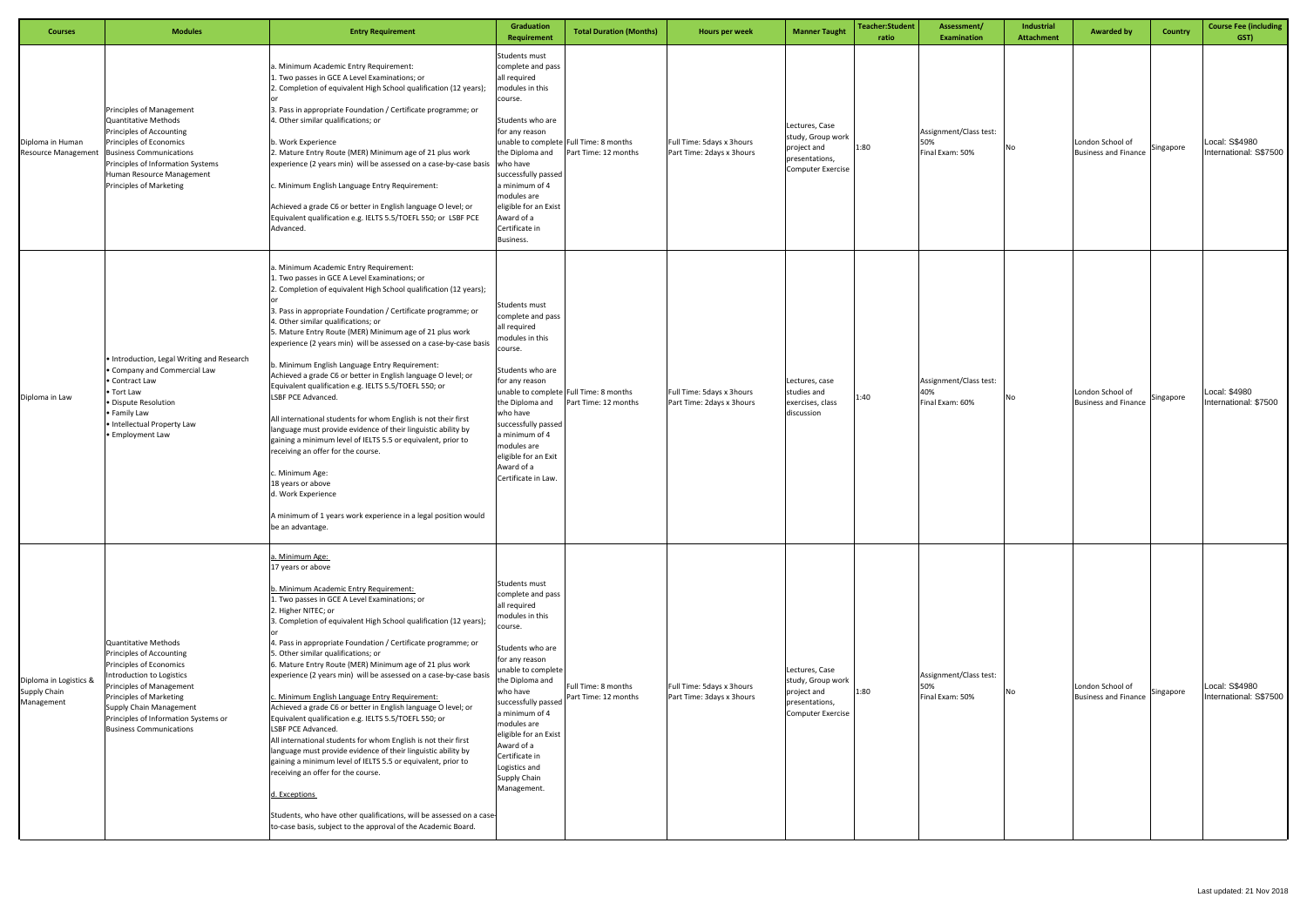| <b>Courses</b>                                       | <b>Modules</b>                                                                                                                                                                                                                                                 | <b>Entry Requirement</b>                                                                                                                                                                                                                                                                                                                                                                                                                                                                                                                                                                                                                                                                                                                                                                                                                                                                                                                                                                                                                                          | Graduation<br>Requirement                                                                                                                                                                                                                                                                                                            | <b>Total Duration (Months)</b>              | Hours per week                                         | <b>Manner Taught</b>                                                                             | <b>Teacher:Student</b><br>ratio | Assessment/<br><b>Examination</b>                | Industrial<br><b>Attachment</b> | <b>Awarded by</b>                               | <b>Country</b> | <b>Course Fee (including</b><br>GST)     |
|------------------------------------------------------|----------------------------------------------------------------------------------------------------------------------------------------------------------------------------------------------------------------------------------------------------------------|-------------------------------------------------------------------------------------------------------------------------------------------------------------------------------------------------------------------------------------------------------------------------------------------------------------------------------------------------------------------------------------------------------------------------------------------------------------------------------------------------------------------------------------------------------------------------------------------------------------------------------------------------------------------------------------------------------------------------------------------------------------------------------------------------------------------------------------------------------------------------------------------------------------------------------------------------------------------------------------------------------------------------------------------------------------------|--------------------------------------------------------------------------------------------------------------------------------------------------------------------------------------------------------------------------------------------------------------------------------------------------------------------------------------|---------------------------------------------|--------------------------------------------------------|--------------------------------------------------------------------------------------------------|---------------------------------|--------------------------------------------------|---------------------------------|-------------------------------------------------|----------------|------------------------------------------|
| Diploma in Sales and                                 | Principles of Management<br><b>Quantitative Methods</b><br>Principles of Accounting<br>Principles of Economics<br>Marketing Management Business Communications<br>Principles of Information Systems<br>Sales and Service Management<br>Principles of Marketing | Minimum Academic Entry Requirement:<br>L. Two passes in GCE A Level Examinations; or<br>2. Completion of equivalent High School qualification (12 years);<br>3. Pass in appropriate Foundation / Certificate programme; or<br>4. Other similar qualifications; or<br>b. Work Experience<br>1. Mature Entry Route (MER) Minimum age of 21 plus work<br>experience (2 years min) will be assessed on a case-by-case basis for any reason<br>. Minimum English Language Entry Requirement:<br>Achieved a grade C6 or better in English language O level; or<br>Equivalent qualification e.g. IELTS 5.5/TOEFL 550; or<br>LSBF PCE Advanced.<br>All international students for whom English is not their first<br>language must provide evidence of their linguistic ability by<br>gaining a minimum level of IELTS 5.5 or equivalent, prior to<br>receiving an offer for the course.<br>c. Exceptions<br>Students, who have other qualifications, will be assessed on a case-Management.<br>by-case basis.<br>d. Minimum Age:<br>18 years or above                    | Students must<br>complete and pass<br>all required<br>modules in this<br>course.<br>Students who are<br>unable to complete<br>the Diploma and<br>who have<br>successfully passed<br>a minimum of 4<br>nodules are<br>eligible for an Exist<br>Award of a<br>Certificate in Sales<br>and Marketing                                    | Full Time: 8 months<br>Part Time: 12 months | Full Time: 5days x 3hours<br>Part Time: 3days x 3hours | Lectures, Case<br>study, Group work<br>project and<br>presentations,<br><b>Computer Exercise</b> | 1:80                            | Assignment/Class test:<br>50%<br>Final Exam: 50% | No                              | London School of<br><b>Business and Finance</b> | Singapore      | Local: S\$4980<br>International: S\$7500 |
| Graduate Diploma in<br><b>Accounting and Finance</b> | • Auditing<br>• Corporate Finance<br>• Entrepreneurship<br><b>Financial Accounting</b><br>• Management Accounting<br>• Professional Practice<br>• Project Management<br>• Taxation                                                                             | . Minimum Academic Entry Requirement:<br>L. Recognised first degree with a solid foundation in the basic<br>principles of accounting (i.e. Principles of Accounting, or relevant<br>work experience) or<br>2. Qualifications approved by the professional body (e.g.<br>Chartered Management Institute (CMI) - Level 6 Management<br>Leadership, Chartered Institute of Professional Management<br>courses,etc)<br>b. Minimum English Language Entry Requirement:<br>Achieved a grade C6 or better in English language O level; or<br>Equivalent qualification e.g. IELTS 5.5/TOEFL 550; or<br>LSBF PCE Advanced.<br>All international students for whom English is not their first<br>language must provide evidence of their linguistic ability by<br>gaining a minimum level of IELTS 5.5 or equivalent, prior to<br>receiving an offer for the course.<br>c. Minimum Age:<br>21 years or above<br>d. Work Experience<br>A minimum of 1 years work experience in an accounting position<br>would be accepted as sufficient proof of proficiency in accounting. | Students must<br>complete and pass<br>all required<br>modules in this<br>course.<br>Students who are<br>for any reason<br>unable to complete<br>the Diploma and<br>who have<br>successfully passed<br>a minimum of 4<br>nodules are<br>eligible for an Exist<br>Award of a<br>Graduate<br>Certificate in<br>Accounting &<br>Finance. | Full Time: 8 months<br>Part Time: 12 months | Full Time: 5days x 3hours<br>Part Time: 3days x 3hours | Lectures, case<br>studies and<br>exercises, class<br>discussion                                  | 1:80                            | Assignment/Class test:<br>Final Exam: 50%        | No                              | London School of<br><b>Business and Finance</b> | Singapore      | Local: S\$6000<br>International: S\$9500 |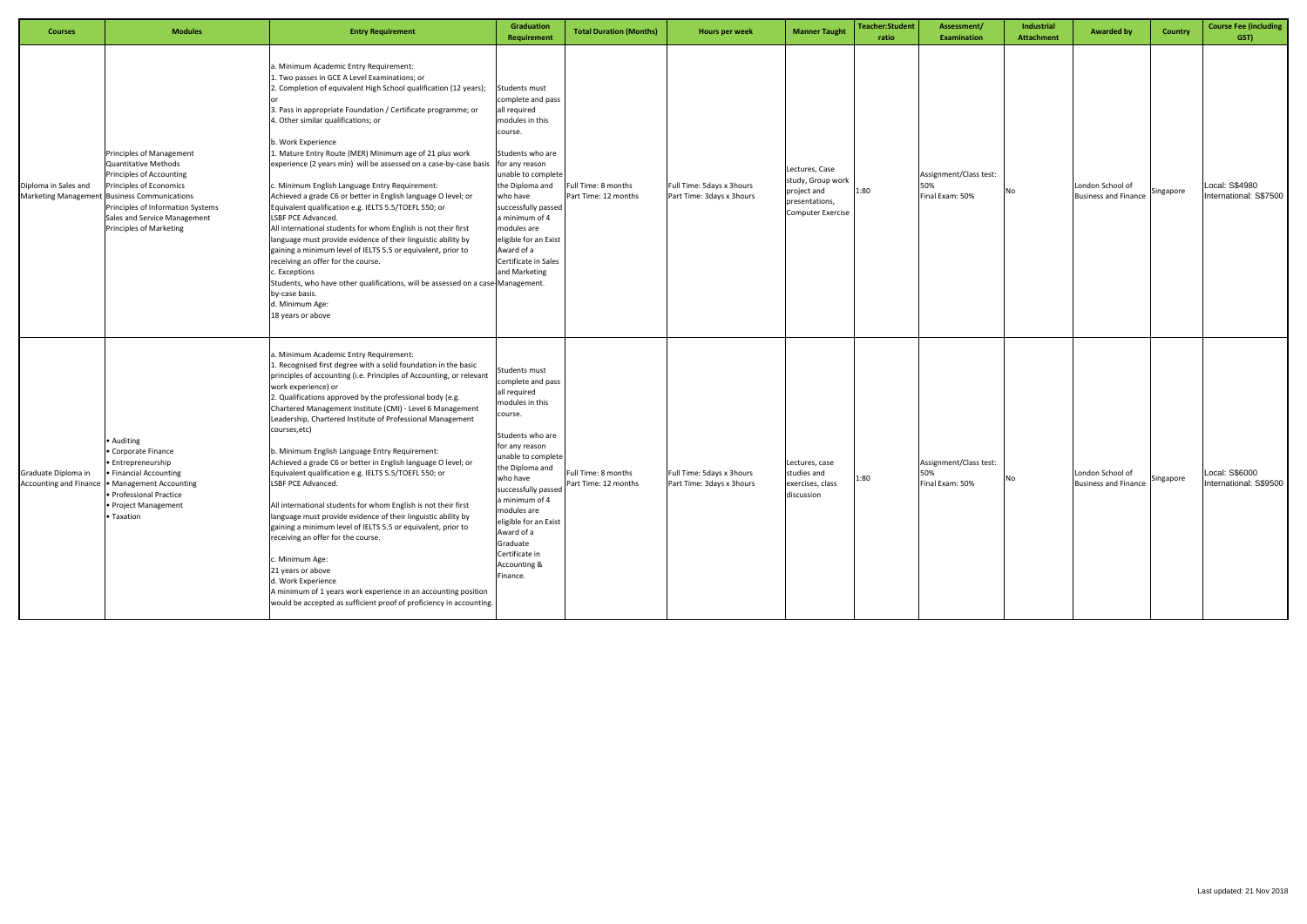| <b>Courses</b>                                                        | <b>Modules</b>                                                                                                                                                                                                                                                                                                                                                                                                                                                                                                                                                      | <b>Entry Requirement</b>                                                                                                                                                                                                                                                                                                                                                                                                                                                                                                                                                                                                                                                                                                                                                                                                                                                                                                                                                                    | Graduation<br>Requirement                                                                  | <b>Total Duration (Months)</b>               | Hours per week                                         | <b>Manner Taught</b>                                                                             | <b>Teacher:Student</b><br>ratio | Assessment/<br><b>Examination</b>                                                 | Industrial<br><b>Attachment</b> | <b>Awarded by</b>                               | <b>Country</b> | <b>Course Fee (including</b><br>GST)            |
|-----------------------------------------------------------------------|---------------------------------------------------------------------------------------------------------------------------------------------------------------------------------------------------------------------------------------------------------------------------------------------------------------------------------------------------------------------------------------------------------------------------------------------------------------------------------------------------------------------------------------------------------------------|---------------------------------------------------------------------------------------------------------------------------------------------------------------------------------------------------------------------------------------------------------------------------------------------------------------------------------------------------------------------------------------------------------------------------------------------------------------------------------------------------------------------------------------------------------------------------------------------------------------------------------------------------------------------------------------------------------------------------------------------------------------------------------------------------------------------------------------------------------------------------------------------------------------------------------------------------------------------------------------------|--------------------------------------------------------------------------------------------|----------------------------------------------|--------------------------------------------------------|--------------------------------------------------------------------------------------------------|---------------------------------|-----------------------------------------------------------------------------------|---------------------------------|-------------------------------------------------|----------------|-------------------------------------------------|
| Higher Diploma in<br><b>Accounting &amp; Finance</b>                  | <b>Principles of Management</b><br>Quantitative Methods<br>Principles of Accounting<br>Principles of Economics<br>Principles of Banking and Finance<br>Principles of Information Systems<br><b>International Business Management</b><br><b>Cost Accounting</b><br>Auditing<br><b>Business Law</b><br>Corporate Finance<br><b>Strategic Management</b><br><b>Financial Accounting</b><br><b>Management Accounting</b><br><b>Professional Practice</b><br>Taxation                                                                                                    | a. Minimum Academic Entry Requirement:<br>1. Two passes in GCE A Level Examinations; or<br>2. Higher NITEC; or<br>3. Completion of equivalent High School qualification (12 years);<br>4. Pass in appropriate Foundation / Certificate programme; or<br>5. Other similar qualifications; or<br>6. Mature Entry Route (MER) Minimum age of 21 plus work<br>experience (2 years min) will be assessed on a case-by-case basis<br>. Minimum English Language Entry Requirement:<br>Achieved a grade C6 or better in English language O level; or<br>Equivalent qualification e.g. IELTS 5.5/TOEFL 550; or<br>LSBF PCE Advanced.<br>All international students for whom English is not their first<br>language must provide evidence of their linguistic ability by<br>gaining a minimum level of IELTS 5.5 or equivalent, prior to<br>receiving an offer for the course.<br>Advanced Standing<br>Students will be assessed on a case-by-case basis.<br>d. Minimum Age:<br>17 years or above    | Students must<br>complete and pass<br>all required<br>modules in this<br>course.           | Full Time: 18 months                         | Full Time: 5days x 3hours                              | Lectures, Case<br>study, Group work<br>project and<br>presentations,<br><b>Computer Exercise</b> | 1:80                            | Assignment/Class test:<br>50%<br>Final Exam: 50%                                  | No                              | London School of<br><b>Business and Finance</b> | Singapore      | Local: S\$10730<br>International:<br>S\$15200   |
| Higher Diploma in<br>Logistics & Supply Chair<br>Management           | Principles of Management<br>Quantitative Methods<br>Principles of Accounting<br>Principles of Economics<br>Introduction to Logistics<br>Principles of Information Systems or Business<br>Communications<br>Supply Chain Management<br><b>Principles of Marketing</b><br>Human Resource Management<br><b>Operations Management</b><br>International Shipping Management<br><b>Warehouse Management</b><br><b>Business Logistics Strategy</b><br>International Purchasing Management<br><b>Global Distribution Management</b><br>Business Law or Strategic Management | a. Minimum Academic Entry Requirement:<br>1. Two passes in GCE A Level Examinations; or<br>2. Higher NITEC; or<br>3. Completion of equivalent High School qualification (12 years);<br>4. Pass in appropriate Foundation / Certificate programme; or<br>5. Other similar qualifications; or<br>6. Mature Entry Route (MER) Minimum age of 21 plus work<br>experience (2 years min) will be assessed on a case-by-case basis<br>. Minimum English Language Entry Requirement:<br>Achieved a grade C6 or better in English language O level; or<br>Equivalent qualification e.g. IELTS 5.5/TOEFL 550; or<br>LSBF PCE Advanced.<br>All international students for whom English is not their first<br>language must provide evidence of their linguistic ability by<br>gaining a minimum level of IELTS 5.5 or equivalent, prior to<br>receiving an offer for the course.<br>c. Advanced Standing<br>Students will be assessed on a case-by-case basis.<br>d. Minimum Age:<br>17 years or above | Students must<br>complete and pass<br>all required<br>modules in this<br>course.           | Full Time: 18 months                         | Full Time: 5days x 3hours                              | Lectures, Case<br>study, Group work<br>project and<br>presentations,<br>Computer Exercise        | 1:80                            | Assignment/Class test:<br>50%<br>Final Exam: 50%                                  | No                              | London School of<br><b>Business and Finance</b> | Singapore      | Local: S\$10730<br>International:<br>S\$15200   |
| <b>Master of Business</b><br>Administration<br>(Concordia University) | Managing and Leading Effective Organizations<br>Ethics, Law and Communication in Decision<br>Making<br>Global Marketing in the Digital Era<br>Organizational Behavior<br><b>Economics for Managers</b><br>Strategy for Innovation and Entrepreneurship<br><b>Accounting for Decision Making</b><br>Managing Human Capital<br>Statistics Applied to Managerial Problems<br><b>Financial Management</b><br><b>Global Management</b><br>Capstone Course                                                                                                                | Admission Requirements<br>· Bachelor's degree from a recognised university<br>Minimum English Language Entry Requirement:<br>Achieved a grade C6 or better in English language O level; or<br>Equivalent qualification e.g. IELTS 6.0, TOEFL 550 (iBT 72)<br>Minimum Age:<br>20 years or above                                                                                                                                                                                                                                                                                                                                                                                                                                                                                                                                                                                                                                                                                              | Students must<br>complete all<br>modules they do<br>not have advanced<br>standing against. | Full Time: 12 months<br>Part Time: 24 months | Full Time: 5days x 3hours<br>Part Time: 2days x 3hours | Lectures, Case<br>study, Work<br>project,<br>Discussions and<br>presentations                    | 1:60                            | Attendance: 5%<br>Article discussion:10%<br>Regular Exams: 25%<br>Final Exam: 35% | No                              | Concordia University<br>Chicago                 | <b>USA</b>     | Local: S\$24,610<br>International:<br>S\$24,610 |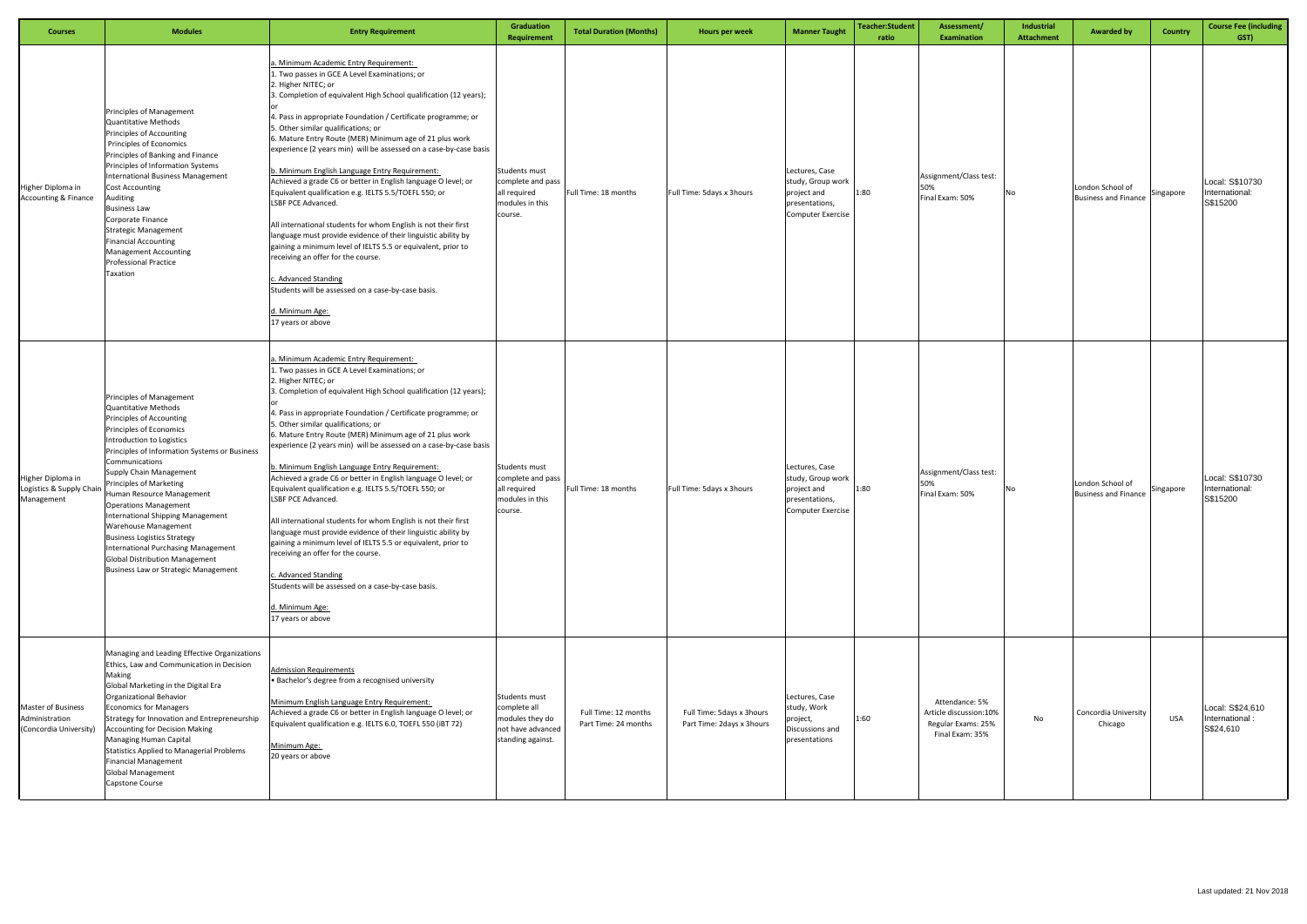| <b>Courses</b>                                                                         | <b>Modules</b>                                                                                                                                                                                                                                                                                                                                                                                                                                                                                                                                                                                                                                                                                                                                                                                                  | <b>Entry Requirement</b>                                                                                                                                                                                                                                                                                                                                                                                                                                                                                                                                                                                                                                                                                                                                                                                                                                                                                                                                                                                                                                                                                              | <b>Graduation</b><br><b>Requirement</b>                                                                                                                                                                                                                                                                              | <b>Total Duration (Months)</b>                                   | Hours per week                                     | <b>Manner Taught</b>                                                                                                                                                                                | Teacher:Student<br>ratio | Assessment/<br><b>Examination</b>                                              | Industrial<br><b>Attachment</b> | <b>Awarded by</b>                        | <b>Country</b> | <b>Course Fee (including</b><br>GST) |
|----------------------------------------------------------------------------------------|-----------------------------------------------------------------------------------------------------------------------------------------------------------------------------------------------------------------------------------------------------------------------------------------------------------------------------------------------------------------------------------------------------------------------------------------------------------------------------------------------------------------------------------------------------------------------------------------------------------------------------------------------------------------------------------------------------------------------------------------------------------------------------------------------------------------|-----------------------------------------------------------------------------------------------------------------------------------------------------------------------------------------------------------------------------------------------------------------------------------------------------------------------------------------------------------------------------------------------------------------------------------------------------------------------------------------------------------------------------------------------------------------------------------------------------------------------------------------------------------------------------------------------------------------------------------------------------------------------------------------------------------------------------------------------------------------------------------------------------------------------------------------------------------------------------------------------------------------------------------------------------------------------------------------------------------------------|----------------------------------------------------------------------------------------------------------------------------------------------------------------------------------------------------------------------------------------------------------------------------------------------------------------------|------------------------------------------------------------------|----------------------------------------------------|-----------------------------------------------------------------------------------------------------------------------------------------------------------------------------------------------------|--------------------------|--------------------------------------------------------------------------------|---------------------------------|------------------------------------------|----------------|--------------------------------------|
| <b>Bachelor of Business</b><br><b>Administration (Swiss</b><br><b>Business School)</b> | Business in a World Economy<br><b>Cost Accounting</b><br>English Language<br>Commercial Correspondence<br>International Finance<br>Financial Planning and Budgeting<br>Cases in Finance<br><b>Negotiation Skills</b><br>Strategic Leadership and Change<br>Managing Information Systems<br><b>Strategic Marketing</b><br><b>Cases in Marketing</b><br>Thesis                                                                                                                                                                                                                                                                                                                                                                                                                                                    | 4.3 Admission Requirements<br>• Associate Degree or Advanced Diploma or Diploma with at least<br>2 years of studies in a similar field<br>• LSBF Advanced Diploma in Business Studies<br>. Other Equivalent qualifications will be considered on a case by<br>case basis<br>Minimum English Language Requirements<br>Fluency in English at a TOEFL level of a minimum of 90 (internet<br>based) or equivalent or pass the SBS admission test is required for<br>non-native English speaking applicants.<br>Minimum Age: 19                                                                                                                                                                                                                                                                                                                                                                                                                                                                                                                                                                                            | Students must<br>modules they do<br>not have advanced<br>standing against.                                                                                                                                                                                                                                           | complete all of the Full-Time: 12 months<br>Part-time: 18 months | 24 Hiours per Module                               | Lectures, Case<br>study, Work<br>project,<br>Discussions and<br>presentations                                                                                                                       | 1:60                     | 30% Positive class<br>participation<br>30% Mid-Term Exam<br>40% Final Exam     | No                              | Swiss Business School Switzerland        |                |                                      |
| <b>Master of Business</b><br><b>Administration (Swiss</b><br><b>Business School)</b>   | <b>Managerial Accounting</b><br><b>Financial Accounting</b><br><b>International Law and Business</b><br><b>Communications and Negotiation Skills</b><br><b>Economics for Decision Makers</b><br><b>Financial Management</b><br>International Finance and Banking<br><b>Operations and Project Management</b><br><b>Business Policy and Strategy</b><br><b>Business Values and Ethics</b><br>Organisational Behaviour and Leadership<br>Human Resource Management<br><b>Management Information Systems</b><br><b>Marketing Management</b><br>International Marketing and Research<br>Independent Research Project                                                                                                                                                                                                | 4.3 Admission Requirements<br>• A Bachelor's Degree or equivalent from a recognised education<br>institution<br>• A minimum of 2 years work experience<br>Minimum English Language Requirements<br>A fluency in English at a TOEFL level of a minimum of 90 (internet<br>based) or equivalent or pass the SBS admission test (if applicable)<br>for non-native English speaking applicants.<br>Minimum Age: 21 years of age                                                                                                                                                                                                                                                                                                                                                                                                                                                                                                                                                                                                                                                                                           | Students must<br>complete all of the<br>modules they do<br>not have advanced<br>standing against.                                                                                                                                                                                                                    | art Time: 18 months                                              | • 24 hours per module<br>36 hours for dual modules | Lectures, Case<br>study, Work<br>project,<br>Discussions and<br>presentations                                                                                                                       | 1:50                     | 30% Positive class<br>participation<br>50% Budgeting Project<br>20% Final Exam | No                              | Swiss Business School                    | Switzerland    |                                      |
| Master of Science in<br>Finance (Grenoble<br>Graduate School of<br>Business, France)   | Fundamentals of Accounting and Finance<br>Fundamentals of Excel and Statistics<br><b>Accounting and Financial Statements Analysis</b><br>Corporate Finance and Investment Decisions<br><b>Economics for Finance</b><br><b>Quantitative Methods for Finance</b><br>Ethics, Professional Standards and Corporate<br>Governance<br>Management Control Systems<br>Mergers and Acquisitions and Company<br>Valuation<br><b>International Financial Management</b><br>Derivatives<br><b>Fixed Income Investments</b><br><b>Asset Management</b><br>VBA and Financial Modelling<br>Project Finance<br>- Private Equity, LBOs and Venture Capital<br>- Financial Strategy and Advanced Valuation<br>Integrative Case Study<br>Project Proposal<br>Final Management Project<br>Research Methodology and Project Workshop | <b>Admission Requirements</b><br>• Bachelors level degree in any subject from a recognised<br>university<br>• A test of quantitative abilities is required. You may submit one<br>of the following:<br>o GMAT - A minimum of 70% in the quantitative section is<br>required<br>o GRE - a minimum of 60% in the verbal reasoning section, 70% in<br>the quantitative section, and 4.0 or above on the analytical writing structure material<br>section are required<br>o CFA Level 1 exam with a pass grade<br>o This test may be waived at the discretion of GGSB Admission<br>Board for candidates that exhibit previous academic excellence<br>from a top ranked university or business school, especially in<br>quantitative subjects.<br>Minimum English Language Entry Requirement:<br>• IELTS: 6.5 (minimum of 6.0 in all areas)<br>. TOEF: IBT 94 (minimum of 22 in each band) or TOEF: CBT 240 or<br>Paper version 587<br>. Pearson Test of English (PTE): Minimum of 63<br>• Cambridge Proficiency Exam: A, B, C<br>· English native speaker/Degree obtained in English<br>Minimum Age:<br>21 years or above | To be eligible for<br>the award of a<br>Masters degree,<br>students must have<br>the requirements<br>of the program,<br>including the Final<br>Management<br>Project, in strict<br>compliance with<br>the schedules and<br>timelines defined<br>for the cohort in<br>which the student<br>s enrolled or<br>deferred. | Full Time: 24 months                                             | Total Contact hours: 441 hours                     | • Lectures<br>Seminars<br>• Exercises<br>• Case studies<br>• Mini-cases<br>• Analysis of<br>reports<br>· Presentations<br>· Discussion<br>• Computer<br>simulation<br>· Programming<br>• Self study | 1:40                     | refer to webpage                                                               | No                              | Grenoble Graduate<br>School of Business, | France         | Local: 43870<br>International: 43870 |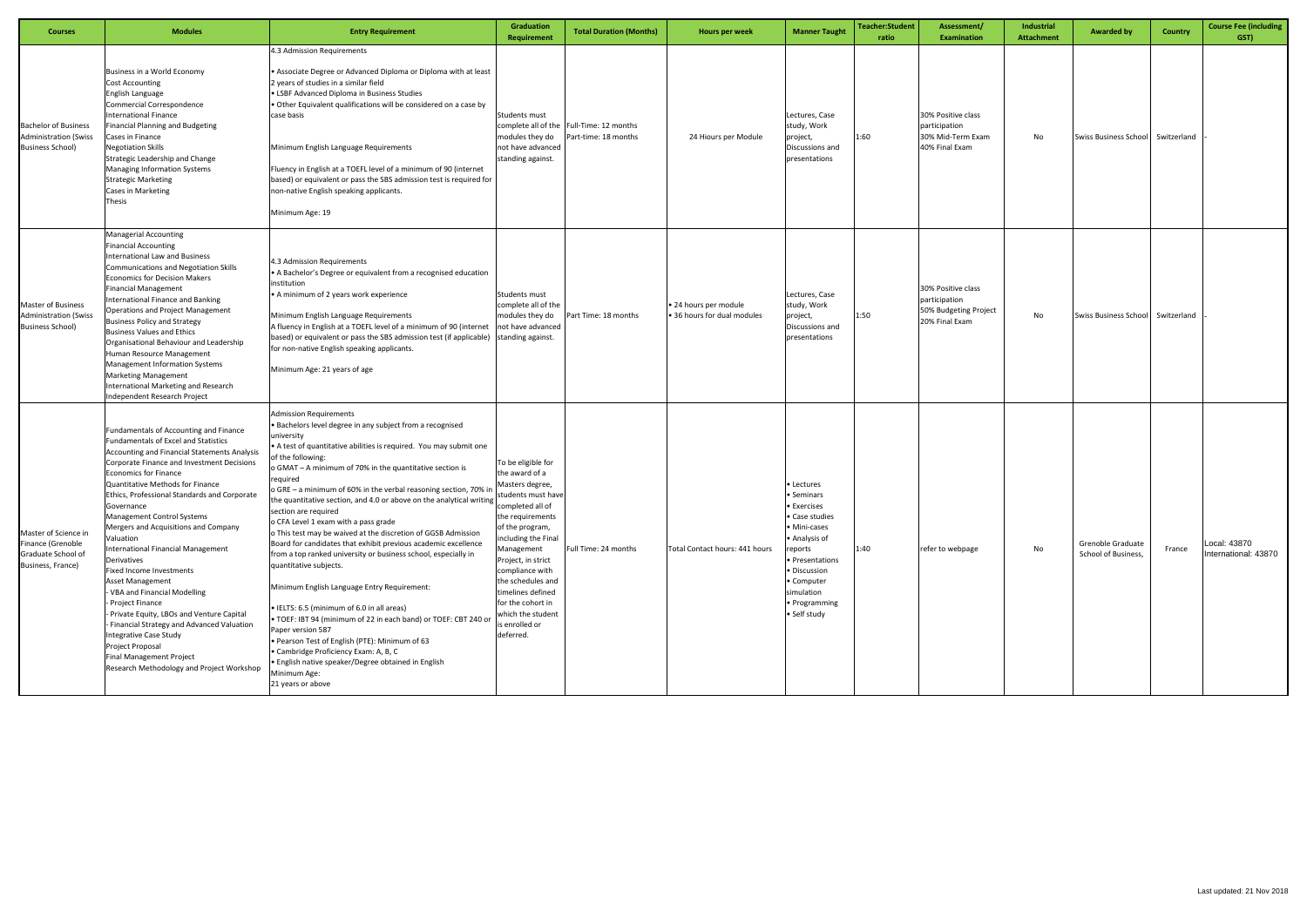| <b>Courses</b>                                                                                                           | <b>Modules</b>                                                                                                                             | <b>Entry Requirement</b>                                                                                                                                                                                                                                                                                                                                                                                                                                                                                                                                                                                                                                                                                                                                                                                                                                                                                                                                                                                                                     | Graduation<br>Requirement                                                                                                                                                                                                                                                                                                                                                                                                                                                                                                    | <b>Total Duration (Months)</b>               | Hours per week       | <b>Manner Taught</b>                                                                                                                                                                                  | <b>Teacher:Student</b><br>ratio | Assessment/<br><b>Examination</b>                           | Industrial<br>Attachment | <b>Awarded by</b>                                 | Country           | <b>Course Fee (including</b><br>GST)   |
|--------------------------------------------------------------------------------------------------------------------------|--------------------------------------------------------------------------------------------------------------------------------------------|----------------------------------------------------------------------------------------------------------------------------------------------------------------------------------------------------------------------------------------------------------------------------------------------------------------------------------------------------------------------------------------------------------------------------------------------------------------------------------------------------------------------------------------------------------------------------------------------------------------------------------------------------------------------------------------------------------------------------------------------------------------------------------------------------------------------------------------------------------------------------------------------------------------------------------------------------------------------------------------------------------------------------------------------|------------------------------------------------------------------------------------------------------------------------------------------------------------------------------------------------------------------------------------------------------------------------------------------------------------------------------------------------------------------------------------------------------------------------------------------------------------------------------------------------------------------------------|----------------------------------------------|----------------------|-------------------------------------------------------------------------------------------------------------------------------------------------------------------------------------------------------|---------------------------------|-------------------------------------------------------------|--------------------------|---------------------------------------------------|-------------------|----------------------------------------|
| Professional Certificate<br>in Banking (The London<br>Institute of Banking and Management<br>Finance)                    | • Financial Markets and Risk<br>• Assessing Financial Performance<br>• Fundamentals of Leadership and<br>• Marketing Financial Services    | Entry requirements for the Professional Certificate in Banking<br>(PCertB)<br>• Any 3 'A' level subjects with Grades B, C and C or the<br>International Baccalaureate (28 points) or equivalent High<br>School/Year 12 qualification OR<br>· Polytechnic Diploma in a non-relevant field, OR<br>• Students with 2 'A' level subjects may enter via the ACCA<br>'Fundamental papers F1-F6 (or part thereof), students may be<br>eligible for entry/exemption<br>AND<br>. Applicants must hold GCSE Mathematics at minimum grade C (or<br>equivalent) and English Language at minimum grade C (or<br>equivalent) or an IELTS score of 6.0 with no element below 5.5 (or<br>equivalent English language qualifications).<br>Mature applicants<br>To be considered for mature entry you will be required to meet<br>the following criteria:<br>• Be aged 30 or over with 8 years of relevant experience<br>. Unable to meet the standard entry criteria for Professional<br>Certificate in Banking (PCertB)<br>Minimum Age:<br>18 years or above | A range of<br>assessments is used<br>within the<br>programme to asses:<br>knowledge and<br>understanding.<br>Modules will be<br>assessed by means o<br>one objective test or<br>one short answer<br>question and two<br>summative<br>coursework<br>assignments.<br>Where students<br>repeat a module<br>either as a resit or a<br>resubmission, the<br>mark will be capped<br>at a pass mark.<br>Students have a<br>maximum of 4<br>attempts at<br>assessment of any<br>module, including<br>resits/resubmissions            | Full Time: 12 months<br>Part Time: 12 months | 60 hours per module. | • Lectures<br>• Seminars<br>• Exercises<br>• Case studies<br>• Mini-cases<br>• Analysis of<br>reports<br>· Presentations<br>· Discussion<br>• Computer<br>simulation<br>• Programming<br>• Self study | 1:60                            | Level 4 Grading<br>Distinction: 70-100%<br>Pass: 45-49%     | No                       | The London Institute<br>of Banking and<br>Finance | United<br>Kingdom | \$7,000                                |
| Professional Diploma in<br><b>Banking Practice and</b><br>Management (The<br>London Institute of<br>Banking and Finance) | • Financial Services: The Commercial<br>Environment<br>· Organisational Management in Financial<br>Services<br>• Retail Financial Services | Entry requirements for the Professional Diploma in Banking<br>Practice and Management (PDipBPM):<br>· Professional Certificate in Banking (PCertB) OR<br>· Polytechnic Diploma in a relevant field, OR<br>• LSBF Diploma in Banking and Finance.<br>Mature applicants<br>To be considered for mature entry you will be required to meet<br>the following criteria:<br>• Commercial and Corporate Financial Services • Be aged 30 or over with 8 years of relevant experience<br>. Unable to meet the standard entry criteria for Professional<br>Diploma in Banking Practice and Management (PDipBPM)<br>Minimum Age:<br>18 years or above                                                                                                                                                                                                                                                                                                                                                                                                   | A range of<br>assessments is used<br>within the<br>programme to asses<br>knowledge and<br>understanding.<br>Modules will be<br>assessed by means of<br>examination,<br>summative<br>assessment (essays,<br>reports and case<br>studies), and work-<br>based<br>activities. Where<br>students repeat a<br>module either as a<br>resit or a<br>resubmission, the<br>mark will be capped<br>at a pass mark.<br>Students have a<br>maximum of 4<br>attempts at<br>assessment of any<br>module, including<br>resits/resubmissions | ull Time: 12 months<br>Part Time: 12 months  | 60 hours per module. | • Lectures<br>• Seminars<br>• Exercises<br>• Case studies<br>· Mini-cases<br>• Analysis of<br>reports<br>· Presentations<br>· Discussion<br>• Computer<br>simulation<br>· Programming<br>• Self study | 1:60                            | Pass 40% - 59%<br>Merit 60% - 69%<br>Distinction 70% - 100% | No                       | The London Institute<br>of Banking and<br>Finance | United<br>Kingdom | Local: \$8000<br>International: \$9500 |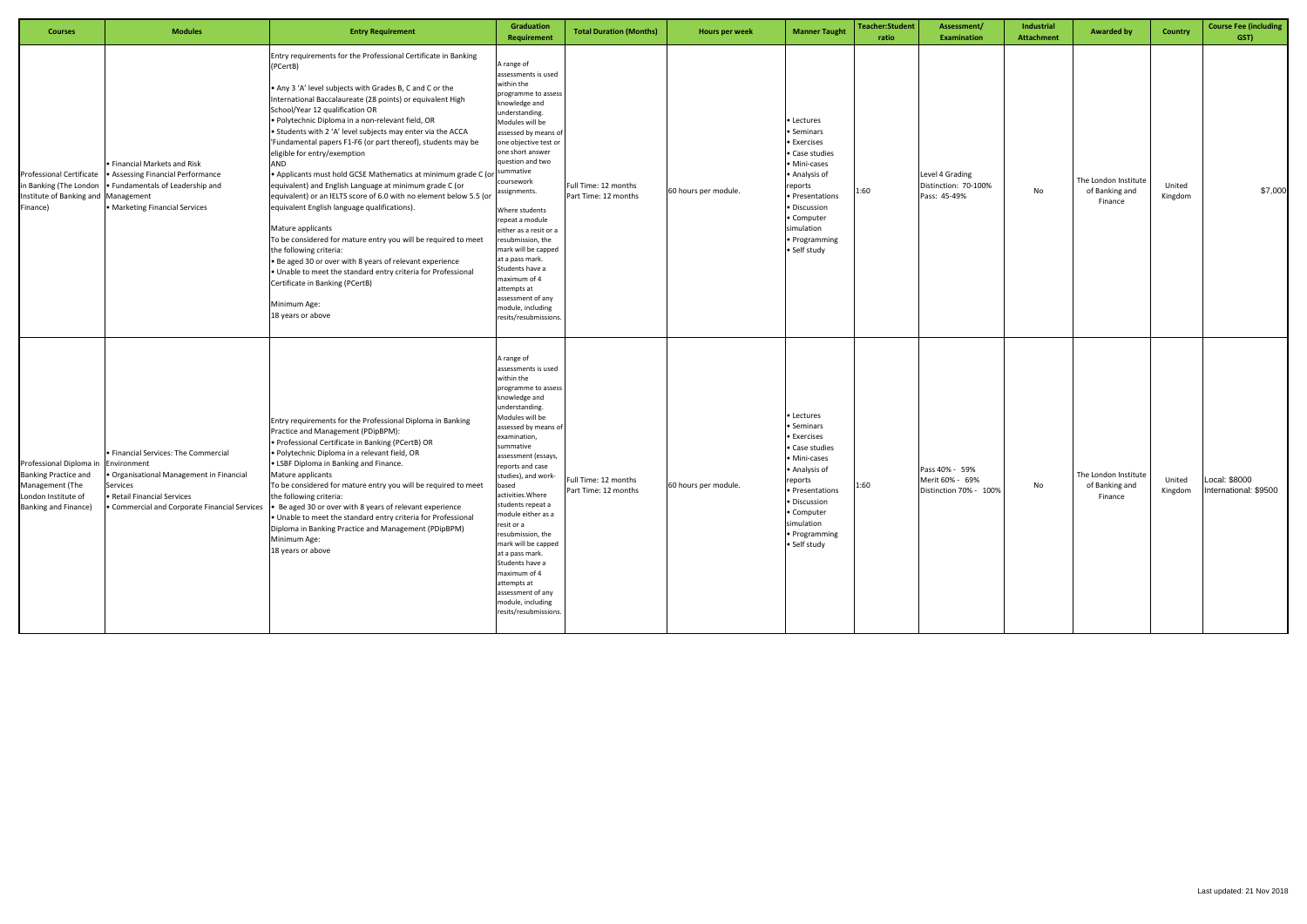| <b>Courses</b>                                                                                                                    | <b>Modules</b>                                                                                                                                                                                                                                                                                                                                                                                                                                                                                                                                        | <b>Entry Requirement</b>                                                                                                                                                                                                                                                                                                                                                                                                                                                                                                                                                                                                                                                                                                                                                                                                                                                                                                                                                                                                                      | <b>Graduation</b><br>Requirement                                                                                                                                                                                                                                                                                                                                                                                                                                                                                                                                                                                                                                                                                    | <b>Total Duration (Months)</b>               | Hours per week                                           | <b>Manner Taught</b>                                                                                                                                                                              | Teacher:Student<br>ratio | Assessment/<br><b>Examination</b>                                                                                                                                                                                                             | Industrial<br><b>Attachment</b> | <b>Awarded by</b>                                  | Country           | <b>Course Fee (including</b><br>GST)     |
|-----------------------------------------------------------------------------------------------------------------------------------|-------------------------------------------------------------------------------------------------------------------------------------------------------------------------------------------------------------------------------------------------------------------------------------------------------------------------------------------------------------------------------------------------------------------------------------------------------------------------------------------------------------------------------------------------------|-----------------------------------------------------------------------------------------------------------------------------------------------------------------------------------------------------------------------------------------------------------------------------------------------------------------------------------------------------------------------------------------------------------------------------------------------------------------------------------------------------------------------------------------------------------------------------------------------------------------------------------------------------------------------------------------------------------------------------------------------------------------------------------------------------------------------------------------------------------------------------------------------------------------------------------------------------------------------------------------------------------------------------------------------|---------------------------------------------------------------------------------------------------------------------------------------------------------------------------------------------------------------------------------------------------------------------------------------------------------------------------------------------------------------------------------------------------------------------------------------------------------------------------------------------------------------------------------------------------------------------------------------------------------------------------------------------------------------------------------------------------------------------|----------------------------------------------|----------------------------------------------------------|---------------------------------------------------------------------------------------------------------------------------------------------------------------------------------------------------|--------------------------|-----------------------------------------------------------------------------------------------------------------------------------------------------------------------------------------------------------------------------------------------|---------------------------------|----------------------------------------------------|-------------------|------------------------------------------|
| <b>Bachelor of Science</b><br>(Honours) Banking<br>Practice and<br>Management (The<br>London Institute of<br>Banking and Finance) | • Financial Markets and Risk<br>• Assessing Financial Performance<br>· Fundamentals of Leadership and<br>Management<br>• Marketing Financial Services<br>· Financial Services: The Commercial<br>Environment<br>Organisational Management in Financial<br>Services<br>Retail Financial Services<br>Commercial and Corporate Financial Services<br><b>Strategic Management in Financial Services</b><br>Corporate Lending<br>• Globalisation of Financial Markets<br>• Retail Business Strategy<br>• Risk Management in Banking<br>· Wealth Management | Entry requirements for BSc (Honours) in Banking Practice and<br>Management:<br>• Any 3 'A' level subjects with Grades B, C and C or the<br>International Baccalaureate (28 points) or equivalent High<br>School/Year 12 qualification OR<br>· Polytechnic Diploma in a non-relevant field, OR<br>• Students with 2 'A' level subjects may enter via the ACCA<br>'Fundamental papers F1-F6 (or part thereof), students may be<br>eligible for entry/exemption<br>AND<br>. Applicants must hold GCSE Mathematics at minimum grade C (or<br>equivalent) and English Language at minimum grade C (or<br>equivalent) or an IELTS score of 6.0 with no element below 5.5 (or<br>equivalent English language qualifications).<br>Mature applicants<br>To be considered for mature entry you will be required to meet<br>the following criteria:<br>• Be aged 30 or over with 8 years of relevant experience<br>. Unable to meet the standard entry criteria for Professional<br>Certificate in Banking (PCertB)<br>Minimum Age:<br>18 years or above | range of assessment<br>used within the<br>rogramme to assess<br>nowledge and<br>inderstanding.<br>Modules will be<br>ssessed by means of<br>ne objective test or<br>ne short answer<br>uestion and two<br>ummative coursework<br>ssignments.<br>range of assessments<br>s used within the<br>rogramme to assess<br>nowledge and<br>nderstanding.<br>Modules will be<br>ssessed by means of<br>examination,<br>ummative assessmen<br>essays, reports and<br>ase studies), and worl<br>ased activities.<br>range of assessments<br>used within the<br>rogramme to assess<br>nowledge and<br>inderstanding.<br>Modules will be<br>assessed by means of<br>examination and<br>ummative assessment<br>ssays, reports and | Full Time: 36 months<br>Part Time: 36 months | 60 hours per module.                                     | Lectures<br>Seminars<br>• Exercises<br>• Case studies<br>• Mini-cases<br>• Analysis of<br>reports<br>· Presentations<br>· Discussion<br>• Computer<br>simulation<br>• Programming<br>· Self-study | 1:60                     | Level 4 Grading<br>Distinction: 70-100%<br>Pass: 45-49%<br>Level 5 Grading<br>Pass 40% - 59%<br>Merit 60% - 69%<br>Distinction 70% - 100%<br>Level 6 (Degree)<br>Grading<br>3rd 40% - 49%<br>2.2 50% - 59%<br>2.1 60% - 69%<br>1st 70% - 100% | No                              | The London Institute<br>of Banking and<br>Finance  | United<br>Kingdom | Local: \$30000<br>International: \$35000 |
| <b>Foundation Diploma</b><br>in Business Studies                                                                                  | 1. Introduction to Statistics for Business<br>2. Fundamentals of Economics<br>3. Communication for Project Effectiveness<br>4. Discovering Business & Enterprise<br>5. Fundamentals of Accounting<br>6. IT in Business                                                                                                                                                                                                                                                                                                                                | Local students shall possess one of the following<br>. At least two passes in GCE 'O' Level<br>International Students shall possess one of the following<br>• Completion of Year 10 middle high school qualification or<br>equivalent qualification from respective home countries<br>Both local and international students MUST fulfil the<br>minimum English language entry requirement of one of the<br>following (except Mandarin programmes):<br>. Achieved grade D7 or better in English language in GCE O<br>level;<br>. Pass in English Language in Year 10 High School<br>qualification or equivalent;<br>• IELTS 5.0/TOEFL 500;<br>• Completed LSBF Preparatory Course in English Upper<br>Intermediate Level                                                                                                                                                                                                                                                                                                                       | Student must<br>achieve an<br>overall passing<br>grade of 40%. It<br>students fail to<br>achieve an<br>overall passing<br>grade of 40%,<br>students will be<br>ermitted one<br>retake attempt ir<br>each failed<br>assessment and<br>failure of this<br>retake will<br>require students<br>to sit the failed<br>module(s) again<br>in full prior to<br>additional retake<br>attempt.                                                                                                                                                                                                                                                                                                                                | Full Time: 6 months<br>Part Time: 9 months   | Full Time: 5 days x 3hours<br>Part Time: 2 days x 3hours | Lectures, case<br>studies and<br>exercises, class<br>discussion, role<br>play,<br>Presentations                                                                                                   | 1:40                     | Assignment: 50%<br>Final Exam: 50%                                                                                                                                                                                                            | No                              | London School of<br><b>Business and</b><br>Finance | Singapore         | Local: \$4500<br>International: \$5000   |
| Postgraduate Diploma<br>in Business                                                                                               | 1. Business and Academic Writing<br>2. Quantitative Skills for Business<br>3. Business Fundamentals<br>4. Economics from a Business Perspective                                                                                                                                                                                                                                                                                                                                                                                                       | Local and International students MUST have<br>• Bachelor's degree in any discipline<br>Both local and international students MUST fulfil the<br>minimum English language entry requirement of one of the<br>following.<br>. Achieved grade C6 or better in English language in GCE O<br>level;<br>• Completed LSBF Preparatory Course in English Advanced<br>Level;<br>· IELTS 6.0/TOEFL 600;                                                                                                                                                                                                                                                                                                                                                                                                                                                                                                                                                                                                                                                 | Student must<br>achieve an<br>overall passing<br>grade of 40%. If<br>students fail to<br>achieve an<br>overall passing<br>grade of 40%,<br>students will be<br>permitted one<br>retake attempt in<br>each failed<br>assessment and<br>failure of this<br>retake will<br>require students<br>to sit the failed<br>module(s) again<br>in full prior to<br>additional retake<br>attempt.                                                                                                                                                                                                                                                                                                                               | Full Time: 6 months<br>Part Time: 6 months   | Full Time: 5 days x 3hours<br>Part Time: 2 days x 3hours | Lectures, case<br>studies and<br>exercises, class<br>discussion                                                                                                                                   | 1:40                     | Assignment: 50%<br>Final Exam: 50%                                                                                                                                                                                                            | No                              | London School of<br><b>Business and</b><br>Finance | Singapore         | Local: \$7000<br>International: \$8500   |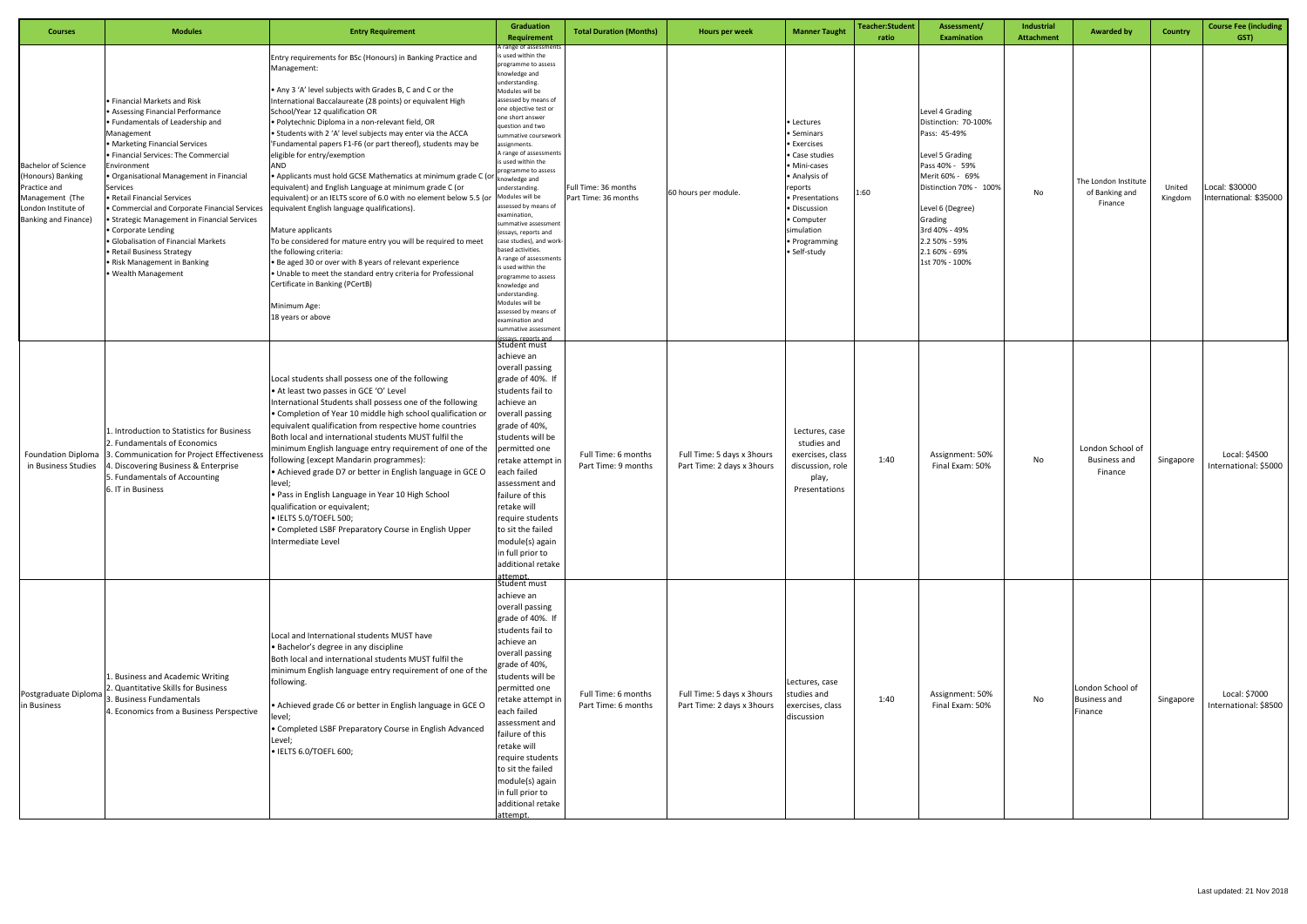| <b>Courses</b>                                                                | <b>Modules</b>                                                                                                                                                                                                                                                                                                                                                                                                                   | <b>Entry Requirement</b>                                                                                                                                                                                                                                                                                                                                                                                                                                                                                                                                                                                                                                                                                                                                                                                                                                                                                                                                                                                                                                                                                                                                                                                                                              | <b>Graduation</b><br><b>Requirement</b>                                                                                                                                                                                                                                                                                                                                         | <b>Total Duration (Months)</b>               | Hours per week                                           | <b>Manner Taught</b>                                            | <b>Teacher:Student</b><br>ratio | Assessment/<br><b>Examination</b>                                                                                                                                    | Industrial<br><b>Attachment</b> | <b>Awarded by</b>   | Country   | <b>Course Fee (including</b><br>GST)     |
|-------------------------------------------------------------------------------|----------------------------------------------------------------------------------------------------------------------------------------------------------------------------------------------------------------------------------------------------------------------------------------------------------------------------------------------------------------------------------------------------------------------------------|-------------------------------------------------------------------------------------------------------------------------------------------------------------------------------------------------------------------------------------------------------------------------------------------------------------------------------------------------------------------------------------------------------------------------------------------------------------------------------------------------------------------------------------------------------------------------------------------------------------------------------------------------------------------------------------------------------------------------------------------------------------------------------------------------------------------------------------------------------------------------------------------------------------------------------------------------------------------------------------------------------------------------------------------------------------------------------------------------------------------------------------------------------------------------------------------------------------------------------------------------------|---------------------------------------------------------------------------------------------------------------------------------------------------------------------------------------------------------------------------------------------------------------------------------------------------------------------------------------------------------------------------------|----------------------------------------------|----------------------------------------------------------|-----------------------------------------------------------------|---------------------------------|----------------------------------------------------------------------------------------------------------------------------------------------------------------------|---------------------------------|---------------------|-----------|------------------------------------------|
| <b>Bachelor of Business</b><br>(Accounting) (Top up)<br>(Victoria University) | 1. International Business Challenge<br>2. Applied Business Statistics<br>3. International Management<br>4. Operations Management<br>5. Corporate Law<br>6. Financial Accounting<br>7. Corporate Accounting<br>8. Advanced Financial Accounting<br>9. Strategic Management<br>10. Knowledge Management Practices for<br>Innovative Organisations<br>11. Innovation and Entrepreneurship<br>12. Applied Business Challenge         | Students, who have successfully completed either of the<br>following:<br>• LSBF Higher Diploma in Accounting and Finance<br>. LSBF Advanced Diploma in Accounting and Finance<br>· Polytechnic Diploma in a relevant field<br>• Students, who have obtained equivalent qualifications in<br>relevant fields, will be assessed case-by-case and subjected to<br>university approval.<br>• IELTS* (Academic module): Overall score of 6.0 (no band less<br>than $6.0$ )<br>. TOEFL* Internet: Overall score of 66. Section score no less than:<br>o Listening: 12<br>o Speaking: 18<br>o Reading: 15<br>o Writing: 21<br>• Pearson Test of English (PTE)*: Overall score of 50-57 (no<br>section score less than 50)<br>• University of Cambridge - Advanced (CAE)*: Overall score of 169<br>No individual band less than 169.<br>. VU English - English for Academic Purposes (EAP) (Level 5):<br>achieved<br>• English Language School in Sydney (ELSIS)- EAP 2 (advanced): B<br>grade<br>*IELTS, TOEFL, PTE and CAE: These tests must be taken no more<br>than two years prior to commencing your course.                                                                                                                                            | Student must<br>achieve an overall<br>passing grade of<br>50%. If students<br>fail to achieve an<br>overall passing<br>grade of 50%,<br>students will be<br>permitted one<br>retake attempt in<br>each failed<br>assessment and<br>failure of this<br>retake will require<br>students to sit the<br>failed module(s)<br>again in full prior to<br>additional retake<br>attempt. | Full Time: 18 months<br>Part Time: 18 months | Full Time: 5 days x 3hours<br>Part Time: 3 days x 3hours | Lectures, case<br>studies and<br>exercises, class<br>discussion | 1:40                            | Case study - including<br>multiple choice online<br>case study task 10%<br>Assignment Essay 30%<br><b>Examination Final</b><br><b>Examination (Open</b><br>Book) 60% | No                              | Victoria University | Australia | Local: \$18000<br>International: \$21000 |
| <b>Bachelor of Business</b><br>(Management and<br>Innovation)                 | 1. International Business Challenge<br>2. Applied Business Statistics<br>3. Corporate Finance<br>4. Operations Management<br>5. Innovation and Entrepreneurship<br>6. Strategic Management<br>. Business Ethics<br>8. Entrepreneurial Business Issue<br>9. Managing Organisational Change<br>10. International Management<br>11. Knowledge Management Practices for<br>Innovative Organisations<br>12 Applied Business Challenge | • LSBF Higher Diploma in Business Studies<br><b>LSBF Advanced Diploma in Business Studies</b><br>· Polytechnic Diploma in a relevant field<br>• Students, who have obtained equivalent qualifications in relevant<br>fields, will be assessed case-by-case and subjected to university approval.<br>• IELTS* (Academic module): Overall score of 6.0 (no band less than 6.0)<br>. TOEFL* Internet: Overall score of 66. Section score no less than:<br>o Listening: 12<br>o Speaking: 18<br>o Reading: 15<br>o Writing: 21<br>• Pearson Test of English (PTE)*: Overall score of 50-57 (no section score<br>less than 50)<br>• University of Cambridge - Advanced (CAE)*: Overall score of 169. No<br>individual band less than 169.<br>• VU English - English for Academic Purposes (EAP) (Level 5): achieved<br>· English Language School in Sydney (ELSIS)- EAP 2 (advanced): B grade<br>$\left  \right. \ast$ IELTS, TOEFL, PTE and CAE: These tests must be taken no more than two $\left  \right $ again in full prior to<br>years prior to commencing your course.<br>If students have completed a qualification where English was the primary attempt.<br>language of instruction, they may be eligible for an English language<br>exemption. | Student must<br>achieve an overall<br>passing grade of<br>50%. If students<br>fail to achieve an<br>overall passing<br>grade of 50%,<br>students will be<br>permitted one<br>etake attempt in<br>each failed<br>assessment and<br>failure of this<br>retake will require<br>students to sit the<br>failed module(s)<br>additional retake                                        | Full Time: 18 months<br>Part Time: 18 months | Full Time: 5 days x 3hours<br>Part Time: 3 days x 3hours | Lectures, case<br>studies and<br>exercises, class<br>discussion | 1:40                            | Case study - including<br>multiple choice online<br>case study task 10%<br>Assignment Essay 30%<br><b>Examination Final</b><br><b>Examination (Open</b><br>Book) 60% | No                              | Victoria University | Australia | Local: \$18000<br>International: \$21000 |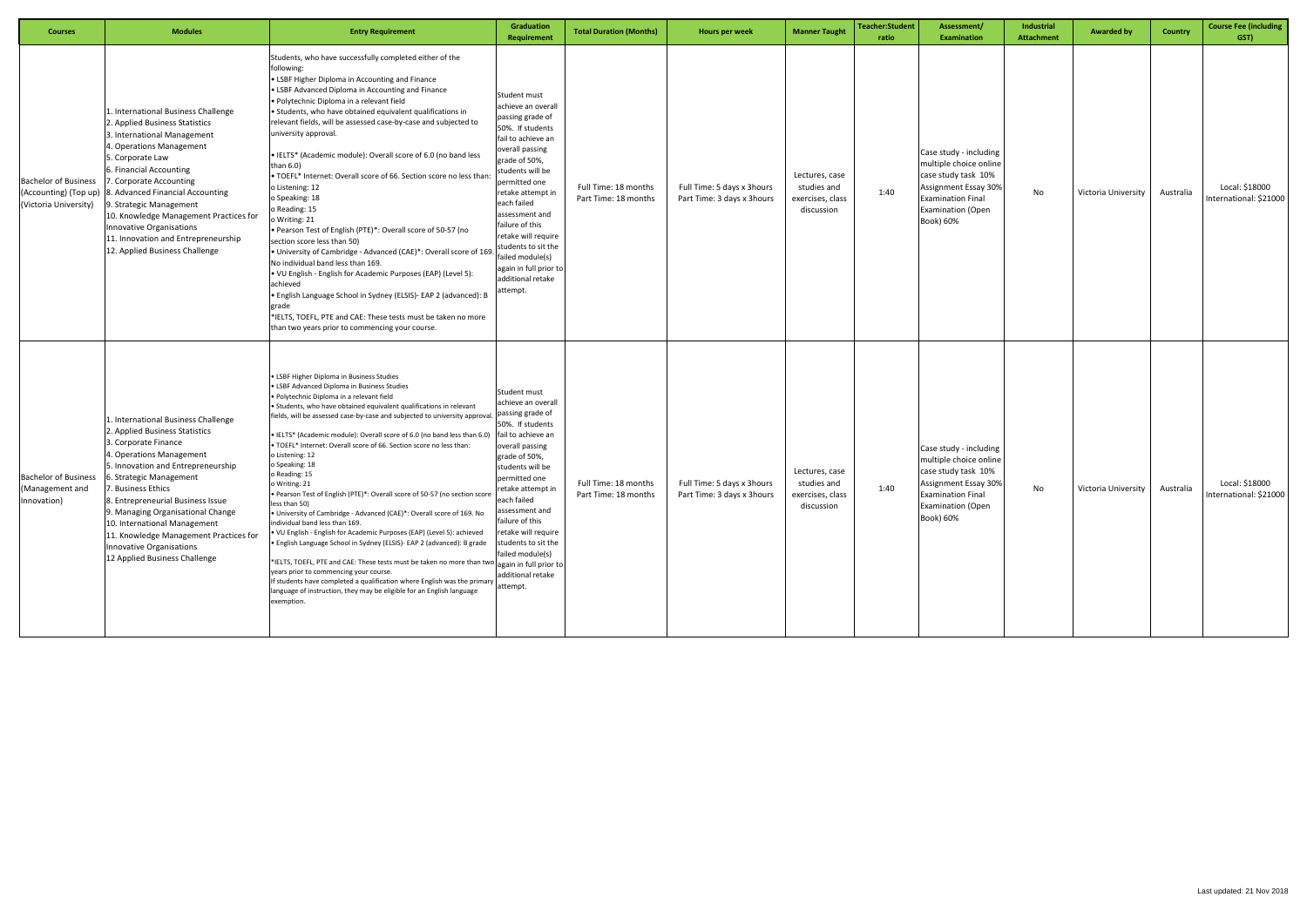| <b>Courses</b>                                                               | <b>Modules</b>                                                                                                                                                                                                                                                                                                                                                                                                               | <b>Entry Requirement</b>                                                                                                                                                                                                                                                                                                                                                                                                                                                                                                                                                                                                                                                                                                                                                                                                                                                                                                                                                                                                                                                                                                                 | Graduation<br>Requirement                                                                                                                                                                                                                                                                                                                                                     | <b>Total Duration (Months)</b>               | Hours per week                                           | <b>Manner Taught</b>                                            | <b>Teacher:Student</b><br>ratio | Assessment/<br><b>Examination</b>                                                                                                                                    | Industrial<br>Attachment | <b>Awarded by</b>   | Country   | <b>Course Fee (including</b><br>GST)     |
|------------------------------------------------------------------------------|------------------------------------------------------------------------------------------------------------------------------------------------------------------------------------------------------------------------------------------------------------------------------------------------------------------------------------------------------------------------------------------------------------------------------|------------------------------------------------------------------------------------------------------------------------------------------------------------------------------------------------------------------------------------------------------------------------------------------------------------------------------------------------------------------------------------------------------------------------------------------------------------------------------------------------------------------------------------------------------------------------------------------------------------------------------------------------------------------------------------------------------------------------------------------------------------------------------------------------------------------------------------------------------------------------------------------------------------------------------------------------------------------------------------------------------------------------------------------------------------------------------------------------------------------------------------------|-------------------------------------------------------------------------------------------------------------------------------------------------------------------------------------------------------------------------------------------------------------------------------------------------------------------------------------------------------------------------------|----------------------------------------------|----------------------------------------------------------|-----------------------------------------------------------------|---------------------------------|----------------------------------------------------------------------------------------------------------------------------------------------------------------------|--------------------------|---------------------|-----------|------------------------------------------|
| <b>Bachelor of Business</b><br>(Supply Chain and<br>Logistics<br>Management) | 1. International Business Challenge<br>2. Applied Business Statistics<br>3. Strategic Management<br>4. International Management<br>5. Operations Management<br>5. Corporate Finance<br>7. Innovation and Entrepreneurship<br>8. E-Supply Chain Management<br>9. Knowledge Management and Practices<br>for Innovative Organisations<br>10. Business Ethics<br>11. Supply Chain Analytics<br>12 Applied Business Challenge     | Students, who have successfully completed either of the following:<br>• LSBF Higher Diploma in Logistics and Supply Chain Management<br>• LSBF Advanced Diploma in Logistics and Supply Chain Management<br>· Polytechnic Diploma in a relevant field<br>• Students, who have obtained equivalent qualifications in relevant<br>fields, will be assessed case-by-case and subjected to university approval<br>• IELTS* (Academic module): Overall score of 6.0 (no band less than 6.0)<br>. TOEFL* Internet: Overall score of 67. Section score no less than:<br>o Listening: 12<br>o Speaking: 18<br>o Reading: 15<br>o Writing: 21<br>• Pearson Test of English (PTE)*: Overall score of 50-57 (no section score<br>less than 50)<br>. University of Cambridge - Advanced (CAE)*: Overall score of 169. No<br>individual band less than 169.<br>• VU English - English for Academic Purposes (EAP) (Level 5): achieved<br>• English Language School in Sydney (ELSIS)- EAP 2 (advanced): B grade<br>*IELTS, TOEFL, PTE and CAE: These tests must be taken no more than two additional retake<br>years prior to commencing your course. | Student must<br>achieve an overall<br>passing grade of<br>50%. If students<br>fail to achieve an<br>overall passing<br>grade of 50%,<br>students will be<br>permitted one<br>retake attempt in<br>each failed<br>assessment and<br>failure of this<br>retake will require<br>students to sit the<br>ailed module(s)<br>again in full prior to<br>attempt.                     | Full Time: 18 months<br>Part Time: 18 months | Full Time: 5 days x 3hours<br>Part Time: 3 days x 3hours | Lectures, case<br>studies and<br>exercises, class<br>discussion | 1:40                            | Case study - including<br>multiple choice online<br>case study task 10%<br>Assignment Essay 30%<br><b>Examination Final</b><br><b>Examination (Open</b><br>Book) 60% | No                       | Victoria University | Australia | Local: \$18000<br>International: \$21000 |
| <b>Bachelor of Business</b><br>(Financial Risk<br>Management)                | 1. International Business Challenge<br>2. Operations Management<br>3. Strategic Management<br>4. International Management<br>5. Applied Business Statistics<br>6. Risk Management and Insurance<br>7. Taxation Law and Practice<br>8. Personal Financial Planning<br>9. Innovation and Entrepreneurship<br>10. Investment and Portfolio 11. 11.<br>Management<br>11. Risk Management Model<br>12. Applied Business Challenge | Students, who have successfully completed either of the following:<br>• LSBF Higher Diploma in Accounting and Finance<br>• LSBF Advanced Diploma in Accounting and Finance<br>· Polytechnic Diploma in a relevant field<br>• Students, who have obtained equivalent qualifications in relevant<br>fields, will be assessed case-by-case and subjected to university approval.<br>• IELTS* (Academic module): Overall score of 6.0 (no band less than 6.0)<br>. TOEFL* Internet: Overall score of 66. Section score no less than:<br>o Listening: 12<br>o Speaking: 18<br>o Reading: 15<br>o Writing: 21<br>. Pearson Test of English (PTE)*: Overall score of 50-57 (no section score<br>less than 50)<br>. University of Cambridge - Advanced (CAE)*: Overall score of 169. No<br>individual band less than 169.<br>. VU English - English for Academic Purposes (EAP) (Level 5): achieved<br>• English Language School in Sydney (ELSIS)- EAP 2 (advanced): B grade                                                                                                                                                                    | Student must<br>achieve an overall<br>passing grade of<br>50%. If students<br>fail to achieve an<br>overall passing<br>grade of 50%,<br>tudents will be<br>permitted one<br>retake attempt in<br>each failed<br>ssessment and<br>failure of this<br>retake will require<br>students to sit the<br>failed module(s)<br>again in full prior to<br>additional retake<br>attempt. | Full Time: 18 months<br>Part Time: 18 months | Full Time: 5 days x 3hours<br>Part Time: 3 days x 3hours | Lectures, case<br>studies and<br>exercises, class<br>discussion | 1:40                            | Case study - including<br>multiple choice online<br>case study task 10%<br>Assignment Essay 30%<br><b>Examination Final</b><br><b>Examination (Open</b><br>Book) 60% | No                       | Victoria University | Australia | Local: \$18000<br>International: \$21000 |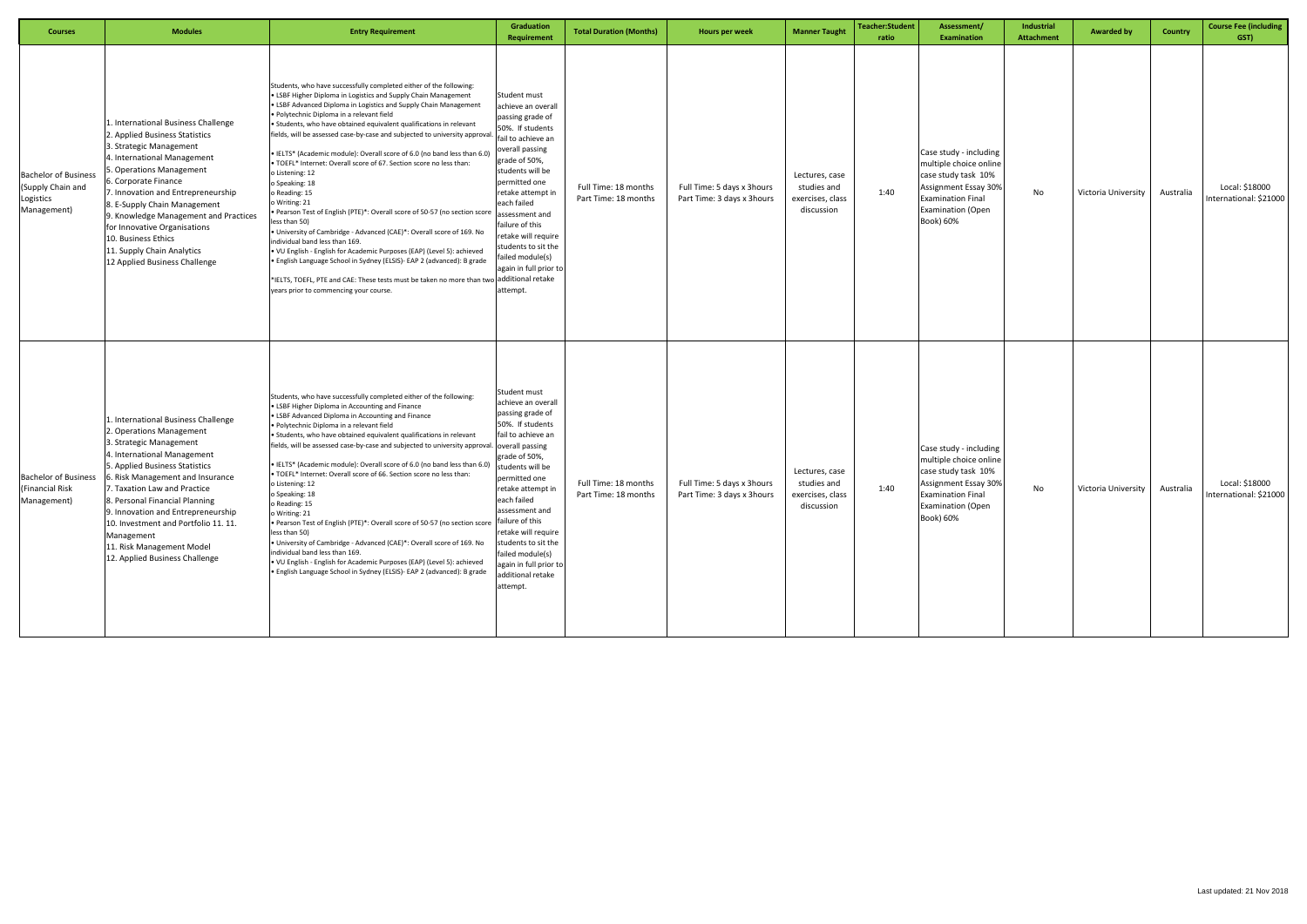| <b>Courses</b>                             | <b>Modules</b>                                                                                                                                                                                                                                                                              | <b>Entry Requirement</b>                                                                                                                                                                                                                                                                                                                                                                                                                                                                                                                                                                                                                                                                                                                                                                                                                                                                                                                                                                                                                                                                                                                                                                                  | Graduation<br>Requirement                                                                                                                                                                                                                                                                                           | <b>Total Duration (Months)</b>             | Hours per week                                            | <b>Manner Taught</b>                                                            | Teacher:Student<br>ratio | Assessment/<br><b>Examination</b>                                                                                                                                                                                                                                                                                                                                                                                                                                                                                                                                                                                                                 | Industrial<br><b>Attachment</b> | <b>Awarded by</b>                                  | Country   | <b>Course Fee (including</b><br>GST)   |
|--------------------------------------------|---------------------------------------------------------------------------------------------------------------------------------------------------------------------------------------------------------------------------------------------------------------------------------------------|-----------------------------------------------------------------------------------------------------------------------------------------------------------------------------------------------------------------------------------------------------------------------------------------------------------------------------------------------------------------------------------------------------------------------------------------------------------------------------------------------------------------------------------------------------------------------------------------------------------------------------------------------------------------------------------------------------------------------------------------------------------------------------------------------------------------------------------------------------------------------------------------------------------------------------------------------------------------------------------------------------------------------------------------------------------------------------------------------------------------------------------------------------------------------------------------------------------|---------------------------------------------------------------------------------------------------------------------------------------------------------------------------------------------------------------------------------------------------------------------------------------------------------------------|--------------------------------------------|-----------------------------------------------------------|---------------------------------------------------------------------------------|--------------------------|---------------------------------------------------------------------------------------------------------------------------------------------------------------------------------------------------------------------------------------------------------------------------------------------------------------------------------------------------------------------------------------------------------------------------------------------------------------------------------------------------------------------------------------------------------------------------------------------------------------------------------------------------|---------------------------------|----------------------------------------------------|-----------|----------------------------------------|
| Diploma in Data<br>Analytics               | 1. Rapidminer Data Science Essentials<br>2. Rapidminer Advanced Data Analysis<br>3. Machine Learning<br>4. Text Mining and Social Media Analytics<br>5. Internet to Things Data Analysis<br>6. Introduction to Fuzzy logic<br>7. Deep Learning Analysis<br>8. Data Visualisation in Tableau | Local students shall possess one of the following:<br>At least two passes in GCE 'A' Level<br>International Baccalaureate (24 points)<br>· Local Polytechnic Diploma in any field<br>nternational students shall possess one of the following:<br>Completion of Year 12 High School Qualification or equivalent<br>qualification from respective home countries<br>Completed International Baccalaureate (24 points)<br>· Equivalent Local Polytechnic Diploma in any field in respective home<br>countries<br>AND<br>Both local and international students MUST fulfil the minimum English<br>language entry requirement of one of the following (except Mandarin<br>programmes):<br>Achieved grade C6 or better in English language in GCE O level;<br>· Pass in English Language in Year 10 High School qualification or<br>equivalent;<br>· IELTS 5.5/TOEFL 550;<br>Completed LSBF Preparatory Course in English Upper Intermediate<br>Level;<br>Students with non-standard entry requirements (e.g. other PEI<br>qualification, lack of equivalent Year 12 in home country, etc.) will be<br>assessed on a case by case basis subject to approval of the Academic<br>Board.<br>Minimum Age: 18 years | Students must<br>complete and pass<br>all required<br>modules in this<br>course.<br>Students who are<br>for any reason<br>unable to complete<br>the Diploma and<br>who have<br>successfully passed<br>a minimum of 4<br>modules are<br>eligible for an Exit<br>Award of a<br>Certificate in Data<br>Analytics.      | Full Time: 8 months<br>Part Time: 12 monts | Full Time: 5 days x 3 hours<br>Part Time: 3 days x 3hours | Lectures, case<br>studies and<br>exercises, hands-<br>on-practical<br>sessions. | 1:40                     | Quiz 1 & 2 (40%)<br>This will be in the form of<br>an in-class quiz, individual<br>basis.<br>- Students to be<br>communicated on quiz<br>and assessment outlines/<br>parameters before course<br>and unit commencement<br>- Students are tasked to<br>submit the Quiz.<br>Final Project (60%)<br>Students to be<br>communicated on the final<br>project and assessment<br>outlines/ parameters<br>before course and unit<br>commencement.<br>- Lecturer will go through<br>with the students and<br>highlight the importance<br>of relevant topics during<br>the final revision class.<br>- Students are required to<br>submit the final project. | No                              | London School of<br>Business and<br>Finance        | Singapore | Local: \$4980<br>International: \$7500 |
| Data Analytics<br><b>School of English</b> | Essential python with RapidMiner<br>Querying databases with SQL<br>Deep Learning with RapidMiner<br>Advanced Diploma in   Radoop for RapidMiner<br>Networking basics<br><b>Robot Process Automation</b><br>Cybersecurity<br><b>Google Analytics</b>                                         | Local students shall possess one of the following:<br><b>LSBF Diploma in Data Analytics</b><br>· Local Polytechnic Diploma in a relevant field<br>International students shall possess one of the following:<br><b>LSBF Diploma in Data Analytics</b><br>· Equivalent Local Polytechnic Diploma in a relevant field in respective<br>home countries in English medium<br>AND<br>Both local and international students MUST fulfil the minimum English<br>anguage entry requirement of one of the following (except Mandarin<br>programmes):<br>• Achieved grade C6 or better in English language in GCE O level;<br>· Pass in English Language in Year 10 High School qualification or<br>equivalent;<br>· IELTS 5.5/TOEFL 550;<br>· Completed LSBF Preparatory Course in English Upper Intermediate<br>Level;<br>Minimum Age: 19 years                                                                                                                                                                                                                                                                                                                                                                   | Students must<br>complete and pass<br>all required<br>modules in this<br>course.<br>Students who are<br>for any reason<br>unable to complete<br>the Advanced<br>Diploma and who<br>have successfully<br>passed a minimum<br>of 4 modules are<br>eligible for an Exit<br>Award of a<br>Diploma in Data<br>Analytics. | Full Time: 8 months<br>Part Time: 12 monts | Full Time: 5 days x 3 hours<br>Part Time: 3 days x 3hours | Lectures, case<br>studies and<br>exercises, hands-<br>on-practical<br>sessions. | 1:40                     | A: Assessment Outline<br>Mid-Term Quiz 1 20%<br>Mid-Term Quiz 2 20%<br><b>Final Project</b><br>60%<br>Total: 100%<br>Student must achieve an<br>overall passing grade of<br>40%. If students fail to<br>achieve an overall passing<br>grade of 40%, students wil<br>be permitted one retake<br>attempt in each failed<br>assessment and failure of<br>this retake will require<br>students to re-module the<br>failed module(s) again in<br>full prior to additional<br>retake attempt.                                                                                                                                                           | No                              | London School of<br><b>Business and</b><br>Finance | Singapore | Local: \$5750<br>International: \$8500 |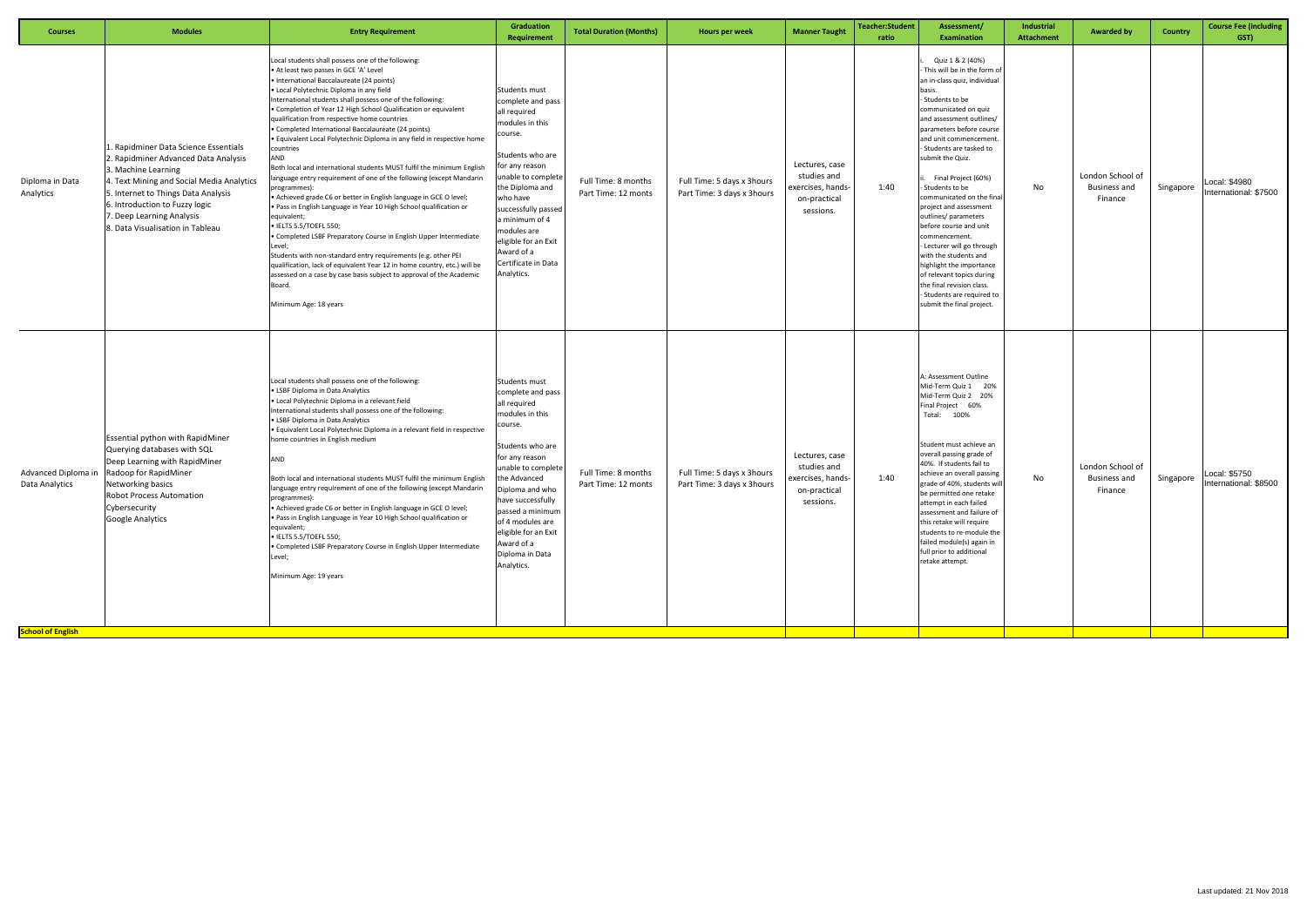| <b>Courses</b>                                                                                      | <b>Modules</b>                                                                  | <b>Entry Requirement</b>                                                                                                                                                                                                                                                                                                                                                                                                                                                                                                                                                                                                                                                                                                                                                                                                                                                                                                                                                                                                 | Graduation<br><b>Requirement</b> | <b>Total Duration (Months)</b> | Hours per week           | <b>Manner Taught</b>                                                                                                                                                                              | Teacher:Student<br>ratio | Assessment/<br><b>Examination</b>                                                                                                                                                                                                                                                                                                                                                                                                                                                                                                                                                                                                 | Industrial<br><b>Attachment</b> | <b>Awarded by</b>                               | <b>Country</b> | <b>Course Fee (including</b><br>GST)     |
|-----------------------------------------------------------------------------------------------------|---------------------------------------------------------------------------------|--------------------------------------------------------------------------------------------------------------------------------------------------------------------------------------------------------------------------------------------------------------------------------------------------------------------------------------------------------------------------------------------------------------------------------------------------------------------------------------------------------------------------------------------------------------------------------------------------------------------------------------------------------------------------------------------------------------------------------------------------------------------------------------------------------------------------------------------------------------------------------------------------------------------------------------------------------------------------------------------------------------------------|----------------------------------|--------------------------------|--------------------------|---------------------------------------------------------------------------------------------------------------------------------------------------------------------------------------------------|--------------------------|-----------------------------------------------------------------------------------------------------------------------------------------------------------------------------------------------------------------------------------------------------------------------------------------------------------------------------------------------------------------------------------------------------------------------------------------------------------------------------------------------------------------------------------------------------------------------------------------------------------------------------------|---------------------------------|-------------------------------------------------|----------------|------------------------------------------|
| Certificate in English for<br><b>Business (EFB)</b>                                                 | <b>English for Business</b>                                                     | a) Admission Requirement<br>The English for Business (EFB) programme is offered to both local<br>(Singaporean) and foreign students who have completed their<br>secondary, and middle school education and who are interested<br>to pursue a communications course to develop their skills in a<br>local working business environment in the English medium in LSBF<br>School of English and / or other international education service<br>providers. It is mandatory that all potential students sit for a<br>placement test to ascertain their proficiency levels before<br>admittance into the courses.<br>b) English Placement Test<br>A placement test is administered at the Admissions Office upon<br>the students' arrival in Singapore. Students will be informed of the<br>respective levels they qualify for within 1 day of the test.<br>c) Minimum Language Requirement<br>IELTS score ≥ 3.0<br>English Placement Test score ≥ 25<br>d) Minimum Age<br>The minimum age for this course is 16 years or above |                                  | Full Time: 3 months            | Full Time: 5days x 5 hrs | The EFB<br>programme takes<br>an eclectic<br>approach towards<br>the selection of<br>syllabus designed<br>as the choice of<br>language<br>teaching/learning<br>methods used in<br>the classrooms. | 1:25                     | <b>General English Test:</b><br>48%<br><b>Communication Skill</b><br>Test: 32%<br>Final Project: 20%                                                                                                                                                                                                                                                                                                                                                                                                                                                                                                                              | No                              | London School of<br><b>Business and Finance</b> | Singapore      | Local: S\$3474<br>International: S\$3474 |
| Preparatory Course for<br><b>International English</b><br>Language Testing<br>System (IELTS) Course | Preparatory Course for International English<br>Language Testing System (IELTS) | <b>Admission Requirements</b><br>Students wishing to obtain IELTS normally wish to gain a certain<br>band score for entry purposes.<br>To enter the course students should have:<br>• IELTS 5.5 or<br>• An equivalent English Language Qualification or<br>• Completed LSBF PCE Advanced (or equivalent) or<br>• Achieved a satisfactory score on the LSBF placement test<br>The minimum age to do IELTS preparation course is 17 years or<br>above.                                                                                                                                                                                                                                                                                                                                                                                                                                                                                                                                                                     |                                  | Full Time: 2 months            | Full Time: 5days x 3hrs  |                                                                                                                                                                                                   | 1:20                     | On induction students<br>are given a speaking and<br>writing tasks, which will<br>act as a benchmark and<br>give guidance to<br>students on areas for<br>improvement.<br>At regular intervals<br>students are given full<br>practice IELTS tests<br>which will be fully<br>graded and returned to<br>the students for<br>feedback.<br>Students will be<br>required to keep a<br>reflective journal and<br>will be given work to<br>complete outside of<br>class. Students that are<br>having difficulties<br>making the expected<br>progression will<br>reported in the logs and<br>given supplemental<br>naterial and additional | No                              | London School of<br><b>Business and Finance</b> | Singapore      | Local: \$1000                            |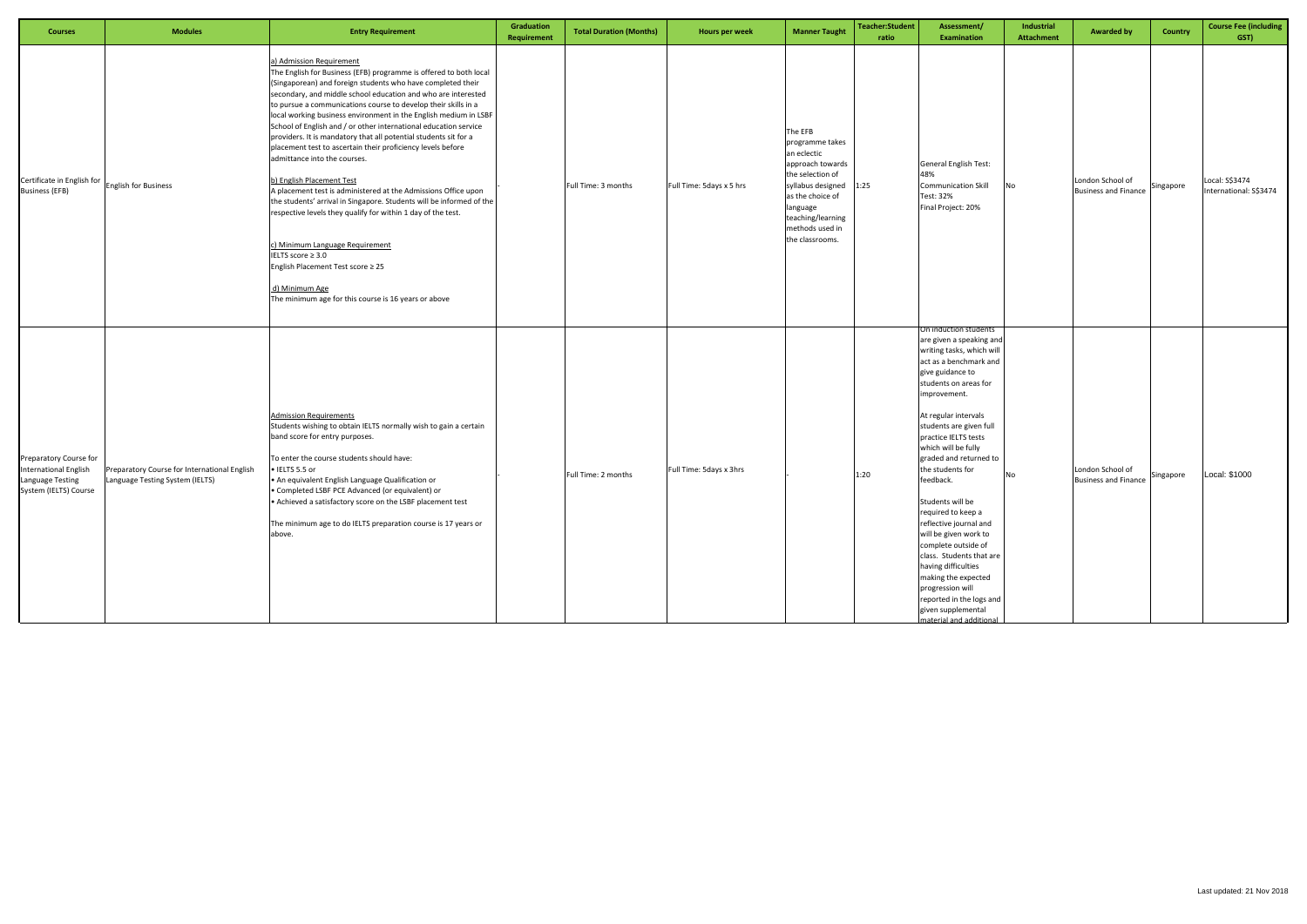| <b>Courses</b>                                                                         | <b>Modules</b>                                                                                                                                                                                                                                                   | <b>Entry Requirement</b>                                                                                                                                                                                                                                                                                                                                                                                                                                                                                                                                                                                                                                                                                                                                                                                                                                                                                                                                                                                                                                                                                                  | Graduation<br>Requirement | <b>Total Duration (Months)</b>                                                                                                                                                       | Hours per week            | <b>Manner Taught</b>        | <b>Teacher:Student</b><br>ratio | Assessment/<br><b>Examination</b>                                                                                                                                                                                                                                                                                                                                                                                                | Industrial<br><b>Attachment</b> | <b>Awarded by</b>                               | <b>Country</b> | <b>Course Fee (including</b><br>GST)          |
|----------------------------------------------------------------------------------------|------------------------------------------------------------------------------------------------------------------------------------------------------------------------------------------------------------------------------------------------------------------|---------------------------------------------------------------------------------------------------------------------------------------------------------------------------------------------------------------------------------------------------------------------------------------------------------------------------------------------------------------------------------------------------------------------------------------------------------------------------------------------------------------------------------------------------------------------------------------------------------------------------------------------------------------------------------------------------------------------------------------------------------------------------------------------------------------------------------------------------------------------------------------------------------------------------------------------------------------------------------------------------------------------------------------------------------------------------------------------------------------------------|---------------------------|--------------------------------------------------------------------------------------------------------------------------------------------------------------------------------------|---------------------------|-----------------------------|---------------------------------|----------------------------------------------------------------------------------------------------------------------------------------------------------------------------------------------------------------------------------------------------------------------------------------------------------------------------------------------------------------------------------------------------------------------------------|---------------------------------|-------------------------------------------------|----------------|-----------------------------------------------|
| Preparatory Course in<br>English (PCE)                                                 | Beginners<br>Elementary<br>Pre-Intermediate<br>Intermediate<br>Upper-Intermediate<br>Advanced                                                                                                                                                                    | <b>Placement Test</b><br>A placement test is administered before enrolment into the<br>respective level of study. Students will be tested on writing and<br>reading skills at the authorized representative centre. Interview<br>with the student may also be conducted to test student's oral and<br>listening skills through video conferencing or teleconferencing or<br>other media to gauge student's proficiency level. Student will be<br>informed after the above tests are completed and finalized which<br>level they qualify.<br>Minimum Language Requirement<br>Students Placement Test Results EPT Score<br>IELTS Band Preparatory English Entry Requirements Total Contact<br>Hours *Estimated duration of study including term break<br>A1 ≤29 ≤2.9 Beginners 175 8 weeks<br>A1+30-403.0-4.0 Elementary 260 12 weeks<br>B1 40-59 4.0 Intermediate 175 8 weeks<br>B2 60-74 4.5 Upper Intermediate 175 8 weeks<br>C1 75-89 5.0 Advanced 175 8 weeks<br>Minimum Age<br>The minimum age for this course is 16 years or above.<br>Students below this age limit may be considered on a case by case<br>basis.   |                           | Full Time:<br>Beginners - 2 months<br>Elementary - 2 months<br>Pre-Intermediate - 2<br>monthns<br>Intermediate - 2 months<br>Upper Intermediate - 2<br>nonths<br>Advanced - 2 months | Full Time: 5days x 5hrs   |                             | 1:20                            | Student will be assessed<br>through the various<br>components relevant to<br>each level. Students wi<br>be assessed on their<br>speaking, writing,<br>listening, vocabulary,<br>grammar and reading.<br>In addition to the<br>summative assessment,<br>students will receive<br>feedback through the<br>use of formative<br>assessments which may<br>include, in class<br>activities                                             | No                              | London School of<br><b>Business and Finance</b> | Singapore      | Local: S\$13482<br>International:<br>S\$13482 |
| Preparatory Course in<br>English (PCE)<br>(Teach-Out)<br><b>School of Professional</b> | Level 1 Beginners<br>Level 2 Elementary<br>Level 3 Intermediate<br>Level 4 Upper-Intermediate<br>Level 5 Advanced                                                                                                                                                | <b>Placement Test</b><br>A placement test is administered before enrolment into the<br>respective level of study. Students will be tested on writing and<br>reading skills at the authorized representative centre. Interview<br>with the student may also be conducted to test student's oral and<br>listening skills through video conferencing or teleconferencing or<br>other media to gauge student's proficiency level. Student will be<br>informed after the above tests are completed and finalized which<br>level they qualify.<br>Minimum Language Requirement<br>Students Placement Test Results EPT Score<br>IELTS Band Preparatory English Entry Requirements Total Contact<br>Hours *Estimated duration of study including term break<br>A1 ≤29 ≤2.9 Beginners 175 8 weeks<br>A1+ 30-40 3.0-4.0 Elementary 260 12 weeks<br>B1 40-59 4.0 Intermediate 175 8 weeks<br>B2 60-74 4.5 Upper Intermediate 175 8 weeks<br>C1 75-89 5.0 Advanced 175 8 weeks<br>Minimum Age<br>The minimum age for this course is 16 years or above.<br>Students below this age limit may be considered on a case by case<br>basis. |                           | Full Time:<br>Beginners - 2 months<br>Elementary - 3 months<br>Intermediate - 2 months<br>Upper Intermediate - 2<br>months<br>Advanced - 2 months                                    | Full Time: 5days x 5hrs   |                             | 1:20                            | Student will be assessed<br>through the various<br>components relevant to<br>each level. Students wi<br>be assessed on their<br>speaking, writing,<br>listening, vocabulary,<br>grammar and reading.<br>In addition to the<br>summative assessment,<br>students will receive<br>feedback through the<br>use of formative<br>assessments which may<br>include, in class<br>activities                                             | <b>No</b>                       | London School of<br><b>Business and Finance</b> | Singapore      | Local: S\$13482<br>International:<br>S\$13482 |
|                                                                                        |                                                                                                                                                                                                                                                                  |                                                                                                                                                                                                                                                                                                                                                                                                                                                                                                                                                                                                                                                                                                                                                                                                                                                                                                                                                                                                                                                                                                                           |                           |                                                                                                                                                                                      |                           |                             |                                 | Online Tests & Mock                                                                                                                                                                                                                                                                                                                                                                                                              |                                 |                                                 |                |                                               |
| Preparatory Course for<br><b>Chartered Financial</b><br>Analyst (CFA)<br>Examination   | $\bullet$ Ethics<br>Quantitative Methods<br>• Economics<br>· Financial Reporting & Analysis<br>• Corporate Finance<br>• Equity Investments<br>· Alternative Asset Valuation<br>· Fixed Income Investments<br>· Derivatives Instruments<br>• Portfolio Management | • An international travel passport, and<br>• One of the following:<br>o Undergraduate education: A bachelor's (or equivalent) degree or<br>be in the final year of your bachelor's degree program (you will be<br>required to update your education information before you can<br>register for the Level II exam), or<br>o Work experience: Four years of professional work experience<br>(does not have to be investment related), or<br>o A combination of professional work experience and education<br>that totals at least four years (part-time positions do not qualify,<br>and the four-year total must be accrued prior to enrollment).                                                                                                                                                                                                                                                                                                                                                                                                                                                                          | refer to ACCA<br>website  | Part Time: 24 months                                                                                                                                                                 | Part Time: 2days x 3hours | Face to Face, Case<br>study | 1:40                            | Examination to track<br>students' progress, each<br>level includes online<br>tests allowing students<br>to test themselves.<br>At Level I, a mock exam<br>and review will be<br>conducted. The online<br>tests and mock<br>examinations are to<br>ensure that students<br>are better prepared for<br>their CFA examinations.<br>There will not be a<br>Mock Examination for<br>Level II and Level III,<br>only the online tests. | <b>No</b>                       | Chartered Financial<br>Analyst Institute        | <b>USA</b>     |                                               |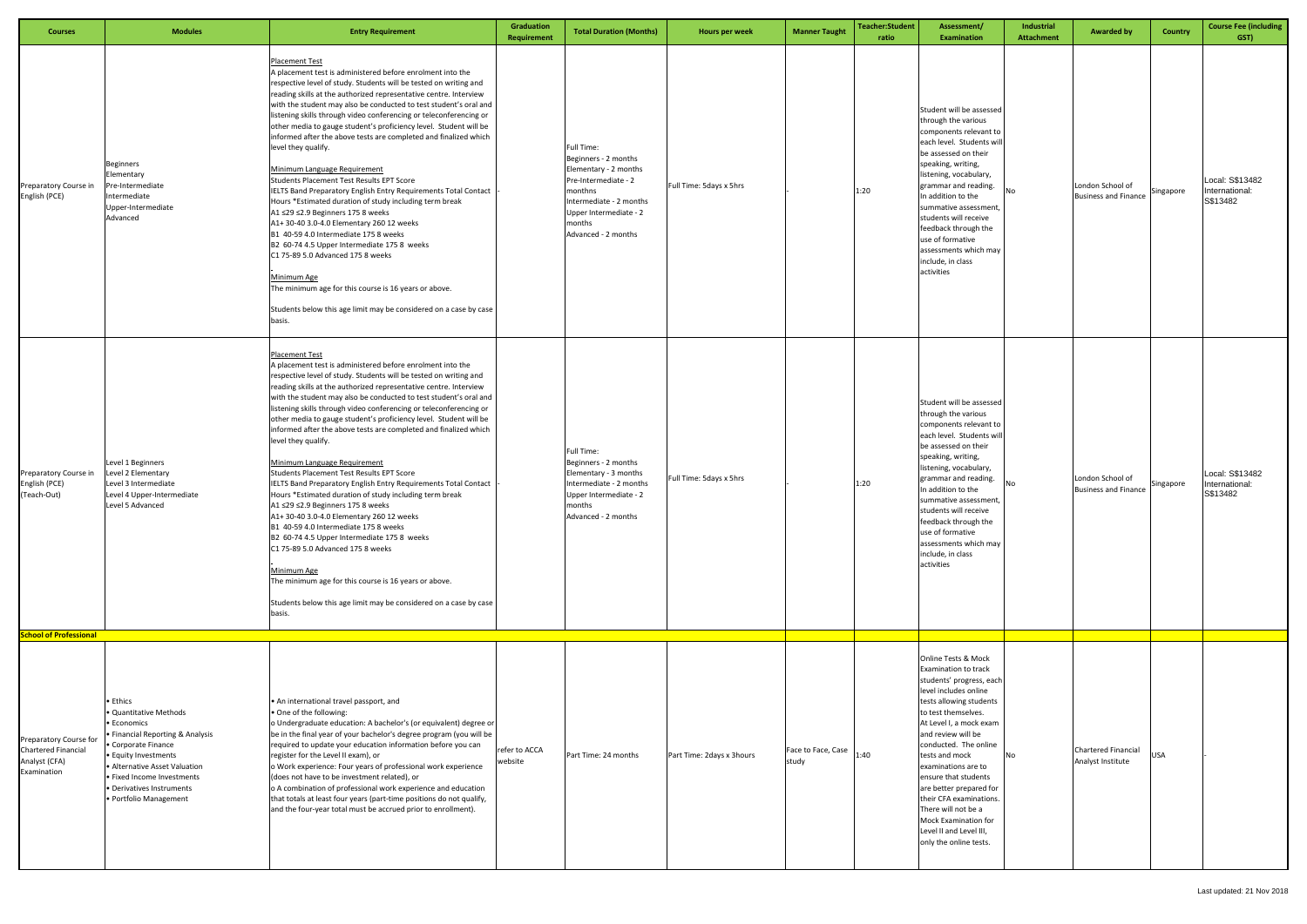| <b>Courses</b>                                                                                                                                  | <b>Modules</b>                                                                                                                                                                                                                                                                                                                                                                                                                                                                                                                                                                                                                  | <b>Entry Requirement</b>                                                                                                                                                                                                                                                                                                                                                                                                                                                                                                                                                                                                                                                                                                                                                                                                                                                                                                                                                                                                                                                                                                                                                                                                                                                                                                                                                                                                                                                                                                                                                                                                                        | <b>Graduation</b><br><b>Requirement</b> | <b>Total Duration (Months)</b>                                       | Hours per week                                             | <b>Manner Taught</b>                       | <b>Teacher:Student</b><br>ratio | Assessment/<br><b>Examination</b>                                                                                                                                                                                                                                                                                                                                                                                                              | Industrial<br><b>Attachment</b> | <b>Awarded by</b> | <b>Country</b> | <b>Course Fee (including</b><br>GST)            |
|-------------------------------------------------------------------------------------------------------------------------------------------------|---------------------------------------------------------------------------------------------------------------------------------------------------------------------------------------------------------------------------------------------------------------------------------------------------------------------------------------------------------------------------------------------------------------------------------------------------------------------------------------------------------------------------------------------------------------------------------------------------------------------------------|-------------------------------------------------------------------------------------------------------------------------------------------------------------------------------------------------------------------------------------------------------------------------------------------------------------------------------------------------------------------------------------------------------------------------------------------------------------------------------------------------------------------------------------------------------------------------------------------------------------------------------------------------------------------------------------------------------------------------------------------------------------------------------------------------------------------------------------------------------------------------------------------------------------------------------------------------------------------------------------------------------------------------------------------------------------------------------------------------------------------------------------------------------------------------------------------------------------------------------------------------------------------------------------------------------------------------------------------------------------------------------------------------------------------------------------------------------------------------------------------------------------------------------------------------------------------------------------------------------------------------------------------------|-----------------------------------------|----------------------------------------------------------------------|------------------------------------------------------------|--------------------------------------------|---------------------------------|------------------------------------------------------------------------------------------------------------------------------------------------------------------------------------------------------------------------------------------------------------------------------------------------------------------------------------------------------------------------------------------------------------------------------------------------|---------------------------------|-------------------|----------------|-------------------------------------------------|
| Preparatory Course for<br>Association of<br><b>Chartered Certified</b><br>Accountants<br>(ACCA) Examination                                     | Accountant in Business (F1 Paper)<br>Management Accounting (F2 Paper)<br>Financial Accounting (F3 Paper)<br>Corporate and Business Law (Singapore) (F4<br>Paper)<br>Performance Management (F5 Paper)<br>Taxation (Singapore) (F6 Paper)<br>· Financial Reporting (International) (F7 paper)<br>Financial Management (F9 Paper)<br>· Strategic Business Leader<br>Strategic Business Reporting (International)<br>(P2 paper)<br>Advanced Financial Management (P4 Paper)<br>Advanced Performance Management (P5<br>Paper)<br>Advanced Taxation (Singapore) (P6 Paper)<br>Advanced Audit and Assurance (Singapore) (P7<br>Paper) | Minimum Age: 18 years and above<br>5.3 Minimum entry requirements<br>7 Two A Levels and three GCE (O levels) or equivalent in five separate<br>subjects, including English and Mathematics.<br>7 Please refer to the link below for Full information on the minimum<br>entrance criteria for each country.<br>http://www.accaglobal.com/sg/en/qualifications/glance/acca/minimum-<br>entrance-requirements.html\<br>X Students who have registered with ACCA are considered having met<br>the entry requirements.<br>5.4 Graduate-entry route<br>Relevant degree holders from ACCA-accredited institutions may be<br>$\bullet$ Audit and Assurance (International) (F8 paper) $ $ exempted from all nine exams within the Fundamentals level and<br>register directly at the Professional level. Degrees with some relevance<br>may also qualify for exemptions.<br>5.5 Certified Accounting Technician (CAT) Qualification<br>This is ACCA's vocational, open-entry introduction to accounting.<br>Applicants who are 16 years or older can complete ACCA's CAT<br>qualification. Students who complete CAT will be given exemption from<br>the Knowledge module (Papers, Accountant in Business, Management<br>Accounting, and Financial Accounting). CAT passed finalists will be<br>automatically transferred over to the ACCA syllabus if they opted for<br>automatic transfer when they initially registered for the CAT<br>qualification.<br>5.6 Minimum Language requirement<br>IELTS score of 5.5 and above<br>TOEFL IBT score of 74 and above or its equivalent<br>Proof of minimum 12 years of education with English as a medium of | refer to ACCA<br>website                | Full Time: 4 months per<br>paper<br>Part Time: 4 months per<br>paper | Full Time: 5days x 3hours<br>Part Time: 3hours per week    | Face to Face, Case<br>study                | 1:376                           | Students will be given a<br>mock test per paper<br>during course of study.                                                                                                                                                                                                                                                                                                                                                                     | No                              | <b>ACCA</b>       | UK             | \$15,750                                        |
| (Preparatory Course for<br>Association of<br><b>Chartered Certified</b><br>Accountants (ACCA) -<br>Foundations in Audit<br>(FAU)                | Foundations in Audit (FAU)                                                                                                                                                                                                                                                                                                                                                                                                                                                                                                                                                                                                      | · at least 16 years old<br>. IELTS 5.5 or a pass in GCE 'O' level English or its equivalent<br>• Preferably GCE 'O' level or equivalent<br>• Mature student entry – over 21 years old with minimum of 1<br>year working experience<br>• Completion of the Intermediate<br>Certificate in Financial and<br>Management Accounting will be<br>accepted as fulfilling minimum<br>entry<br>• Registered with ACCA                                                                                                                                                                                                                                                                                                                                                                                                                                                                                                                                                                                                                                                                                                                                                                                                                                                                                                                                                                                                                                                                                                                                                                                                                                    | refer to ACCA<br>website                | Full Time: 6 months<br>Part Time: 6 months                           | Full Time: 5days x 3.5hours<br>Part Time: 2days x 3.5hours | Face to Face, Case 1:70<br>study           |                                 | Students will be given a<br>mock test per paper<br>during course of study,<br>as well as regular<br>homework assignments<br>and in-class exercises.<br>However, the award of<br>the Certificate is not by<br>LSBF, it is instead by the $\vert$ No<br>ACCA, and is based<br>wholly on the student<br>passing the examination<br>set by the ACCA, as well<br>as completing the self<br>study online<br>Foundations in<br>Professionalism module |                                 | <b>ACCA</b>       | UK             |                                                 |
| (Preparatory Course for<br>Association of<br><b>Chartered Certified</b><br>Accountants (ACCA) -<br>Foundations in Financial<br>Management (FFM) | Foundations in Financial Management (FFM)                                                                                                                                                                                                                                                                                                                                                                                                                                                                                                                                                                                       | • at least 16 years old<br>• IELTS 5.5 or a pass in GCE 'O' level English or its equivalent<br>• Preferably GCE 'O' level or equivalent<br>• Mature student entry - over 21 years old with minimum of 1<br>year working experience<br>• Completion of the Intermediate<br>Certificate in Financial and<br>Management Accounting will be<br>accepted as fulfilling minimum<br>entry<br>• Registered with ACCA                                                                                                                                                                                                                                                                                                                                                                                                                                                                                                                                                                                                                                                                                                                                                                                                                                                                                                                                                                                                                                                                                                                                                                                                                                    | refer to ACCA<br>website                | Full Time: 6 months<br>Part Time: 6 months                           | Full Time: 5days x 3.5hours<br>Part Time: 2days x 3.5hours | Face to Face, Case $\Big _{1:70}$<br>study |                                 | Students will be given a<br>mock test per paper<br>during course of study,<br>as well as regular<br>homework assignments<br>and in-class exercises.<br>However, the award of<br>the Certificate is not by<br>LSBF, it is instead by the No<br>ACCA, and is based<br>wholly on the student<br>passing the examination<br>set by the ACCA, as well<br>as completing the self-<br>study online<br>Foundations in<br>Professionalism module.       |                                 | <b>ACCA</b>       | UK             | Local: S\$560 + S\$240<br>International: S\$800 |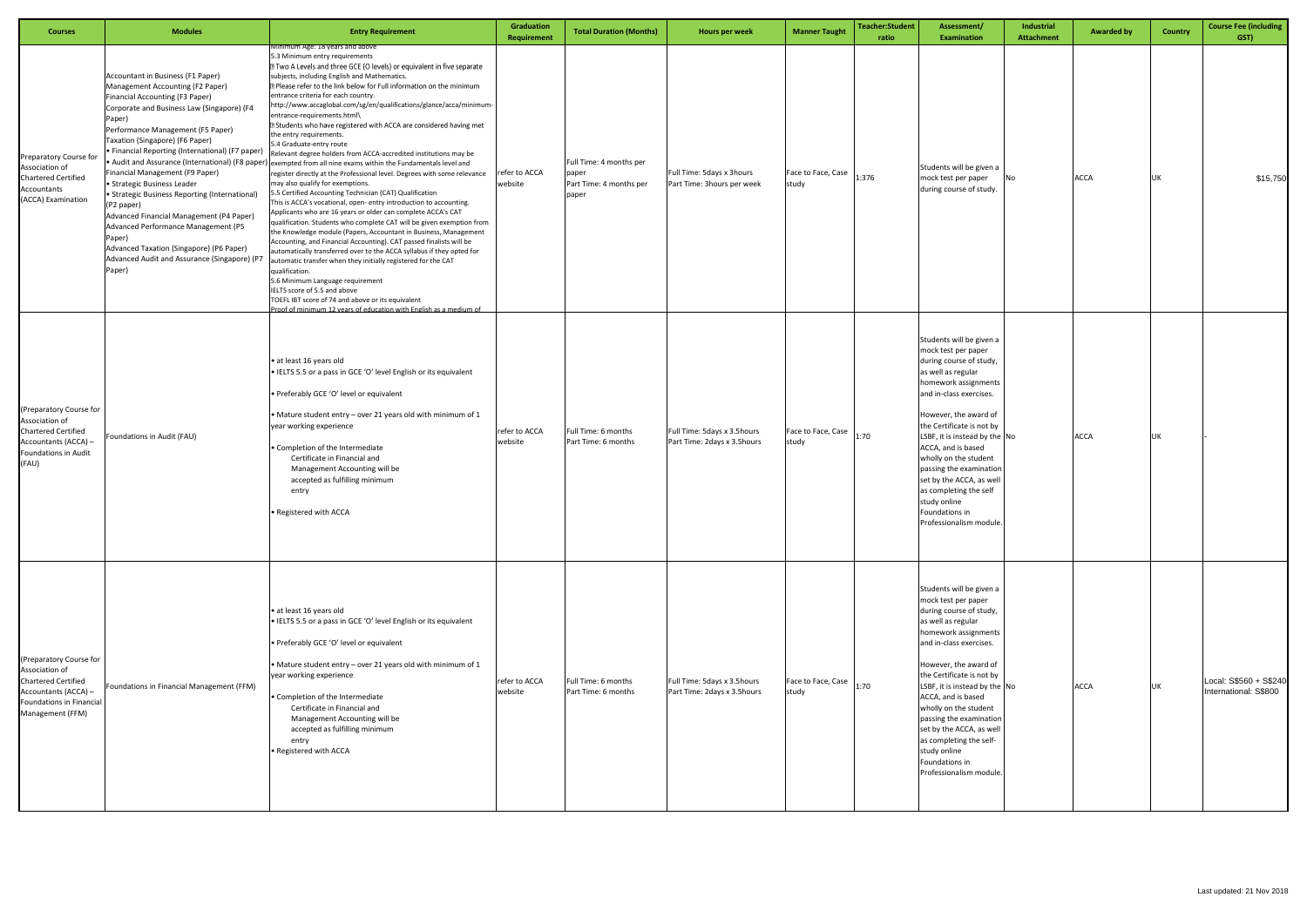| <b>Courses</b>                                                                                                                                                        | <b>Modules</b>                                                                                                                                                                                                                                                                                                                                                      | <b>Entry Requirement</b>                                                                                                                                                                                                                                                                                                                                                                                     | Graduation<br>Requirement | <b>Total Duration (Months)</b>               | Hours per week                                              | <b>Manner Taught</b>        | <b>Teacher:Student</b><br>ratio | Assessment/<br><b>Examination</b>                                                                                                                                                                                                                                                                                                                                                                                                                                                               | Industrial<br><b>Attachment</b> | <b>Awarded by</b> | <b>Country</b> | <b>Course Fee (including</b><br>GST) |
|-----------------------------------------------------------------------------------------------------------------------------------------------------------------------|---------------------------------------------------------------------------------------------------------------------------------------------------------------------------------------------------------------------------------------------------------------------------------------------------------------------------------------------------------------------|--------------------------------------------------------------------------------------------------------------------------------------------------------------------------------------------------------------------------------------------------------------------------------------------------------------------------------------------------------------------------------------------------------------|---------------------------|----------------------------------------------|-------------------------------------------------------------|-----------------------------|---------------------------------|-------------------------------------------------------------------------------------------------------------------------------------------------------------------------------------------------------------------------------------------------------------------------------------------------------------------------------------------------------------------------------------------------------------------------------------------------------------------------------------------------|---------------------------------|-------------------|----------------|--------------------------------------|
| (Preparatory Course for<br>Association of<br><b>Chartered Certified</b><br>Accountants (ACCA) -<br>Foundations in Taxation<br>(FTX)                                   | Foundations in Taxation (FTX)                                                                                                                                                                                                                                                                                                                                       | · at least 16 years old<br>· IELTS 5.5 or a pass in GCE 'O' level English or its equivalent<br>• Preferably GCE 'O' level or equivalent<br>• Mature student entry - over 21 years old with minimum of 1<br>year working experience<br>• Completion of the Intermediate<br>Certificate in Financial and<br>Management Accounting will be<br>accepted as fulfilling minimum<br>entry<br>• Registered with ACCA | refer to ACCA<br>website  | Full Time: 6 months<br>Part Time: 6 months   | Full Time: 5days x 3.5hours<br>Part Time: 2days x 3.5hours  | Face to Face, Case<br>study | 1:70                            | Students will be given a<br>mock test per paper<br>during course of study,<br>as well as regular<br>homework assignments<br>and in-class exercises.<br>However, the award of<br>the Certificate is not by<br>LSBF, it is instead by the No<br>ACCA, and is based<br>wholly on the student<br>passing the examination<br>set by the ACCA, as well<br>as completing the self-<br>study online<br>Foundations in<br>Professionalism module                                                         |                                 | <b>ACCA</b>       | UK             |                                      |
| Preparatory Course for<br>Association of<br><b>Chartered Certified</b><br><b>Accountants (ACCA)</b><br><b>Certified Accounting</b><br>Technician (CAT)<br>Examination | <b>INTRODUCTORY LEVEL:</b><br>FA1-Recording Financial Transactions<br>MA1-Management Information<br><b>INTERMEDIATE LEVEL:</b><br>FA2-Maintaining Financial Records<br>MA2-Managing Costs and Finance<br><b>ADVANCED LEVEL:</b><br>FAB-Foundations in Accountant in Business<br>FMA-Foundations in Management Accounting<br>FFA-Foundations in Financial Accounting | · Minimum 16 years old<br>. Preferably secondary school-level education, plus IELTS 4.5 or<br>pass in English language at GCE 'N' level or its equivalent.<br>• Registered with ACCA                                                                                                                                                                                                                         | refer to ACCA<br>website  | Full Time: 18 Months<br>Part Time: 24 Months | Full Time: 5days x 3.5hours<br>Part Time: 5 days x 3.5hours | Face to Face, Case<br>study | 1:70                            | Students will be given a<br>mock test per paper<br>during course of study,<br>as well as regular<br>homework assignments<br>and in-class exercises.<br>However, the award of<br>the Certificate is not by<br>LSBF, it is instead by the No<br>ACCA, and is based<br>wholly on the student<br>passing the examination<br>set by the ACCA, as well<br>as completing the self<br>study online<br>Foundations in<br>Professionalism module.                                                         |                                 | <b>ACCA</b>       | UK             | \$7,400                              |
| Preparatory Course for<br>the Association of<br><b>Chartered Certified</b><br>Accountants<br>Intermediate Certificate<br>in Financial and<br>Management<br>Accounting | FA2 - Maintaining Financial Records<br>MA2 - Managing Costs and Finances                                                                                                                                                                                                                                                                                            | Minimum 16 years old<br>Preferably secondary school-level education, plsu an IELTS 4.5 or<br>pass in English language at GCE 'N' level or its equivalent.<br>Candidates should preferably have up to 1 year of work<br>experience in data processing, administration and book-keeping in<br>any organisation.<br>Registered With ACCA                                                                        | refer to ACCA<br>website  | Full Time: 3 Months<br>Part Time: 3 Months   | Full Time: 5days x 3hours<br>Part Time: 3 days x 3hours     | Face to Face, Case<br>study | 1:70                            | Students will be given a<br>mock test per paper<br>during course of study,<br>as well as regular<br>homework assignments<br>and in-class exercises.<br>However, the award of<br>the Certificate is not by<br>$\begin{bmatrix} \text{LSBF, it is instead by the} \\ \text{N0} \end{bmatrix}$<br>ACCA, and is based<br>wholly on the student<br>passing the 2<br>examinations set by the<br>ACCA, as well as<br>completing the self-<br>study online<br>Foundations in<br>Professionalism module. |                                 | <b>ACCA</b>       | UK             |                                      |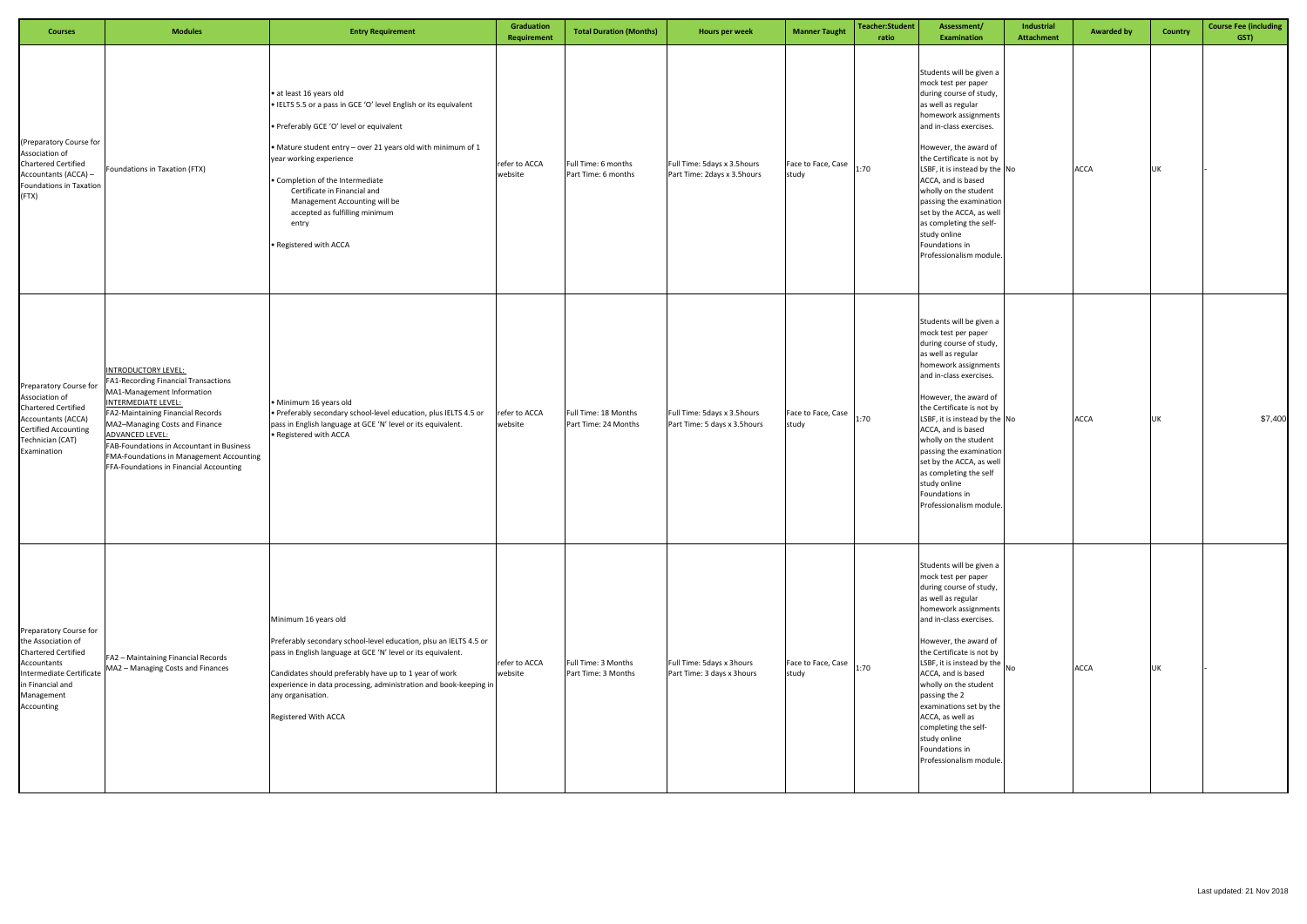| <b>Courses</b>                                                                                                                                                               | <b>Modules</b>                                                                                                                                                                                                                                                                                                                  | <b>Entry Requirement</b>                                                                                                                                                                                                                                                                                                                                                                                                                                                                                                                                                                                                                                                                                                                | Graduation<br>Requirement                                                                                                                                                              | <b>Total Duration (Months)</b>                                        | Hours per week                                              | <b>Manner Taught</b>                                                                                 | <b>Teacher:Student</b><br>ratio                                                        | Assessment/<br><b>Examination</b>                                                                                                                                                                                                                                                                                                                                                                                                                              | Industrial<br><b>Attachment</b> | <b>Awarded by</b>                               | <b>Country</b> | <b>Course Fee (including</b><br>GST)                                  |
|------------------------------------------------------------------------------------------------------------------------------------------------------------------------------|---------------------------------------------------------------------------------------------------------------------------------------------------------------------------------------------------------------------------------------------------------------------------------------------------------------------------------|-----------------------------------------------------------------------------------------------------------------------------------------------------------------------------------------------------------------------------------------------------------------------------------------------------------------------------------------------------------------------------------------------------------------------------------------------------------------------------------------------------------------------------------------------------------------------------------------------------------------------------------------------------------------------------------------------------------------------------------------|----------------------------------------------------------------------------------------------------------------------------------------------------------------------------------------|-----------------------------------------------------------------------|-------------------------------------------------------------|------------------------------------------------------------------------------------------------------|----------------------------------------------------------------------------------------|----------------------------------------------------------------------------------------------------------------------------------------------------------------------------------------------------------------------------------------------------------------------------------------------------------------------------------------------------------------------------------------------------------------------------------------------------------------|---------------------------------|-------------------------------------------------|----------------|-----------------------------------------------------------------------|
| Preparatory Course for<br>the Association of<br><b>Chartered Certified</b><br>Accountants<br><b>Introductory Certificate</b><br>in Financial and<br>Management<br>Accounting | FA1 - Recording Financial Transactions<br>MA1 - Management Information                                                                                                                                                                                                                                                          | Minimum 16 years old<br>Preferably Secondary school-level education, plus an<br>IELTS 4.5 or pass in English language at GCE 'N' level or its<br>equivalent<br>Registered with ACCA                                                                                                                                                                                                                                                                                                                                                                                                                                                                                                                                                     | refer to ACCA<br>website                                                                                                                                                               | Full Time: 3 Months<br>Part Time: 3 Months                            | Full Time: 5days x 3hours<br>Part Time: 3 days x 3hours     | Face to Face, Case<br>study                                                                          | 1:70                                                                                   | Students will be given a<br>mock test per paper<br>during course of study,<br>as well as regular<br>homework assignments<br>and in-class exercises.<br>However, the award of<br>the Certificate is not by<br>LSBF, it is instead by the $\vert_{\text{No}}$<br>ACCA, and is based<br>wholly on the student<br>passing the 2<br>examinations set by the<br>ACCA, as well as<br>completing the self-<br>study online<br>Foundations in<br>Professionalism module |                                 | <b>ACCA</b>                                     | UK             |                                                                       |
| Preparatory Course for<br>Association of<br><b>Chartered Certified</b><br>Accountants - Diploma<br>in Accounting and<br>Business                                             | Accountant in Business (FAB Paper)<br>Management Accounting (FMA Paper)<br>Financial Accounting (FFA Paper)                                                                                                                                                                                                                     | Minimum 16 years old plus IELTS 5.5 or a pass in GCE 'O' level<br>English or its equivalent, or students who have completed the<br>Preparatory Course for (ACCA) Intermediate Certificate in<br>Financial and Management Accounting.<br>Must be registered with ACCA                                                                                                                                                                                                                                                                                                                                                                                                                                                                    | refer to ACCA<br>website                                                                                                                                                               | Full Time: 6 Months<br>Part Time: 6 Months                            | Full Time: 5days x 3.5hours<br>Part Time: 3 days x 3.5hours | Face to Face, Case<br>study                                                                          | 1:70                                                                                   | Students will be given a<br>mock test per paper<br>during course of study,<br>as well as regular<br>homework assignments<br>and in-class exercises.                                                                                                                                                                                                                                                                                                            | <b>No</b>                       | <b>ACCA</b>                                     | UK             | Local: (S\$560 +<br>S\$240) x 3<br>International: S\$2400             |
| <b>School of Hospitality</b>                                                                                                                                                 |                                                                                                                                                                                                                                                                                                                                 |                                                                                                                                                                                                                                                                                                                                                                                                                                                                                                                                                                                                                                                                                                                                         |                                                                                                                                                                                        |                                                                       |                                                             |                                                                                                      |                                                                                        |                                                                                                                                                                                                                                                                                                                                                                                                                                                                |                                 |                                                 |                |                                                                       |
| Advanced Diploma in<br><b>Hospitality and Tourism</b><br>Management                                                                                                          | · Facilities and Maintenance Management<br>• Food and Beverage Management<br>· Human Resource Management<br>• Meetings, Incentives, Conventions and Event<br>• Marketing in Hospitality and Tourism<br>Management<br>• Issues in Hospitality and Tourism<br>Management<br>· Resort Management<br>. Niche and Speciality Tourism | 1. Aged 18 years old and above and:<br>2. Completion of Diploma in International Hospitality<br>Management (or equivalent programme); or<br>Vocational Diploma in relevant field of study; or<br>Other equivalent qualifications<br>3. Students must have achieved a grade C6 or better in English<br>language GCE O level, or the equivalent qualification, have IELTS<br>5.5 (or equivalent) or have completed a Diploma in an English<br>language medium of instruction.                                                                                                                                                                                                                                                             | Upon completion<br>of this programme,<br>students will be<br>เwarded<br>Advanced Diploma<br>n Hospitality and<br>ourism<br>Management' and<br>may progress to a<br>Degree<br>Programme | Full Time: 9 Months<br>Part Time: 12 Months                           | Full Time: 5days x 5hours<br>Part Time: 3 days x 3hours     | Lectures, case<br>studies and<br>exercises, class<br>discussion, role<br>play                        | 1:80                                                                                   | <b>Z</b> Individual assignment<br>or class test: 50%<br><b>Z</b> Examination: 50%                                                                                                                                                                                                                                                                                                                                                                              | Yes                             | London School of<br><b>Business and Finance</b> | Singapore      | Local: S\$5750<br>International: S\$8500                              |
| Certificate in Hospitality<br><b>Skills</b>                                                                                                                                  | · English for Hospitality<br>· Introduction to Housekeeping<br>• Food and Beverage Service                                                                                                                                                                                                                                      | Minimum Academic Entry Requirement:<br>• Min age 17 at time of commencement of programme<br>• Min of 3 GEC 'O' levels (C6 or better) or equivalent<br>• IELTS 4.5 or equivalent<br>Minimum English Language Entry Requirement:<br>. Equivalent qualification i.e IELTS 4.5 or equivalent<br>Exceptions<br>• Students, who have other qualifications, will be assessed on a<br>case-by-case basis.<br>Minimum Age:<br>• 17 years and above                                                                                                                                                                                                                                                                                               | Upon completion<br>of this programme,<br>students will be<br>awarded<br>Certificate in<br><b>Hospitality Skills</b>                                                                    | Full Time: 3 Months                                                   | Full Time: 5 days x 3 hrs                                   | Lectures, case<br>studies and<br>exercises, class<br>discussion, role<br>play                        | 1:80                                                                                   | • Written Examination<br>(50%)<br>• Practical Assessment No<br>(50%)                                                                                                                                                                                                                                                                                                                                                                                           |                                 | London School of<br><b>Business and Finance</b> | Singapore      | Local: - S\$3000<br>International: - S\$5,500                         |
| Diploma in Applied<br><b>Hospitality Skills</b>                                                                                                                              | Front Office Service<br>Food and Beverage Service<br>Housekeeping Skills<br><b>Customer Service Skills</b><br>Food Sanitation, Health and Safety<br>Industrial Attachment                                                                                                                                                       | Minimum Academic Entry Requirement<br>. Four 'GCE O' levels (min C6) or equivalent, or<br>. Three 'O' levels and 1 'A' level, or<br>• Completion of the equivalent of Year 10, or<br>• Completion of appropriate Foundation/Certificate programme;<br>• Mature Entry Route (MER) minimum age of 21<br>Minimum Language Entry Requirement<br>. English: GCE 'O' level English minimum D7, or<br>• IELTS 5.0 or equivalent, or<br>• LSBF PCE Upper Intermediate or equivalent<br>All international students for whom English is not their first<br>language or who have not studied in an English language medium<br>must provide evidence of their linguistic ability at IELTS 5.0 or<br>equivalent.<br>Minimum Age<br>Min age: 18 years | Pass all modules<br>and complete IA.                                                                                                                                                   | Full Time: 8 months in class<br>plus 6 month Industrial<br>Attachment | Full Time: 5 days x 3 hrs                                   | Lectures, case<br>studies and<br>exercises, class<br>discussion, role<br>play, Practical<br>sessions | Teacher:100<br>Students (Lecture)<br>Teacher:20<br>Students<br>(Practical<br>Workshop) | <b>Module Assessment</b><br>For all modules with the<br>exception of Food<br>Sanitation, Health and<br>Safety<br>MCQ/Short answer<br>Exam (30%)<br>Demonstration/Role<br>play (competency<br>based) 70%)<br>Food Sanitation, Health<br>and Safety<br>Will be assessed as<br>follows:<br>50% in class tests +<br>50% final exam (MCQ,<br>short answers)                                                                                                         | Yes                             | London School of<br><b>Business and Finance</b> | Singapore      | Local: S\$4980<br>International: S\$7500<br>Last updated: 21 Nov 2018 |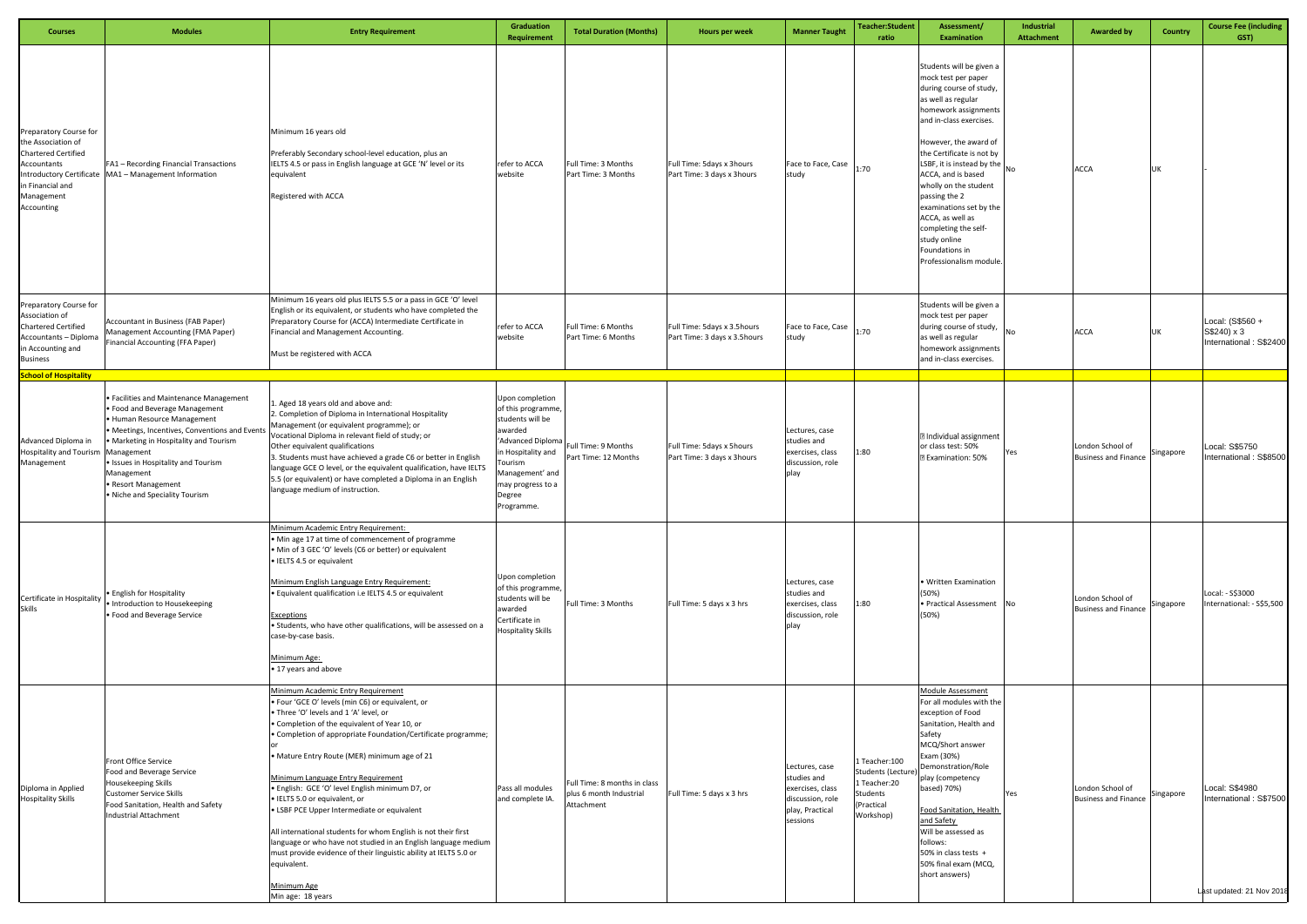| <b>Courses</b>                                                                                                       | <b>Modules</b>                                                                                                                                                                                                                                                                                                                                                                                                                                                                                                                               | <b>Entry Requirement</b>                                                                                                                                                                                                                                                                                                                                                                                                                                                                                                                                                                                                                                                                                                                                                                                                                                                                                                                                                                                                                                                                                                                                                                                                                                                                                                                                                                                                                                                                     | Graduation<br><b>Requirement</b>                                         | <b>Total Duration (Months)</b>                                                       | Hours per week                                          | <b>Manner Taught</b>                                                          | Teacher:Student<br>ratio | Assessment/<br><b>Examination</b>                                                                                                                                                                                                                                                                                               | Industrial<br><b>Attachment</b> | <b>Awarded by</b>                               | <b>Country</b> | <b>Course Fee (including</b><br>GST)          |
|----------------------------------------------------------------------------------------------------------------------|----------------------------------------------------------------------------------------------------------------------------------------------------------------------------------------------------------------------------------------------------------------------------------------------------------------------------------------------------------------------------------------------------------------------------------------------------------------------------------------------------------------------------------------------|----------------------------------------------------------------------------------------------------------------------------------------------------------------------------------------------------------------------------------------------------------------------------------------------------------------------------------------------------------------------------------------------------------------------------------------------------------------------------------------------------------------------------------------------------------------------------------------------------------------------------------------------------------------------------------------------------------------------------------------------------------------------------------------------------------------------------------------------------------------------------------------------------------------------------------------------------------------------------------------------------------------------------------------------------------------------------------------------------------------------------------------------------------------------------------------------------------------------------------------------------------------------------------------------------------------------------------------------------------------------------------------------------------------------------------------------------------------------------------------------|--------------------------------------------------------------------------|--------------------------------------------------------------------------------------|---------------------------------------------------------|-------------------------------------------------------------------------------|--------------------------|---------------------------------------------------------------------------------------------------------------------------------------------------------------------------------------------------------------------------------------------------------------------------------------------------------------------------------|---------------------------------|-------------------------------------------------|----------------|-----------------------------------------------|
| Diploma in Internation<br>Hospitality<br>Management                                                                  | • Introduction to Hospitality and Tourism<br>• Front Office Operations<br>• Housekeeping<br>Food and Beverage Operations<br>Food Sanitation, Safety and Health<br>• Hospitality Accounting<br>Customer Service<br>Organizational Behaviour in Hospitality<br>Industry                                                                                                                                                                                                                                                                        | Minimum Academic Entry Requirement:<br>Two passes in GCE A Level Examinations; or<br>• 5 GCE 'O' levels plus work experience (min 2 years) or an<br>additional year of study; or<br>• Completion of equivalent High School qualification (min year<br>$11$ ); or<br>. Pass in appropriate Foundation / Certificate programme; or<br>• Other similar qualifications; or<br>• Mature Entry Route (MER) Minimum age of 21 plus work<br>experience (2 years min) will be assessed on a case-by-case basis.<br>Minimum English Language Entry Requirement:<br>• Students must have achieved a grade C6 or better in English<br>language O level, or the equivalent (for example: Malaysia SPM<br>English Language (122 or 322) C 6 or better: Sri Lanka 'O' level<br>minimum S pass).<br>• All international students for whom English is not their first<br>language and do not meet the above requirements must provide<br>evidence of their linguistic ability by gaining a minimum level of<br>IELTS 5.0 or equivalent, prior to receiving an offer for the course.<br>Otherwise a pass at PCE-Upper Intermediate LSBF English<br>programme or equivalent<br>• All international students for whom English is not their first<br>language must provide evidence prior to receiving an offer for the<br>course.<br>Exemptions<br>• Students, who have other Hospitality related qualifications, will                                                                                           | All students are<br>course.                                              | required to pass all Full Time: 8 Months<br>the modules in this Part Time: 12 Months | Full Time: 5days x 3hours<br>Part Time: 2 days x 3hours | Lectures, case<br>studies and<br>exercises, class<br>discussion, role<br>play | 1:80                     | Examination: 100%                                                                                                                                                                                                                                                                                                               | Yes                             | London School of<br><b>Business and Finance</b> | Singapore      | Local: S\$4980<br>International: S\$7500      |
| Higher Diploma in<br><b>Hospitality and Tourism</b><br>Management                                                    | Introduction to Hospitality and Tourism<br>Front Office Operations<br>Housekeeping<br>Food and Beverage Operations<br>Food Sanitation, Safety and Health<br><b>Hospitality Accounting</b><br><b>Customer Service</b><br>Facilities and Maintenance Management<br>Food and Beverage Management<br>Human Resource Management<br>Meetings, Incentives, Conventions and Events<br>Marketing in Hospitality and Tourism<br>Management<br>Issues in Hospitality and Tourism Management<br><b>Resort Management</b><br>Niche and Speciality Tourism | he assessed on a case-hy-case hasis<br>Minimum Academic Entry Requirement:<br>. Two passes in GCE A Level Examinations; or<br>• 5 GCE 'O' levels plus work experience (min 2 years) or an<br>additional year of study; or<br>• Completion of equivalent High School qualification (min year<br>$11$ ); or<br>. Pass in appropriate Foundation / Certificate programme; or<br>· Other similar qualifications; or<br>• Mature Entry Route (MER) Minimum age of 21 plus work<br>experience (2 years min) will be assessed on a case-by-case basis.<br>Minimum Language Entry Requirement:<br>Organizational Behaviour in Hospitality Industry   • Students must have achieved a grade C6 or better in English<br>language O level, or the equivalent (for example: Malaysia SPM<br>English Language (122 or 322) C 6 or better: Sri Lanka 'O' level<br>minimum S pass).<br>• All international students for whom English is not their first<br>language and do not meet the above requirements must provide<br>evidence of their linguistic ability by gaining a minimum level of<br>IELTS 5.0 or equivalent, prior to receiving an offer for the course.<br>Otherwise a pass at PCE-Upper Intermediate LSBF English<br>programme or equivalent.<br>• All international students for whom English is not their first<br>language must provide evidence prior to receiving an offer for the<br>course.<br><b>Exemptions</b><br>Students, who have other Hospitality related qualifications, will | All students are<br>equired to pass all<br>he modules in this<br>course. | Full Time classes : 18<br>nonths<br>Industrial Attachment : 6<br>months              | Full Time: 5days x 3hours                               | Lectures, case<br>studies and<br>exercises, class<br>discussion, role<br>piay | 1:60                     | All students are<br>required to pass all the<br>modules in this course<br>and successfully<br>complete the Industrial<br>Attachment<br>Upon completion of this<br>programme, students<br>will be awarded<br>'Advanced Diploma in<br><b>Hospitality and Tourism</b><br>Management' and may<br>progress to a Degree<br>Programme. | Yes                             | London School of<br><b>Business and Finance</b> | Singapore      | Local: S\$10730<br>International<br>S\$15,200 |
| Postgraduate Diploma<br>in Hospitality and<br><b>Tourism Management</b><br><b>School of Chinese Business Studies</b> | <b>Hotel Operations Management</b><br>Food and Beverage Management<br>Marketing for Hospitality and Tourism<br><b>Hospitality Service Excellence</b><br>Meetings, Incentives, Conferences and Events<br>6 months Industrial Attachment                                                                                                                                                                                                                                                                                                       | Minimum Academic Entry Requirement:<br>i Completion of Degree from a recognized university; or<br>ii Minimum age of 21 with a recognized Polytechnic Diploma (or<br>equivalent) plus 3 years appropriate relevant work experience; or<br>iii Other relevant qualifications<br>Minimum English Language Entry Requirement:<br>Students must have achieved a grade C6 or better in English<br>language GCE 'O' level, or the equivalent. All international<br>students for whom English is not their first language and have not<br>studied in an English language medium must provide evidence of<br>Contemporary Issues in Hospitality and Tourism their linguistic ability at IELTS 6.0 or equivalent.<br>Exceptions<br>Students, who have other qualifications, will be assessed on a case-<br>by-case basis.<br>Minimum Age:<br>21 years or above                                                                                                                                                                                                                                                                                                                                                                                                                                                                                                                                                                                                                                         | <b>Students must</b><br>complete all<br>modules.                         | Full Time classes: 12 months<br>(inclusive of Industrial<br>Attachment)              | Full Time: 5days x 3hours                               | Lectures, case<br>studies and<br>exercises, class<br>discussion, role<br>play | 1:60                     | • Individual assignment<br>or class test: 60%<br><b>Examination: 40%</b>                                                                                                                                                                                                                                                        | Yes                             | London School of<br><b>Business and Finance</b> | Singapore      | Local: S\$6000<br>International: S\$9800      |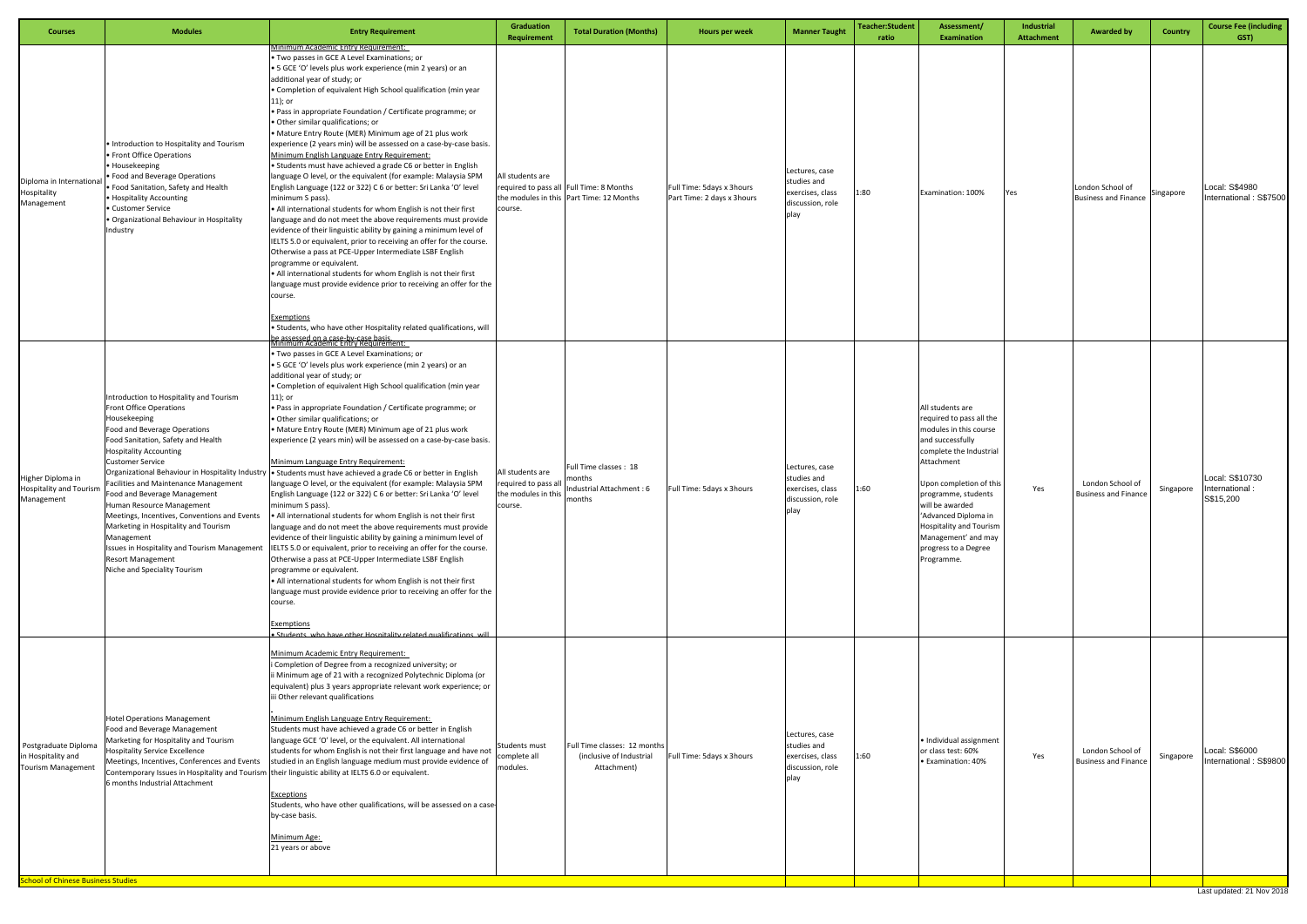| <b>Courses</b>                                                                                                 | <b>Modules</b>                                                                                                                                                                                                                                                  | <b>Entry Requirement</b>                                                                                                                                                                                                                                                                                                                                                                                                                                                                                                                                                                                                                         | Graduation<br>Requirement                                                                                                                                                                                                                                                                                                                                                                                                                                                     | <b>Total Duration (Months)</b>              | Hours per week                                          | <b>Manner Taught</b>                                                              | Teacher:Student<br>ratio | Assessment/<br><b>Examination</b>                                                 | Industrial<br><b>Attachment</b> | <b>Awarded by</b>                               | Country   | <b>Course Fee (including</b><br>GST)        |
|----------------------------------------------------------------------------------------------------------------|-----------------------------------------------------------------------------------------------------------------------------------------------------------------------------------------------------------------------------------------------------------------|--------------------------------------------------------------------------------------------------------------------------------------------------------------------------------------------------------------------------------------------------------------------------------------------------------------------------------------------------------------------------------------------------------------------------------------------------------------------------------------------------------------------------------------------------------------------------------------------------------------------------------------------------|-------------------------------------------------------------------------------------------------------------------------------------------------------------------------------------------------------------------------------------------------------------------------------------------------------------------------------------------------------------------------------------------------------------------------------------------------------------------------------|---------------------------------------------|---------------------------------------------------------|-----------------------------------------------------------------------------------|--------------------------|-----------------------------------------------------------------------------------|---------------------------------|-------------------------------------------------|-----------|---------------------------------------------|
| Advanced Diploma in<br><b>Accounting and Finance</b><br>(Mandarin)                                             | Auditing<br>· Business Law<br>Corporate Finance<br>• Strategic Management<br>• Financial Accounting<br>• Management Accounting<br>· Professional Practice<br>Taxation                                                                                           | 1) Min age 19<br>2) Minimum Academic Entry requirement<br><b>Z</b> Completion of LSBF Diploma in Accounting and Finance; or<br><b>2 Polytechnic Diploma holders</b><br>- in a relevant field of study (may be eligible for exemptions to<br>some modules) or<br>- in a non-relevant field of study (may be required to take some<br>bridging modules) or<br>. Other PEI Diploma in the field of Accounting, Computerized<br><b>Accounting and Finance</b><br>3) Language Proficiency in Mandarin equivalent to Year 11<br>4) Mature Entry Route (MER) Minimum age of 30 with 8 years<br>work experience will be assessed on a case-by-case basis | Students must<br>complete and pass<br>all required<br>modules in this<br>course.<br>Student must<br>achieve an overall<br>passing grade of<br>40%. If students<br>fail to achieve an<br>overall passing<br>grade of 40%,<br>students will be<br>permitted one<br>retake attempt in<br>each failed<br>assessment and<br>failure of this<br>retake will require<br>students to re-<br>module the failed<br>module(s) again in<br>full prior to<br>additional retake<br>attempt. | Full Time: 8 months<br>Part Time: 12 months | Full Time: 5days x 5hours<br>Part Time: 3 days x 3hours | Lectures, case<br>studies and<br>exercises, class<br>discussion                   | 1:80                     | Assignment/Class test<br>50%<br>Final Exam 50%<br>Total:<br>100%                  | No                              | London School of<br><b>Business and Finance</b> | Singapore |                                             |
| Advanced Diploma in<br>Global Logistics and<br>Supply Chain<br>Management<br>(Mandarin)                        | . Business Logistics Strategy<br>2. Global Distribution Management<br>3. Human Resource Management<br>4. International Shipping Management<br>5. Project Management<br>5. Quality Management                                                                    | ) Age 19 years old and above; and<br>2) Proven evidence of having completed a Diploma in a related<br>field or;<br>3) Language Proficiency in Chinese equivalent to Year 11<br><b>Work Experience</b><br>Have completed High/vocational school with 5 years related<br>experience.                                                                                                                                                                                                                                                                                                                                                               | Students must take<br>and successfully<br>complete all<br>modules to be<br>awarded the LSBF<br><b>Advanced Diploma</b><br>in Global Logistics<br>and Supply Chain<br>Management<br>(Chinese).<br>Students must<br>complete all<br>modules, students<br>who fail to do so<br>will be given a<br>statement of<br>results.                                                                                                                                                       | Part Time: 9 months                         | Part Time: 2days x 3hours                               | Lectures, case<br>studies and<br>exercises, class<br>discussion, role<br>play     | 1:60                     | 1. Individual assignment<br>or class test: 30%<br>2. Examination: 70%             | No                              | London School of<br><b>Business and Finance</b> | Singapore | Local: S\$5400                              |
| Advanced Diploma in<br><b>Hospitality and Tourism</b><br>Management<br>(Mandarin)                              | Facilities and Maintenance Management<br>Food and Beverage Management<br>Human Resource Management<br>Meetings, Incentives, Conventions and Events<br>Marketing in Hospitality and Tourism<br>Management<br>Resort Management*<br>Niche and Speciality Tourism* | 1. Aged 18 years old and above and:<br>2. Completion of Diploma in International Hospitality<br>Management (or equivalent programme); or<br>Vocational Diploma in relevant field of study; or<br>Other equivalent qualifications<br>Issues in Hospitality and Tourism Management 3. Students must have achieved a grade C6 or better in Chinese<br>language O level, or the equivalent of Year 11.                                                                                                                                                                                                                                               | Upon completion<br>of this programme,<br>students will be<br>awarded<br>'Advanced Diploma<br>in Hospitality and<br>Tourism<br>Management' and<br>may progress to a<br>Degree<br>Programme.                                                                                                                                                                                                                                                                                    | Full-time: 9 months (12<br>months with IA)  | Full Time: 5days x 3hours                               | Lectures, case<br>studies and<br>exercises, class<br>discussion, role<br>play     | 1:80                     | <b>Z</b> Individual assignment<br>or class test: 50%<br><b>2 Examination: 50%</b> | Yes                             | London School of<br><b>Business and Finance</b> | Singapore | Local: S\$7000<br>International: \$8500     |
| ADVANCED DIPLOMA IN Electronic Commerce<br><b>BUSINESS</b><br><b>ADMINISTRATION</b><br>(Mandarin)<br>(CHINESE) | Corporate Strategic Management<br>Entrepreneurship<br>Principle of Logistics and Supply Chain<br>Management<br><b>Hospitality and Tourism</b><br><b>Employment Relations</b>                                                                                    | 1) Ages 18 years old and above; and<br>2) Proven evidence of having completed a Diploma in a related<br>field or; Have completed High/vocational school with 5 years<br>related experience.<br>3) Language Proficiency in Chinese equivalent to Year 11                                                                                                                                                                                                                                                                                                                                                                                          | Students must take<br>and successfully<br>complete all<br>modules to be<br>awarded the LSBF<br><b>Advanced Diploma</b><br>in International<br><b>Business</b><br>(Mandarin).<br>Students must<br>complete all<br>modules, students<br>who fail to do so<br>will be given a<br>statement of<br>results.                                                                                                                                                                        | Part-time: 9 months                         | Part Time: 2days x 3hours                               | Lectures, case<br>studies and<br>exercises, class<br>discussion,<br>Presentations | 1:80                     | Individual assignment or<br>class test: 30%<br>Examination: 70%                   | No                              | London School of<br><b>Business and Finance</b> | Singapore | Local: S\$5400<br>Last updated: 21 Nov 2018 |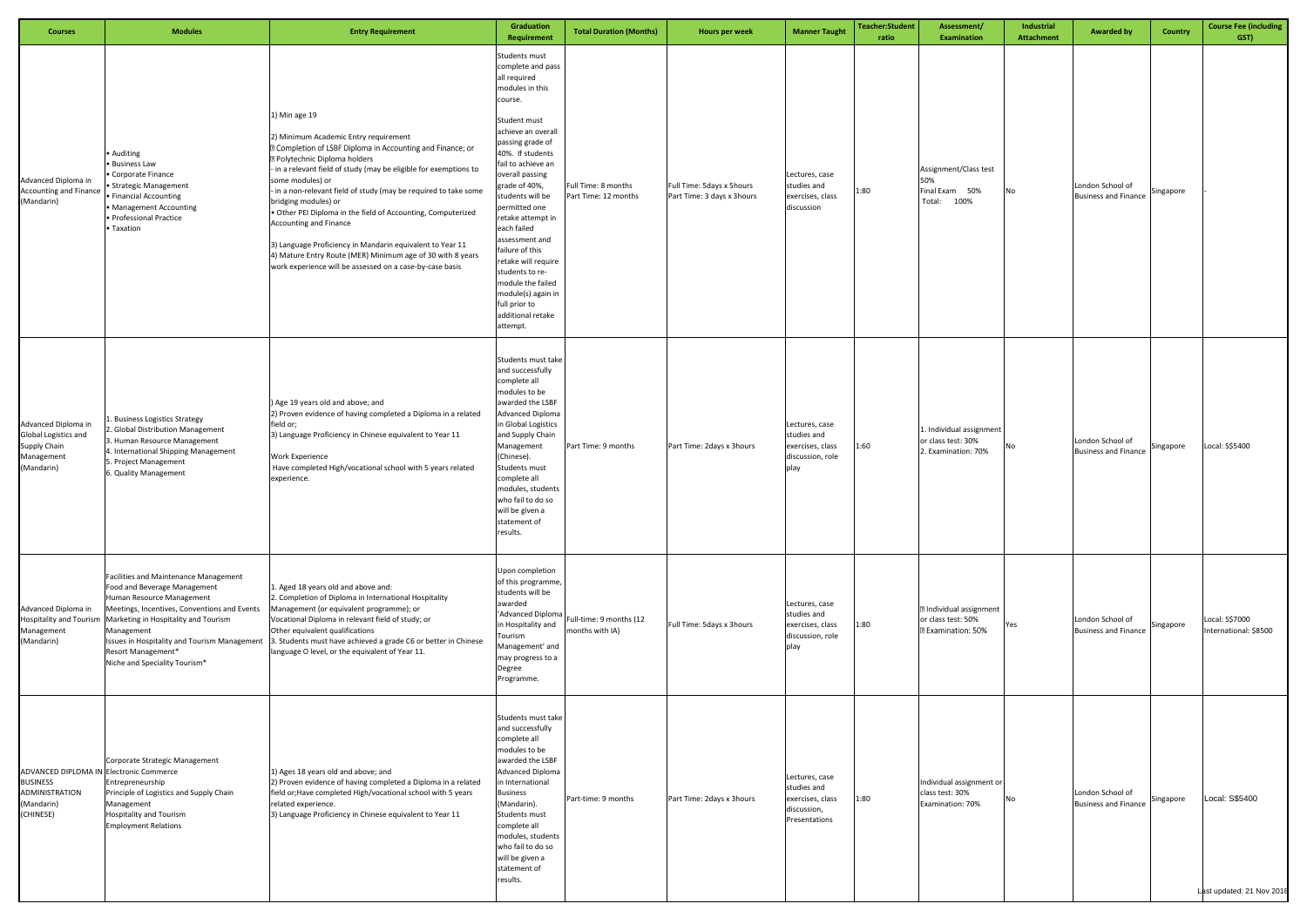| <b>Courses</b>                                                   | <b>Modules</b>                                                                                                                                                                                                                                                                                                                                                                                                                                                                                                                       | <b>Entry Requirement</b>                                                                                                                                                                                                                                                                                                                                                                                                                                                                                                                                                                       | Graduation<br>Requirement                                                                                                                                                                                                                                                                                              | <b>Total Duration (Months)</b>                                 | Hours per week                                           | <b>Manner Taught</b>                                                              | <b>Teacher:Student</b><br>ratio | Assessment/<br><b>Examination</b>                                                                                                                                                 | Industrial<br>Attachment | <b>Awarded by</b>                               | Country   | <b>Course Fee (including</b><br>GST)            |
|------------------------------------------------------------------|--------------------------------------------------------------------------------------------------------------------------------------------------------------------------------------------------------------------------------------------------------------------------------------------------------------------------------------------------------------------------------------------------------------------------------------------------------------------------------------------------------------------------------------|------------------------------------------------------------------------------------------------------------------------------------------------------------------------------------------------------------------------------------------------------------------------------------------------------------------------------------------------------------------------------------------------------------------------------------------------------------------------------------------------------------------------------------------------------------------------------------------------|------------------------------------------------------------------------------------------------------------------------------------------------------------------------------------------------------------------------------------------------------------------------------------------------------------------------|----------------------------------------------------------------|----------------------------------------------------------|-----------------------------------------------------------------------------------|---------------------------------|-----------------------------------------------------------------------------------------------------------------------------------------------------------------------------------|--------------------------|-------------------------------------------------|-----------|-------------------------------------------------|
| Certificate in Business<br>(Mandarin)                            | . The Fundamental Theories of Management<br>· Basic Understanding of Information<br>Technology<br>The Fundamentals of Mathematics<br>Understanding E-Commerce<br>Tourism<br>. The Principles of Logistics<br><b>Business Statistics</b><br>Sociology                                                                                                                                                                                                                                                                                 | Minimum 16 years old and<br><b>D</b> Proven evidence of having completed at least 9 years of<br>education<br><b>D</b> Language proficiency Mandarin equivalent to Year 9                                                                                                                                                                                                                                                                                                                                                                                                                       | Upon completion<br>of this programme<br>(pass all modules),<br>students will be<br>awarded a<br>'Certificate in<br>Business' with one<br>of the following<br>grades, and may<br>progress to the<br><b>Advanced Diploma</b><br>in International<br>Business<br>(Mandarin).                                              | Full Time: 12 Months                                           | Full Time: 5 days x 3 hrs                                | Lectures, case<br>studies and<br>exercises, class<br>discussion,<br>Presentations | 1:40                            | Individual assignment or<br>class test: 20%<br>Class participation: 15%<br>Class presentation or<br>lass test: 15%<br>Examination: 50%                                            | No                       | London School of<br><b>Business and Finance</b> | Singapore | Local: S\$12,605.50                             |
| Diploma in Accounting<br>and Finance (Mandarin)                  | Principles of Accounting & Finance<br>Cost Accounting<br><b>International Business Management</b><br>Principles of Banking and Finance<br>Principles of Economics<br>Principles of Information Systems<br><b>Principles of Management</b><br><b>Quantitative Methods</b>                                                                                                                                                                                                                                                             | 1) Aged 18 years old and above and<br>2) Minimum Academic Entry Requirement:<br>• Two passes in GCE A level Examinations; or<br>• Completion of High School qualification; or<br>. Polytechnic Diploma or other similar qualifications such as<br>completion of Vocational high school qualification; Technical high<br>school qualification; or<br>. Pass in Certificate in Business (Mandarin)<br>And<br>3) Language Proficiency in Mandarin equivalent to Year 11<br>4) Mature Entry Route (MER) Minimum age of 30 with 8 years<br>work experience will be assessed on a case-by-case basis | Students must<br>complete and pass<br>all required<br>modules in this<br>course.<br>Students who are<br>for any reason<br>unable to complete<br>he Diploma and<br>who have<br>successfully passed<br>a minimum of 4<br>modules are<br>eligible for an Exit<br>Award of a<br>Certificate in<br>Accounting &<br>Finance. | Full Time: 8 months<br>Part Time: 12 months                    | Full Time: 5days x 5hours<br>Part Time: 2 days x 3hours  | Lectures, case<br>studies and<br>exercises, class<br>discussion                   | 1:80                            | Assignment/Class test<br>50%<br>Final Exam 50%<br>Total: 100%                                                                                                                     | No                       | London School of<br><b>Business and Finance</b> | Singapore |                                                 |
| Diploma in Banking and<br>Finance (Mandarin)                     | Principles of Accounting & Finance<br><b>Business Communications</b><br><b>Marketing Financial Services</b><br>Principles of Banking and Finance<br>Principles of Economics<br>Principles of Information Systems<br><b>Principles of Management</b><br><b>Quantitative Methods</b>                                                                                                                                                                                                                                                   | 1) Aged 18 years old and above and<br>2) Minimum Academic Entry Requirement:<br>• Two passes in GCE A level Examinations; or<br>Completion of High School qualification; or<br>. Polytechnic Diploma or other similar qualifications such as<br>completion of Vocational high school qualification; Technical high<br>school qualification; or<br>. Pass in Certificate in Business (Mandarin)<br>and<br>3) Language Proficiency in Mandarin equivalent to Year 11<br>4) Mature Entry Route (MER) Minimum age of 30 with 8 years<br>work experience will be assessed on a case-by-case basis   | <b>Students must</b><br>complete and pass<br>all required<br>modules in this<br>course.<br>Students who are<br>for any reason<br>the Diploma and<br>who have<br>successfully passed<br>a minimum of 4<br>modules are<br>eligible for an Exit<br>Award of a<br>Certificate in<br>Banking & Finance.                     | unable to complete Full Time: 8 months<br>Part Time: 12 months | Full Time: 5days x 5hours<br>Part Time: 2 days x 3 hours | ectures, case.<br>studies and<br>exercises, class<br>discussion                   | 1:80                            | Assignment/Class test<br>50%<br>Final Exam 50%<br>Total: 100%                                                                                                                     | No                       | London School of<br><b>Business and Finance</b> | Singapore | Local: S\$4500                                  |
| Higher Diploma in<br><b>International Business</b><br>(Mandarin) | The Principles of Management<br>The Theories of International Trade and<br>Practice<br><b>Business Accounting</b><br><b>Business Economics</b><br>Human Resource Management<br><b>Customer Service Management</b><br><b>Finanical Management</b><br><b>Marketing Management</b><br>Corporate Strategic Management<br><b>Business Communication</b><br>Modern Enterprise Development<br><b>Electronic Commerce</b><br><b>Global Business Development</b><br>Entrepreneurship<br>Leadership<br><b>International Marketing Strategy</b> | <b>Entry Requirement:</b><br>1) Aged 17 years old and above and<br>2) Proven evidence of having completed at least 11 years of<br>education or;<br>Have completed 2nd years of High School/vocational middle<br>school or,<br>Have completed and obtained the Certificate/foundation<br>course or equivalent.<br>3) Language Proficiency in Mandarin equivalent to Year 11                                                                                                                                                                                                                     | Upon completion<br>of this programme<br>(pass all modules),<br>students will be<br>awarded a 'Higher<br>Diploma in<br>nternational<br><b>Business (Chinese)</b>                                                                                                                                                        | Full Time: 18 Months                                           | Full Time: 5 days x 5 hrs                                | Lectures, case<br>studies and<br>exercises, class<br>discussion,<br>Presentations | 1:80                            | <b>Z</b> Individual assignment<br>or class test: 20%<br><b>Z</b> Class participation:<br>15%<br><b>Z</b> Class presentation or No<br>class test: 15%<br><b>Z Examination: 50%</b> |                          | London School of<br><b>Business and Finance</b> | Singapore | Local: S\$25,211<br>International:<br>S\$25,211 |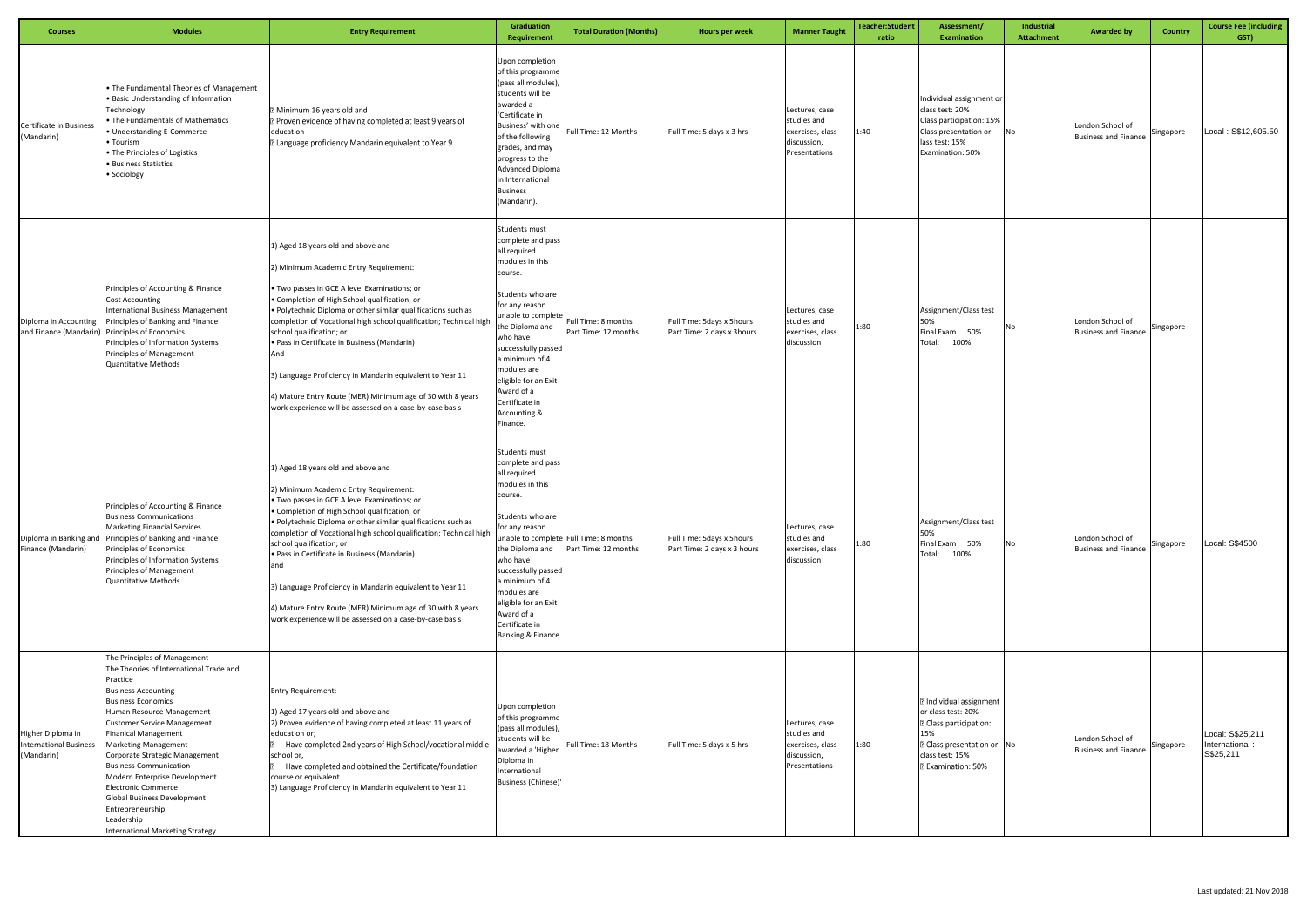| <b>Courses</b>                                                              | <b>Modules</b>                                                                                                                                                                                                                                                                | <b>Entry Requirement</b>                                                                                                                                                                                                                                                                                                                                                                                                                                                                                                                                                                                                                                                                                                                                                                                                                                             | Graduation<br><b>Requirement</b>                                                                                                                                              | <b>Total Duration (Months)</b>                          | Hours per week            | <b>Manner Taught</b>                                                                                 | Teacher:Student<br>ratio                                              | Assessment/<br><b>Examination</b>                                                                                                                                                                                                                                                                                                                                        | Industrial<br><b>Attachment</b> | <b>Awarded by</b>                               | Country   | <b>Course Fee (including</b><br>GST)     |
|-----------------------------------------------------------------------------|-------------------------------------------------------------------------------------------------------------------------------------------------------------------------------------------------------------------------------------------------------------------------------|----------------------------------------------------------------------------------------------------------------------------------------------------------------------------------------------------------------------------------------------------------------------------------------------------------------------------------------------------------------------------------------------------------------------------------------------------------------------------------------------------------------------------------------------------------------------------------------------------------------------------------------------------------------------------------------------------------------------------------------------------------------------------------------------------------------------------------------------------------------------|-------------------------------------------------------------------------------------------------------------------------------------------------------------------------------|---------------------------------------------------------|---------------------------|------------------------------------------------------------------------------------------------------|-----------------------------------------------------------------------|--------------------------------------------------------------------------------------------------------------------------------------------------------------------------------------------------------------------------------------------------------------------------------------------------------------------------------------------------------------------------|---------------------------------|-------------------------------------------------|-----------|------------------------------------------|
| Diploma in International<br>Hospitality<br>Management<br>(Mandarin)         | • Introduction to Hospitality and Tourism<br>• Front Office Operations<br>• Housekeeping<br>• Food and Beverage Operations<br>• Food Sanitation, Safety and Health<br>• Hospitality Accounting<br>• Customer Service<br>· Organizational Behaviour in Hospitality<br>Industry | Minimum Academic Entry Requirement:<br>Two passes in GCE A Level Examinations; or<br>5 GCE 'O' levels plus work experience (min 2 years) or an<br>additional year of study; or<br>Completion of equivalent High School qualification (min year 11);<br>Pass in appropriate Foundation / Certificate programme; or<br>Other similar qualifications; or<br>Mature Entry Route (MER) Minimum age of 21 plus work<br>experience (2 years min) will be assessed on a case-by-case basis.<br>Minimum Language Entry Requirement:<br>• Students must have achieved a grade D7 or better in Chinese<br>language O level, or<br>· Equivalent qualification i.e Year 10 Chinese language<br>qualification<br>Exemptions<br>• Students, who have other Hospitality related qualifications, will<br>be assessed on a case-by-case basis.<br>Minimum Age:<br>• 17 years and above | All students are<br>required to pass all<br>the modules in this months<br>course.                                                                                             | Full Time classes: 8 months<br>Industrial Attachment: 6 | Full Time: 5days x 3hours | Lectures, case<br>studies and<br>exercises, class<br>discussion, role<br>play, Presentations         | 1:60                                                                  | Examination: 100%                                                                                                                                                                                                                                                                                                                                                        | Yes                             | London School of<br><b>Business and Finance</b> | Singapore | Local: S\$6000<br>International: S\$7500 |
| Diploma in Applied<br><b>Hospitality Skills</b><br>(Mandarin)               | Front Office Service<br>Food and Beverage Service<br>Housekeeping Skills<br><b>Customer Service Skills</b><br>Food Sanitation, Health and Safety<br><b>Industrial Attachment</b>                                                                                              | <b>Minimum Academic Entry Requirement</b><br>. Four 'GCE O' levels (min C6) or equivalent, or<br>. Three 'O' levels and 1 'A' level, or<br>• Completion of the equivalent of Year 10, or<br>• Completion of appropriate Foundation/Certificate programme;<br>• Mature Entry Route (MER) minimum age of 21<br>Minimum Language Entry Requirement<br>• Chinese: GCE 'O' level Chinese min D7, or equivalent<br>qualification i.e Year 10 Chinese language qualification.<br>Minimum Age<br>Min age: 18 years                                                                                                                                                                                                                                                                                                                                                           | Pass all modules<br>and complete IA.                                                                                                                                          | 3 months in class plus 6<br>month Industrial Attachment | Full Time: 5 days x 3 hrs | Lectures, case<br>studies and<br>exercises, class<br>discussion, role<br>play, Practical<br>sessions | 1 Teacher: 100<br>1 Teacher:20<br>Students<br>(Practical<br>Workshop) | <b>Module Assessment</b><br>For all modules with the<br>exception of Food<br>Sanitation, Health and<br>Safety<br>MCQ/Short answer<br>Exam (30%)<br>Students (Lecture) Demonstration/Role<br>play (competency<br>based) 70%<br>Food Sanitation, Health<br>and Safety<br>Will be assessed as<br>follows:<br>50% in class tests +<br>50% final exam (MCQ,<br>short answers) | Yes                             | London School of<br><b>Business and Finance</b> | Singapore | Local: S\$6000<br>International: S\$7500 |
| Diploma in Business<br>Administration<br>(Mandarin)                         | Principles of Management<br>The Theories of International Trade and<br>Practice<br><b>Business Accounting</b><br><b>Business Economics</b><br><b>Customer Service Management</b><br><b>Marketing Management</b>                                                               | 1) Ages 18 years old and above; and<br>2) Proven evidence of having completed at least 11 years of<br>education or;<br>Min. 2 years study in any vocational high school with proven<br>evidence or,<br>Completed certificate course (or Foundation courses) with<br>proven evidence or,<br>Completed at least 9 years of education & with 5 years related<br>working experience.<br>3) Language Proficiency in Chinese equivalent to Year 11                                                                                                                                                                                                                                                                                                                                                                                                                         | Jpon completion<br>of this programme<br>students will be<br>awarded 'Diploma<br>in Business<br>Administration'<br>and may progress<br>to an Advanced<br>Diploma<br>Programme. | Part Time: 9 months                                     | Part Time: 2days x 3hours | Lectures, case<br>studies and<br>exercises, class<br>discussion,<br>Presentations                    | 1:80                                                                  | Individual assignment or<br>class test: 30%<br>Examination: 70%                                                                                                                                                                                                                                                                                                          | No                              | London School of<br><b>Business and Finance</b> | Singapore | Local: S\$4500<br>International: NA      |
| Diploma in Global<br>Logistics and Supply<br>Chain Management<br>(Mandarin) | 1. Procurement Management<br>2. Principles of Logistics and Supply Chain<br>Management<br>4. Warehouse and Materials Handling System<br>5. Inventory Management<br>6. Global Logistics Management and Incoterm<br>2010                                                        | 1) Aged 18 years old and above and<br>2) Proven evidence of having completed:<br>• At least 11 years of education or;<br>3. Demand Management and Customer Service   • Have completed 2nd years of High School/vocational middle<br>school or,<br>. Have completed and obtained the Certificate/foundation course in Global Logistics<br>or equivalent.<br>3) Language Proficiency in Mandarin equivalent to Year 11                                                                                                                                                                                                                                                                                                                                                                                                                                                 | Jpon completion<br>of this programme,<br>students will be<br>awarded 'Diploma<br>and Supply Chain<br>Management                                                               | Part Time: 9 months                                     | Part Time: 2days x 3hours | Lectures, case<br>studies and<br>exercises, class<br>discussion,<br>Presentations                    | 1:60                                                                  | Individual assignment or<br>class test: 30%<br>Examination: 70%                                                                                                                                                                                                                                                                                                          | No                              | London School of<br><b>Business and Finance</b> | Singapore | Part Time: S\$4500                       |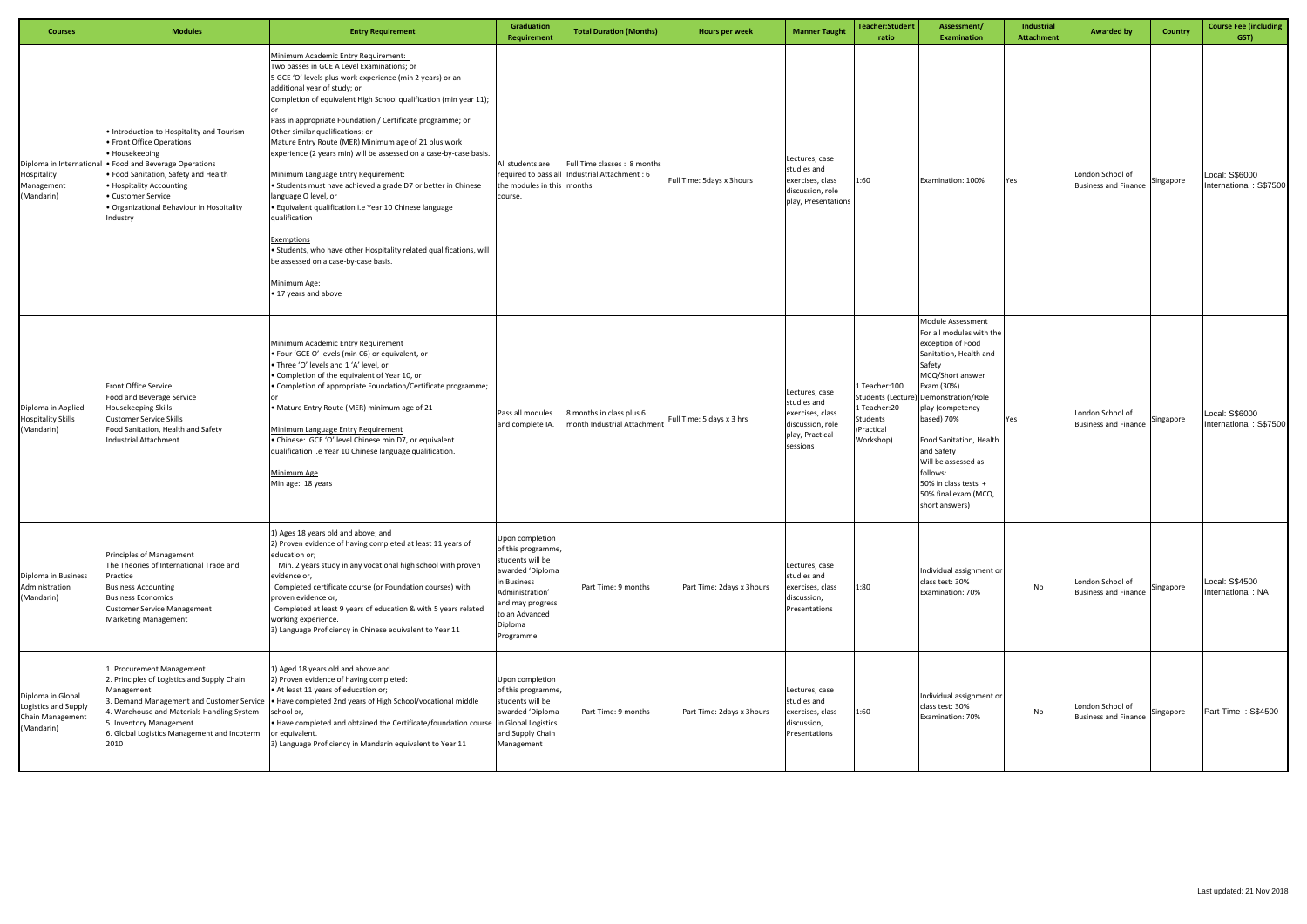| <b>Courses</b>                                                                               | <b>Modules</b>                                                                                                                                                                                                                                                                                                                                                                                                                                                                                                                                                                                                                              | <b>Entry Requirement</b>                                                                                                                                                                                                                                                                                                                                                                                                                                                                                                                                                                                                                                                                                                                                                                                                                                                                                      | <b>Graduation</b><br><b>Requirement</b>                                                                                                              | <b>Total Duration (Months)</b>                                    | Hours per week            | <b>Manner Taught</b>                                                                             | Teacher:Student<br>ratio | Assessment/<br><b>Examination</b>                                | <b>Industrial</b><br><b>Attachment</b> | <b>Awarded by</b>                                  | <b>Country</b> | <b>Course Fee (including</b><br>GST)                |
|----------------------------------------------------------------------------------------------|---------------------------------------------------------------------------------------------------------------------------------------------------------------------------------------------------------------------------------------------------------------------------------------------------------------------------------------------------------------------------------------------------------------------------------------------------------------------------------------------------------------------------------------------------------------------------------------------------------------------------------------------|---------------------------------------------------------------------------------------------------------------------------------------------------------------------------------------------------------------------------------------------------------------------------------------------------------------------------------------------------------------------------------------------------------------------------------------------------------------------------------------------------------------------------------------------------------------------------------------------------------------------------------------------------------------------------------------------------------------------------------------------------------------------------------------------------------------------------------------------------------------------------------------------------------------|------------------------------------------------------------------------------------------------------------------------------------------------------|-------------------------------------------------------------------|---------------------------|--------------------------------------------------------------------------------------------------|--------------------------|------------------------------------------------------------------|----------------------------------------|----------------------------------------------------|----------------|-----------------------------------------------------|
| Higher Diploma in<br><b>Accounting and Finance</b><br>(Mandarin)                             | Principles of Management<br><b>Quantitative Methods</b><br>Principles of Accounting and Finance<br>Principles of Economics<br>Principles of Banking and Finance<br>Principles of Information Systems<br><b>International Business Management</b><br><b>Cost Accounting</b><br>Auditing<br><b>Business Law</b><br>Corporate Finance<br><b>Strategic Management</b><br><b>Financial Accounting</b><br><b>Management Accounting</b><br><b>Professional Practice</b><br>Taxation                                                                                                                                                                | 1) Aged 18 years old and above and<br>2) Minimum Academic Entry Requirement:<br>. Two passes in GCE A level Examinations; or<br>• Completion of High School qualification; or<br>. Polytechnic Diploma or other similar qualifications such as<br>completion of Vocational high school qualification; Technical high<br>school qualification; or<br>• Pass in Certificate in Business (Mandarin)<br>and<br>3) Language Proficiency in Mandarin equivalent to Year 11<br>4) Mature Entry Route (MER) Minimum age of 30 with 8 years<br>work experience will be assessed on a case-by-case basis                                                                                                                                                                                                                                                                                                                | Students must<br>complete and pass<br>all required<br>modules in this<br>course.                                                                     | Full Time: 18 months                                              | Full Time: 5days x 3hours | Lectures, Case<br>study, Group work<br>project and<br>presentations,<br><b>Computer Exercise</b> | 1:80                     | Assignment/Class test<br>50%<br>Final Exam 50%<br>Total:<br>100% | No                                     | London School of<br><b>Business and Finance</b>    | Singapore      |                                                     |
| Higher Diploma in<br><b>Global Logistics and</b><br>Supply Chain<br>Management<br>(Mandarin) | 1. Principles of Management<br>2. Theories of International Trade & Practice<br>3. Business Accounting<br>4. Business Economics<br>5. Human Resource Management<br>6. Customer Service Excellence<br>7. Financial Management<br>8. Marketing Management<br>9. Logistics and Supply Chain Management<br>10. Demand Management and Customer<br>Service<br>11. Transportation Management<br>12. Warehouse Management and Material<br>Handling System<br>13. Inventory Management<br>14. Quality Management<br>15. Decision Support System<br>16. Production and Operations Management                                                          | 1) Aged 17 years old and above and<br>2) Proven evidence of having completed at least 11 years of<br>education or;<br>Have completed 2nd years of High School/vocational middle<br>school or,<br>Have completed and obtained the Certificate/foundation course<br>or equivalent.<br>Students with a recognised Vocational Diploma may be<br>considered for advanced standing on a case by case basis<br>3) Language Proficiency in Chinese (Mandarin) equivalent to Year                                                                                                                                                                                                                                                                                                                                                                                                                                      | Upon completion<br>of this programme,<br>students will be<br>awarded 'Higher<br>Diploma in Global<br>Logistics and<br>Supply Chain<br>Management     | Full Time: 24 Months                                              | Full Time: 5days x 3hours | Lectures, case<br>studies and<br>xercises, class<br>discussion,<br>Presentations                 | 1:80                     | Individual assignment or<br>class test: 30%<br>Examination: 70%  | No                                     | London School of<br><b>Business and Finance</b>    | Singapore      | Local: S\$25,211<br>International:<br>S\$25,211     |
| Higher Diploma in<br><b>Hospitality and Tourism</b><br>Management<br>(Mandarin)              | 1. Introduction to Hospitality and Tourism<br>2. Front Office Operations<br>3. Housekeeping<br>4. Food and Beverage Operations<br>5. Food Sanitation, Safety and Health<br>6. Hospitality Accounting<br>7. Customer Service<br>8. Organizational Behaviour in Hospitality<br>Industry<br>9. Facilities and Maintenance Management<br>10. Food and Beverage Management<br>11. Human Resource Management<br>12. Meetings, Incentives, Conventions and<br>Events<br>13. Marketing in Hospitality and Tourism<br>Management<br>14. Issues in Hospitality and Tourism<br>Management<br>15. Resort Management<br>16. Niche and Speciality Tourism | 4.1. Minimum Academic Entry Requirement:<br>. Two passes in GCE A Level Examinations; or<br>• 5 GCE 'O' levels plus work experience (min 2 years) or an<br>additional year of study; or<br>. Completion of equivalent High School qualification (min year<br>$11$ ); or<br>. Pass in appropriate Foundation / Certificate programme; or<br>. Other similar qualifications; or<br>• Mature Entry Route (MER) Minimum age of 21 plus work<br>experience (2 years min) will be assessed on a case-by-case basis.<br>4.2. Minimum Language Entry Requirement:<br>• Students must have achieved a grade D7 or better in Chinese<br>language O level, or<br>· Equivalent qualification i.e Year 10 Chinese language<br>qualification<br>4.3. Exemptions<br>• Students, who have other Hospitality related qualifications, will<br>be assessed on a case-by-case basis.<br>4.4. Minimum Age:<br>• 17 years and above | Upon completion<br>of this programme,<br>students will be<br>awarded 'Higher<br>Diploma in<br>Hospitality and<br>Tourism<br>Management<br>(Chinese)' | ull Time classes :18 months<br>Industrial Attachment :6<br>months | Full Time: 5days x 3hours | Lectures, case<br>studies and<br>exercises, class<br>discussion, role<br>play, Presentations     | 1:60                     | Examination: 100%                                                | Yes                                    | London School of<br>Business and Finance Singapore |                | Local: - S\$12,200<br>International: -<br>S\$15,200 |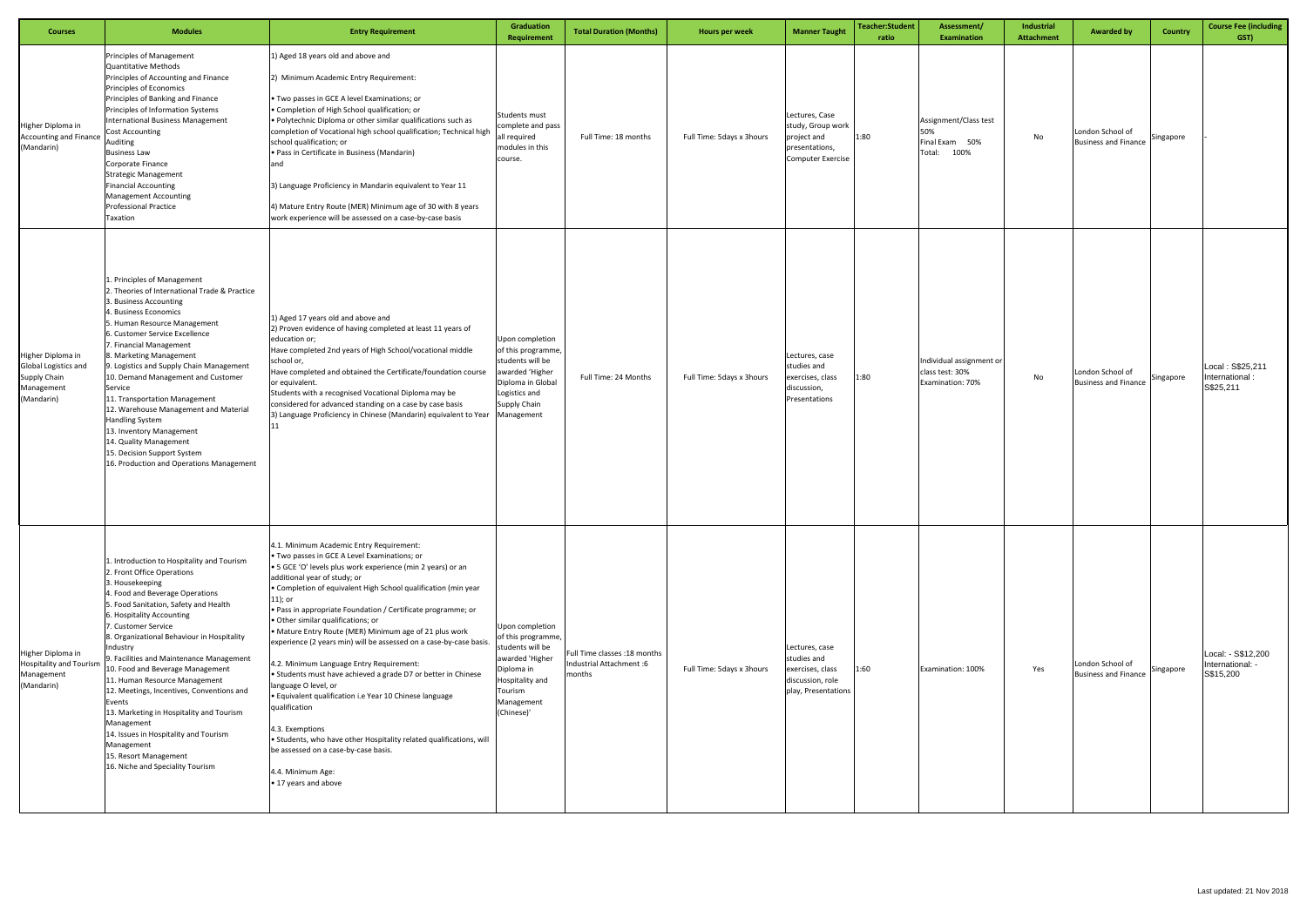| <b>Courses</b>                                                                             | <b>Modules</b>                                                                                                                                                                                                                                                                                                                                                           | <b>Entry Requirement</b>                                                                                                                                                                                                                                                                                                                                                                                                                                                                                                                                                                                                                                                                                                                                                                                                                                                                                                                                 | Graduation<br>Requirement                                                                                                                                                                                                                                                                                                                                             | <b>Total Duration (Months)</b>               | Hours per week                                           | <b>Manner Taught</b>                                                                                        | <b>Teacher:Student</b><br>ratio | Assessment/<br><b>Examination</b>                                                                                       | Industrial<br>Attachment | <b>Awarded by</b>                                                  | <b>Country</b> | <b>Course Fee (including</b><br>GST) |
|--------------------------------------------------------------------------------------------|--------------------------------------------------------------------------------------------------------------------------------------------------------------------------------------------------------------------------------------------------------------------------------------------------------------------------------------------------------------------------|----------------------------------------------------------------------------------------------------------------------------------------------------------------------------------------------------------------------------------------------------------------------------------------------------------------------------------------------------------------------------------------------------------------------------------------------------------------------------------------------------------------------------------------------------------------------------------------------------------------------------------------------------------------------------------------------------------------------------------------------------------------------------------------------------------------------------------------------------------------------------------------------------------------------------------------------------------|-----------------------------------------------------------------------------------------------------------------------------------------------------------------------------------------------------------------------------------------------------------------------------------------------------------------------------------------------------------------------|----------------------------------------------|----------------------------------------------------------|-------------------------------------------------------------------------------------------------------------|---------------------------------|-------------------------------------------------------------------------------------------------------------------------|--------------------------|--------------------------------------------------------------------|----------------|--------------------------------------|
| Bachelor of<br>Management in<br>Accounting (Top up)                                        | Microeconomics and Macroeconomics:<br>Theory and Practice<br>2. Principles of management<br>3. E-commerce<br>4. Statistics<br>5. Financial statement analysis<br>6. International Settlements<br>. Management Information Systems<br>8. Corporate Finance<br>9. International Business Law<br>10. Advanced Financial Accounting<br>11. Thesis writing for a B.A. Degree  | Minimum Academic Entry Requirement:<br>Students, who have successfully completed either of the<br>following:<br>- LSBF Higher Diploma in International Business (Mandarin)<br>LSBF Higher Diploma in Accounting and Finance (Mandarin)<br>LSBF Higher Diploma in Hospitality and Tourism management<br>(Mandarin)<br>LSBF Advanced Diploma in Accounting and Finance (Mandarin)<br>LSBF Advanced Diploma in Hospitality and Tourism Management<br>(Mandarin)<br>· Polytechnic Diploma in a non-relevant field<br>• Students, who have higher diploma or advanced diploma<br>qualifications in relevant fields, will be assessed case-by-case and<br>subjected to university approval.<br>Minimum Language Entry Requirement:<br>• Students who pursue CBD programmes delivered in Mandarin<br>MUST achieve a Pass in Mandarin Language in Year 11 High School<br>qualification or equivalent.<br>Minimum Age:<br>20 years or above                       | 1) Student must<br>complete and pass<br>all the modules<br>(60% and above)<br>before proceeding<br>to graduation<br>thesis stage.<br>2) After possible<br>revision(s) to the<br>dissertation and<br>upon fulfilment of<br>all necessary<br>equirements, the<br>Dissertation<br>Committee will<br>recommend to the<br>Jniversity to award<br>the Bachelor's<br>Degree. | Full Time: 24 months<br>Part Time: 24 months | Full Time: 5 days x 3hours<br>Part Time: 2 days x 3hours | Lectures, case<br>studies and<br>exercises, class<br>discussion, role<br>play, Presentations                | 1:60                            | Assignment: 30%<br>Final Exam: 70%                                                                                      | No                       | Overseas Education<br>College of Xiamen<br>University (XMU)        | China          | \$23,500                             |
| <b>Bachelor of Economics</b><br>in International<br><b>Economics and Trade</b><br>(Top up) | Microeconomics and Macroeconomics:<br>Theory and Practice<br>2. Principles of management<br>3. E-commerce<br>4. Statistics<br>5. Financial statement analysis<br>6. International Settlements<br>7. International Trade<br>8. Studies of International Trade Dispute Cases<br>9. Money & Banking<br>10. International Purchasing<br>11. Thesis writing for a B.A. Degree | Minimum Academic Entry Requirement:<br>• Students, who have successfully completed either of the<br>following:<br>LSBF Higher Diploma in International Business (Mandarin)<br>LSBF Higher Diploma in Accounting and Finance (Mandarin)<br>LSBF Higher Diploma in Hospitality and Tourism management<br>(Mandarin)<br>- LSBF Advanced Diploma in Accounting and Finance (Mandarin)<br>LSBF Advanced Diploma in Hospitality and Tourism Management<br>(Mandarin)<br>• Polytechnic Diploma in a non-relevant field<br>• Students, who have higher diploma or advanced diploma<br>qualifications in relevant fields, will be assessed case-by-case and<br>subjected to university approval.<br>Minimum Language Entry Requirement:<br>• Students who pursue CBD programmes delivered in Mandarin<br>MUST achieve a Pass in Mandarin Language in Year 11 High School University to award<br>qualification or equivalent.<br>Minimum Age:<br>20 years or above | 1) Student must<br>complete and pass<br>all the modules<br>(60% and above)<br>before proceeding<br>to the thesis stage<br>2) After possible<br>revision(s) to the<br>thesis and upon<br>fulfilment of all<br>necessary<br>equirements, the<br>Dissertation<br>Committee will<br>recommend to the<br>the Bachelor's<br>degree.                                         | Full Time: 24 months<br>Part Time: 24 months | Full Time: 5 days x 3hours<br>Part Time: 2 days x 3hours | Lectures, case<br>studies and<br>exercises, class<br>discussion, role<br>play, Presentations                | 1:60                            | Assignment: 30%<br>Final Exam: 70%                                                                                      | No                       | <b>Overseas Education</b><br>College of Xiamen<br>University (XMU) | China          | \$23,500                             |
| Diploma in International 4. Business Economics<br><b>Business (Mandarin)</b>               | L. Principles of Management<br>2. Quantitative Methods<br>3. Business Accounting<br>5. Business Communications<br>6. Customer Service Management<br>7. Financial Management<br>8. Marketing Management                                                                                                                                                                   | Local students shall possess one of the following:<br>• At least two passes in GCE 'A' Level<br>• International Baccalaureate (24 points)<br>· Local Polytechnic Diploma in any field<br>International students shall possess one of the following:<br>• Completion of year 12 Higher School Qualification or equivalent<br>qualification from respective home countries<br>• Completed International Baccalaureate (24 points)<br>· Equivalent Local Polytechnic Diploma in any field in respective<br>home countries<br>Minimum Language Entry Requirement:<br>• Students must achieve a Pass in Mandarin Language in Year 11<br>Higher School qualification or equivalent.<br>Minimum Age:<br>• 18 years and above                                                                                                                                                                                                                                    | Students must<br>achieve an<br>overall passing<br>grade of 50%. If<br>students fail to<br>achieve an<br>overall passing<br>grade, they will<br>be permitted to<br>retake based on<br>the directions<br>given by the<br>examination<br>board.                                                                                                                          | Full Time: 8 months<br>Part Time: 12 months  | Full Time: 5 days x 3hours<br>Part Time: 2 days x 3hours | Lectures, Case<br>study, Group<br>work project and $\Big _{1:80}$<br>presentations,<br>Computer<br>Exercise |                                 | Assignment/Class<br>test: 20%<br>Class participation:<br>15%<br>Class presentation/<br>class test:15%<br>Final Exam:50% | No                       | London School of<br><b>Business and</b><br>Finance                 | Singapore      |                                      |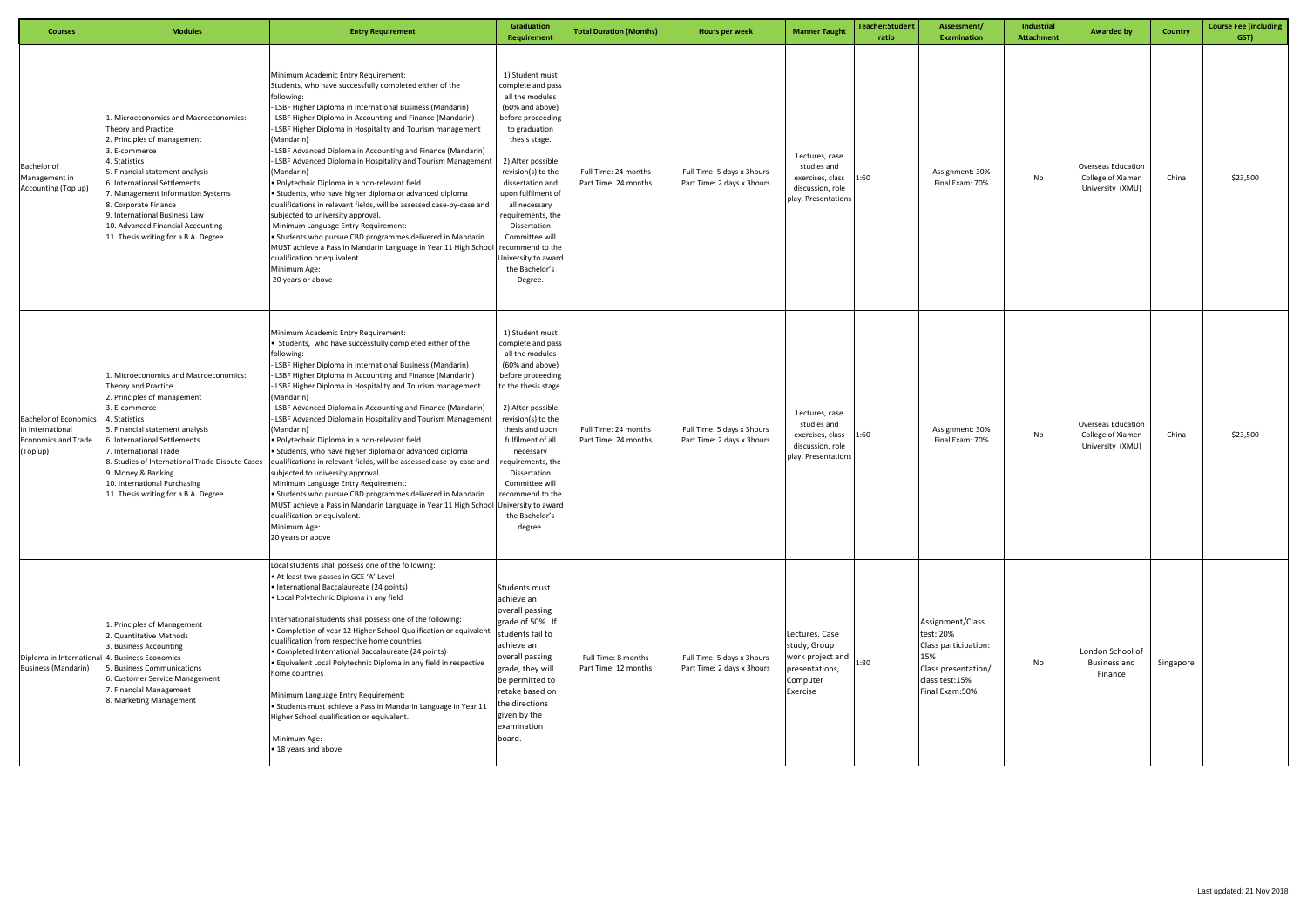| <b>Courses</b>                                                                                                                           | <b>Modules</b>                                                                                                                                                                                                                                                                                                                                                                                                                                                                                                                                                                                                                                                                                               | <b>Entry Requirement</b>                                                                                                                                                                                                                                                                                                                                                                                                                                                                                                                                                                                                                                                                                                                                                                                                                                                                                                                                                | <b>Graduation</b><br><b>Requirement</b>                                                                                                                                                                                    | <b>Total Duration (Months)</b>               | Hours per week                                               | <b>Manner Taught</b>                                                                                                                        | <b>Teacher:Student</b><br>ratio | Assessment/<br><b>Examination</b>                                                                                                                                                                                                                                                                                  | Industrial<br><b>Attachment</b> | <b>Awarded by</b>                                                  | Country   | <b>Course Fee (including</b><br>GST) |
|------------------------------------------------------------------------------------------------------------------------------------------|--------------------------------------------------------------------------------------------------------------------------------------------------------------------------------------------------------------------------------------------------------------------------------------------------------------------------------------------------------------------------------------------------------------------------------------------------------------------------------------------------------------------------------------------------------------------------------------------------------------------------------------------------------------------------------------------------------------|-------------------------------------------------------------------------------------------------------------------------------------------------------------------------------------------------------------------------------------------------------------------------------------------------------------------------------------------------------------------------------------------------------------------------------------------------------------------------------------------------------------------------------------------------------------------------------------------------------------------------------------------------------------------------------------------------------------------------------------------------------------------------------------------------------------------------------------------------------------------------------------------------------------------------------------------------------------------------|----------------------------------------------------------------------------------------------------------------------------------------------------------------------------------------------------------------------------|----------------------------------------------|--------------------------------------------------------------|---------------------------------------------------------------------------------------------------------------------------------------------|---------------------------------|--------------------------------------------------------------------------------------------------------------------------------------------------------------------------------------------------------------------------------------------------------------------------------------------------------------------|---------------------------------|--------------------------------------------------------------------|-----------|--------------------------------------|
| Advanced Diploma in<br><b>International Business</b><br>(Mandarin)                                                                       | • Corporate Strategic Management<br>· Human Resource Management<br>Project Management<br><b>Electronic Commerce</b><br>Global Business Development<br>Operations Management<br>. Organisational Theory and Behaviour<br>• International Marketing Strategy                                                                                                                                                                                                                                                                                                                                                                                                                                                   | Local students shall possess one of the following:<br>• LSBF Diploma in International Business (Mandarin)<br>• Local Polytechnic Diploma in a relevant field<br>International students shall possess one of the following:<br>• LSBF Diploma in International Business (Mandarin)<br>. Equivalent Local Polytechnic Diploma in a relevant field in<br>respective home countries<br>Minimum Language Entry Requirement:<br>• Students must achieve a Pass in Mandarin Language in<br>Year 11 Higher School qualification or equivalent.<br>Minimum Age:<br>19 years and above                                                                                                                                                                                                                                                                                                                                                                                            | Students must<br>complete and<br>pass all required<br>modules in this<br>course.                                                                                                                                           | Full Time: 8 months<br>Part Time: 12 months  | Full Time: 5 days x 3hours<br>Part Time: 2 days x 3hours     | Lectures, case<br>studies and<br>exercises, class<br>discussion                                                                             | 1:80                            | Individual assignment<br>or class test:20%<br>Class participation:<br>15%<br>Class presentation or<br>class test: 15%<br>Examination:<br>50% (2 hours)                                                                                                                                                             | No                              | London School of<br><b>Business and</b><br>Finance                 | Singapore |                                      |
| Bachelor of Arts in<br>Chinese Language and<br>Literature (Teaching<br>Chinese) (Top up)<br><b>Executive Development and Online Unit</b> | 1. Principles of Pedagogy<br>2. Psychology of Teaching Chinese as a<br>second language<br>3. An Introduction of Teaching Chinese as a<br>second language<br>Techniques of teaching Chinese class<br>4. Web-based Chinese Teaching and Use of<br><b>Modern Educational Technology</b><br>5. An Introduction of Textbooks used for<br>teaching Chinese as a second language<br>6. Theory and Design of Chinese language<br>7. Sesson plan for teaching Chineses a<br>second language<br>8. Intercultural Communication in Chinese<br>9. Principles of Language Teaching<br>10. Chinese Rhetoric<br>11. Business Chinese: Reading and Writing<br>12 Ancient Chinese Literature<br>13. Modern Chinese Literature | Student who have successfully completed one of the following:<br>- LSBF Higher Diploma in International Business (Mandarin)<br>- LSBF Higher Diploma in Global Logistics and Supply Chain<br>Management (Mandarin)<br>- LSBF Higher Diploma in Accounting and Finance (Mandarin)<br>LSBF Higher Diploma in Hospitality and Tourism management<br>(Mandarin)<br>LSBF Advanced Diploma in Internal Business (Mandarin)<br>- LSBF Advanced Diploma in Accounting and Finance (Mandarin)<br>LSBF Advanced Diploma in Hospitality and Tourism Management<br>(Mandarin)<br>· Polytechnic Diploma in a non-relevant field;<br>. Other equivalent PEI Diploma in a relevant field such as Chinese<br>language, Chinese Literature, Chinese Language Teaching, etc.,<br>subject to the University's approval.<br>. Students who pursue Mandarin programmes must have HSK6 or module.<br>equivalent (eg. at least C6 in 'O' level/ year 10 high school<br>mandarin qualification) | Student must<br>achieve an<br>overall passing<br>grade of 60%. If<br>students fail to<br>achieve an<br>overall passing<br>grade of 60%,<br>LSBF will help<br>students register<br>with the<br>university and<br>retake the | Full Time: 24 months<br>Part Time: 24 months | Full Time: 5 days x 3hours<br>Part Time: 2 days x 3hours     | • Lectures<br>• Seminars<br>• Practice<br>Case studies<br>Mini-cases<br>Presentations<br>· Discussion<br>• Online learning<br>• Self- study | 1:60                            | 30%<br>Assignment<br>Final Exam<br>70%<br>100%<br>Total:                                                                                                                                                                                                                                                           | No                              | <b>Overseas Education</b><br>College of Xiamen<br>University (XMU) | China     | \$23,500                             |
|                                                                                                                                          | 1. Measure and report carbon footprint<br>(MSS015001A)<br>2. Develop strategies for more sustainable                                                                                                                                                                                                                                                                                                                                                                                                                                                                                                                                                                                                         |                                                                                                                                                                                                                                                                                                                                                                                                                                                                                                                                                                                                                                                                                                                                                                                                                                                                                                                                                                         |                                                                                                                                                                                                                            |                                              |                                                              |                                                                                                                                             |                                 |                                                                                                                                                                                                                                                                                                                    |                                 |                                                                    |           |                                      |
| Diploma of<br>Cuctainahla                                                                                                                | use of resources (MSS015002A)<br>3. Develop a business case for sustainability<br>improvements (MSS015007A)<br>4. Develop strategic sustainability plans<br>(MSS015008A)<br>5. Implement sustainability plans<br>(MSS015009A)<br>6. Analyse product life cycle for<br>sustainability (MSS015003A)<br>7. Design sustainable product or process<br>(MSS015004A)<br>8. Develop required sustainability reports<br>(MSS015005A)<br>9. Report to Global Reporting Initiative<br>guidelines (MSS015006A)<br>10. Conduct a sustainability water audit<br>(MSS015010A)                                                                                                                                               | <b>Admission Requirement</b><br>This qualification is not suitable for direct entry from school.<br>It is most suitable for employees and experts who currently<br>work (at least 1 year) in the private or public sector where<br>sustainability is an important issue, or whom are interested<br>to acquire knowledge pertaining to sustainability. It is not<br>restricted to candidates whom have an existing<br>understanding of sustainability, and is designed for<br>employees working in all types of industries, and from all<br>disciplines. Candidates may enter the programme directly or<br>as follow-on study from another qualification (such as                                                                                                                                                                                                                                                                                                        | 1. Post-course<br>online exam - 3<br>attempts<br>allowed, 80%<br>pass rate<br>required,<br>2. Completion of<br>post-course<br>ronnrt                                                                                       | Full-time: 6 months                          | 10 days Intensive class $+5$<br>months online study and post | Clacernam                                                                                                                                   | 1.75                            | 1. Mid-course quiz<br>(1.5 hours, 15<br>questions, open book)<br>2. Satisfactory<br>completion of all<br>group practical<br>exercises (undertaken<br>during course)<br>3. Post-course online<br>exam, 30 multi-<br>choice/calculation<br>questions, to be<br>completed with 3<br>months of course<br>completion (3 | N <sub>n</sub>                  | <b>AEGIS Training</b><br>Services Pty Ltd, an<br>Australian        | Auctralia | \$7,190,00                           |